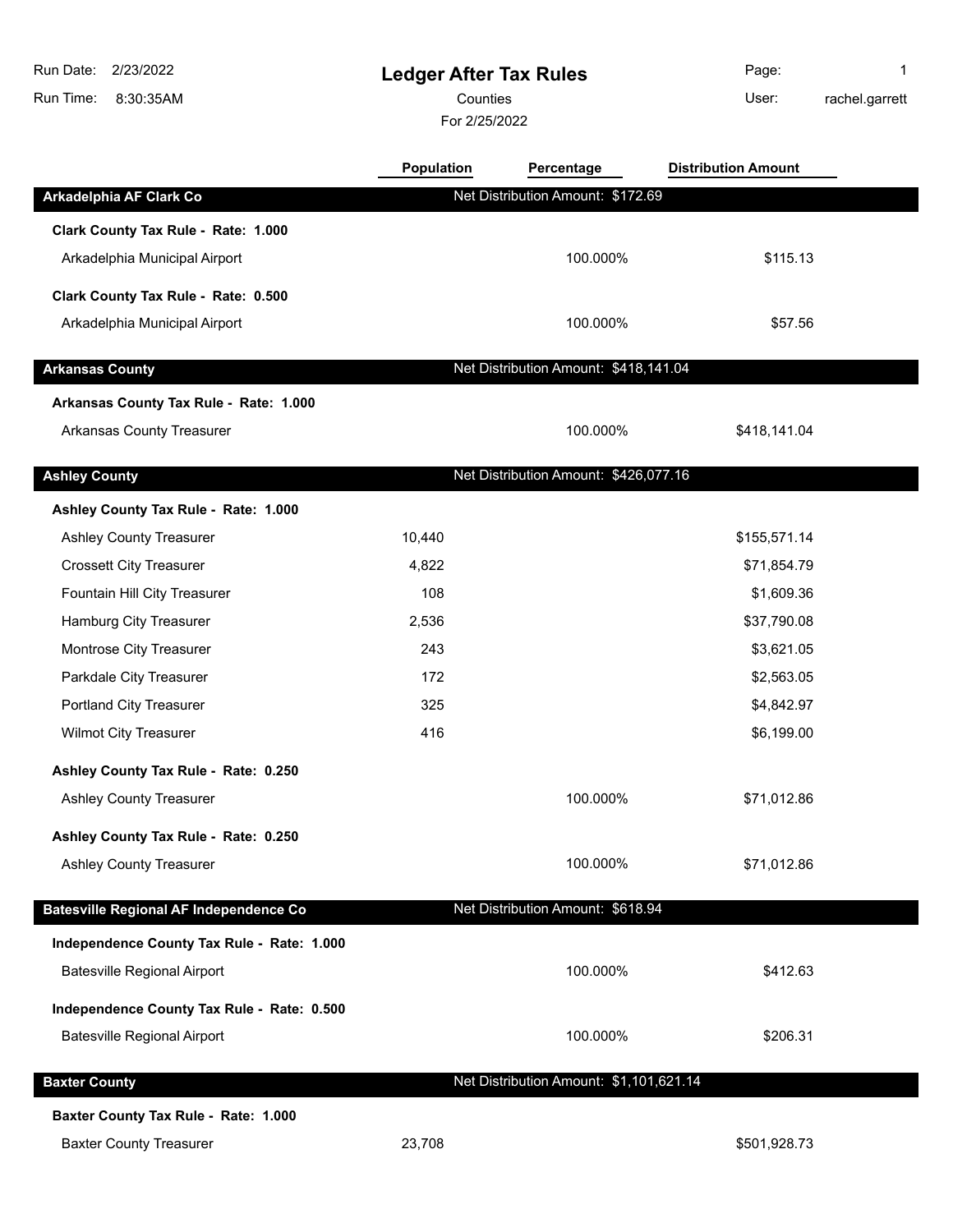### **Ledger After Tax Rules**

For 2/25/2022 Counties **User:** 

Page: 2 rachel.garrett

|                                      | <b>Population</b> | Percentage | <b>Distribution Amount</b> |
|--------------------------------------|-------------------|------------|----------------------------|
| <b>Big Flat City Treasurer</b>       | 88                |            | \$1,863.07                 |
| <b>Briarcliff City Treasurer</b>     | 236               |            | \$4,996.42                 |
| <b>Cotter City Treasurer</b>         | 886               |            | \$18,757.75                |
| <b>Gassville City Treasurer</b>      | 2,171             |            | \$45,962.85                |
| Lakeview City Treasurer              | 775               |            | \$16,407.74                |
| Mountain Home City Treasurer         | 12,825            |            | \$271,521.68               |
| Norfork City Treasurer               | 465               |            | \$9,844.65                 |
| Salesville City Treasurer            | 473               |            | \$10,014.02                |
| Baxter County Tax Rule - Rate: 0.250 |                   |            |                            |
| <b>Baxter County Treasurer</b>       |                   | 100.000%   | \$220,324,23               |

#### **Benton County Benton County Benton County Net Distribution Amount: \$7,094,542.93**

| Benton County Tax Rule - Rate: 1.000 |        |                |
|--------------------------------------|--------|----------------|
| Avoca City Treasurer                 | 487    | \$12,151.39    |
| Bella Vista City Treasurer           | 30,104 | \$751,140.81   |
| <b>Benton County Treasurer</b>       | 44,795 | \$1,117,703.72 |
| <b>Bentonville City Treasurer</b>    | 54,164 | \$1,351,474.59 |
| <b>Bethel Heights City Treasurer</b> |        | \$0.00         |
| Cave Springs City Treasurer          | 5,495  | \$137,108.65   |
| <b>Centerton City Treasurer</b>      | 17,792 | \$443,937.59   |
| Decatur City Treasurer               | 1,773  | \$44,239.06    |
| Elm Springs City Treasurer           | 465    | \$11,602.46    |
| <b>Garfield City Treasurer</b>       | 593    | \$14,796.26    |
| <b>Gateway City Treasurer</b>        | 436    | \$10,878.87    |
| Gentry City Treasurer                | 3,790  | \$94,566.29    |
| <b>Gravette City Treasurer</b>       | 3,547  | \$88,503.07    |
| <b>Highfill City Treasurer</b>       | 1,587  | \$39,598.08    |
| Little Flock City Treasurer          | 3,055  | \$76,226.92    |
| Lowell City Treasurer                | 9,839  | \$245,498.09   |
| Pea Ridge City Treasurer             | 6,559  | \$163,657.07   |
| Rogers City Treasurer                | 69,908 | \$1,744,311.45 |
| Siloam Springs City Treasurer        | 17,287 | \$431,337.07   |
| Springdale City Treasurer            | 12,093 | \$301,738.83   |
| Springtown City Treasurer            | 83     | \$2,070.98     |
| Sulphur Springs City Treasurer       | 481    | \$12,001.68    |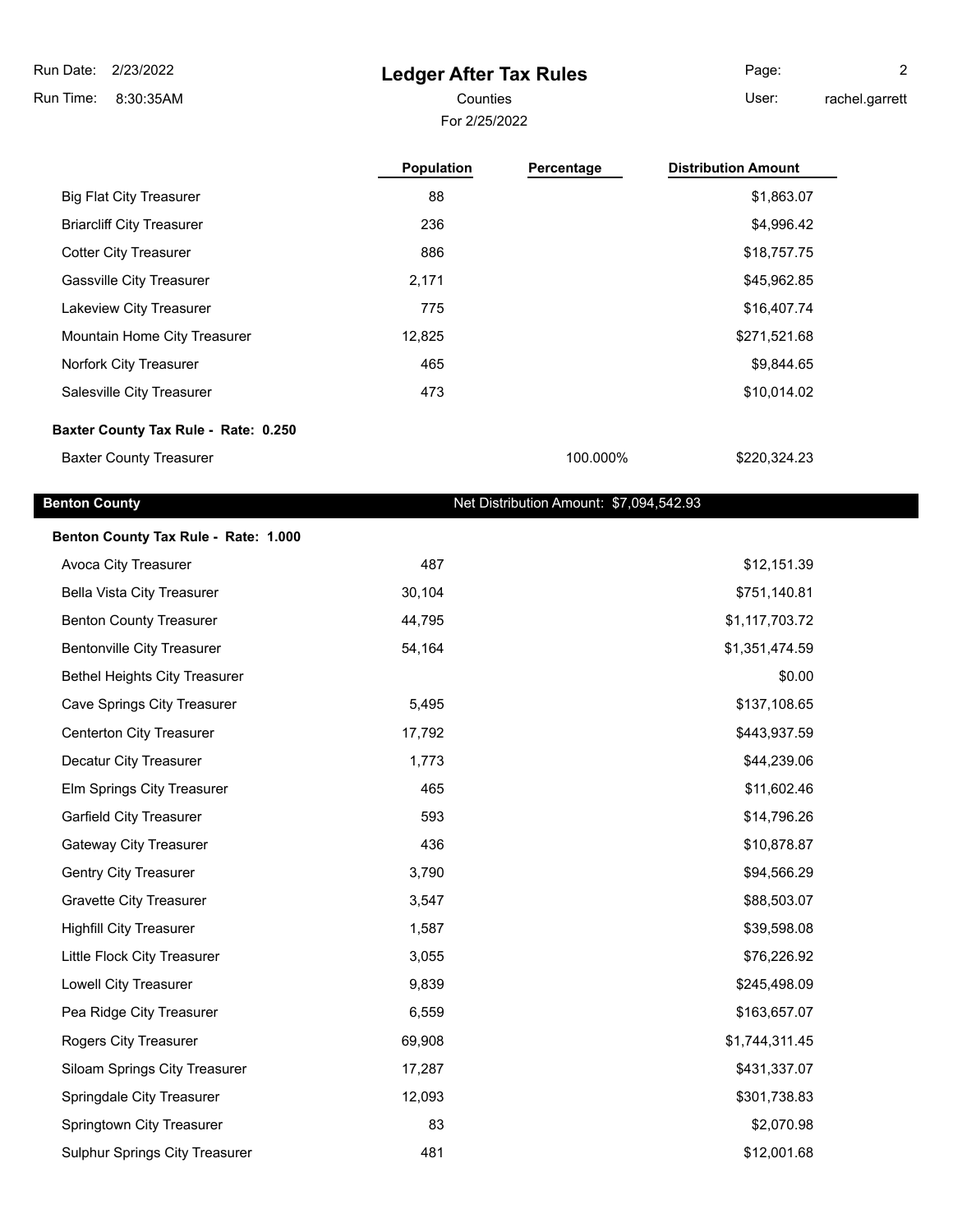| Run Date:           | 2/23/2022                                             | <b>Ledger After Tax Rules</b> |                                       | Page:        | 3              |
|---------------------|-------------------------------------------------------|-------------------------------|---------------------------------------|--------------|----------------|
| Run Time:           | 8:30:35AM                                             | Counties                      |                                       | User:        | rachel.garrett |
|                     |                                                       | For 2/25/2022                 |                                       |              |                |
|                     | <b>Population</b>                                     | Percentage                    | <b>Distribution Amount</b>            |              |                |
|                     | <b>Benton County Special Aviation</b>                 |                               | Net Distribution Amount: \$9,618.54   |              |                |
|                     | Benton County Special Aviation Tax Rule - Rate: 1.000 |                               |                                       |              |                |
|                     | Northwest Arkansas Regional Airport                   |                               | 100.000%                              | \$9,618.54   |                |
|                     |                                                       |                               |                                       |              |                |
|                     | <b>Bentonville AF Benton Co</b>                       |                               | Net Distribution Amount: \$543.27     |              |                |
|                     | Benton County Tax Rule - Rate: 1.000                  |                               |                                       |              |                |
|                     | Bentonville Municipal Airport                         |                               | 100.000%                              | \$543.27     |                |
|                     | <b>Billy Free Memorial AF Desha Co</b>                |                               | Net Distribution Amount: \$47.57      |              |                |
|                     | Desha County Tax Rule - Rate: 1.000                   |                               |                                       |              |                |
|                     | <b>Billy Free Memorial Airport</b>                    |                               | 100.000%                              | \$31.71      |                |
|                     |                                                       |                               |                                       |              |                |
|                     | Desha County Tax Rule - Rate: 0.500                   |                               |                                       |              |                |
|                     | <b>Billy Free Memorial Airport</b>                    |                               | 100.000%                              | \$15.86      |                |
|                     | <b>Blytheville AF Mississippi Co</b>                  |                               | Net Distribution Amount: \$459.84     |              |                |
|                     | Mississippi County Tax Rule - Rate: 1.000             |                               |                                       |              |                |
|                     | <b>Blytheville Municipal Airport</b>                  |                               | 100.000%                              | \$183.94     |                |
|                     | Mississippi County Tax Rule - Rate: 0.250             |                               |                                       |              |                |
|                     | <b>Blytheville Municipal Airport</b>                  |                               | 100.000%                              | \$45.98      |                |
|                     |                                                       |                               |                                       |              |                |
|                     | Mississippi County Tax Rule - Rate: 0.250             |                               |                                       |              |                |
|                     | <b>Blytheville Municipal Airport</b>                  |                               | 50.000%                               | \$22.99      |                |
|                     | <b>Blytheville Municipal Airport</b>                  |                               | 50.000%                               | \$22.99      |                |
|                     | Mississippi County Tax Rule - Rate: 0.500             |                               |                                       |              |                |
|                     | <b>Blytheville Municipal Airport</b>                  |                               | 100.000%                              | \$91.97      |                |
|                     | Mississippi County Tax Rule - Rate: 0.500             |                               |                                       |              |                |
|                     | <b>Blytheville Municipal Airport</b>                  |                               | 100.000%                              | \$91.97      |                |
| <b>Boone County</b> |                                                       |                               | Net Distribution Amount: \$908,647.45 |              |                |
|                     | Boone County Tax Rule - Rate: 1.000                   |                               |                                       |              |                |
|                     | Alpena City Treasurer                                 | 290                           |                                       | \$5,640.60   |                |
|                     | <b>Bellefonte City Treasurer</b>                      | 411                           |                                       | \$7,994.09   |                |
|                     | Bergman City Treasurer                                | 426                           |                                       | \$8,285.85   |                |
|                     | <b>Boone County Treasurer</b>                         | 21,553                        |                                       | \$419,213.41 |                |
|                     |                                                       |                               |                                       |              |                |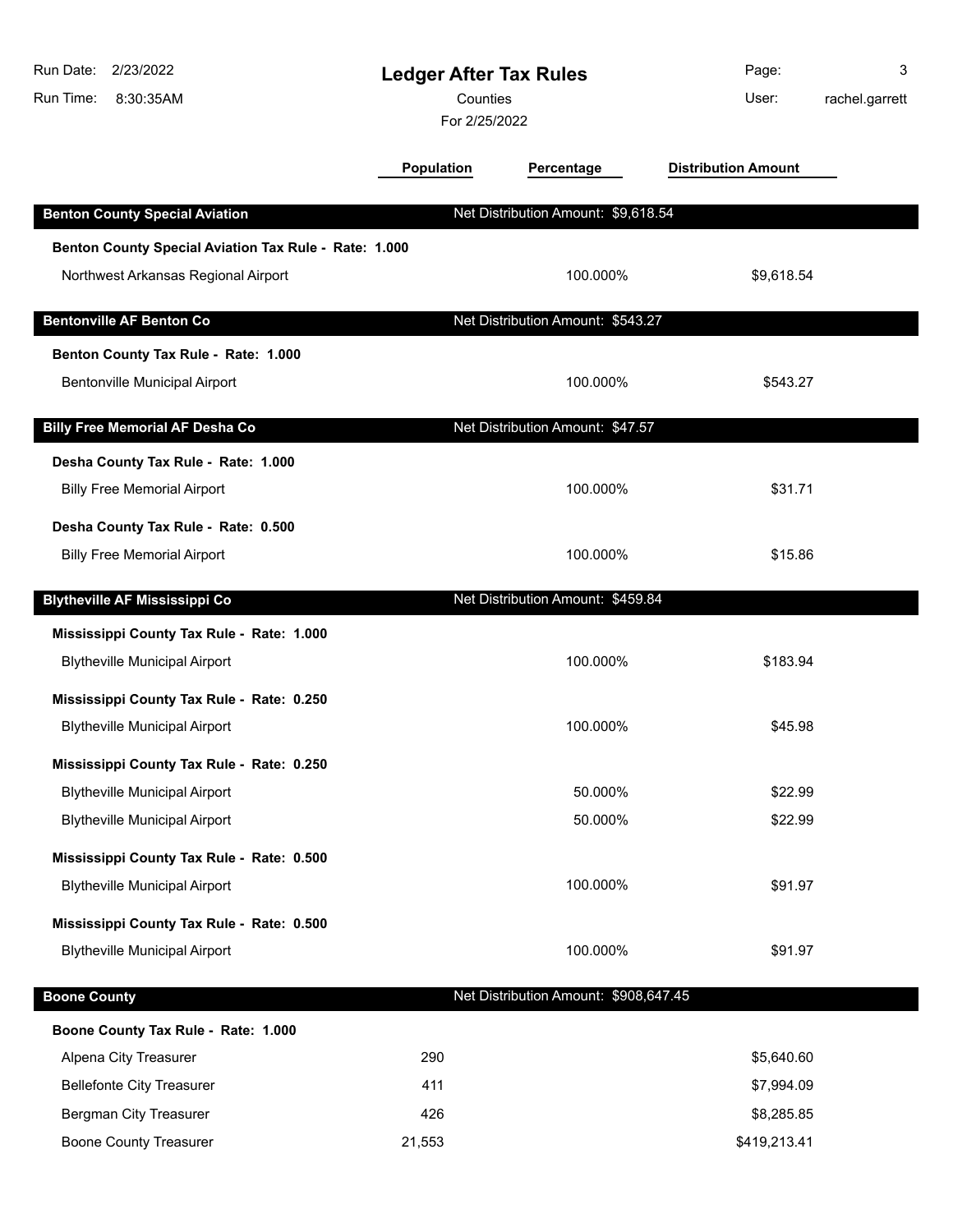### **Ledger After Tax Rules**

Counties **Counties** User: Page: 4

rachel.garrett

|                                       | For 2/25/2022 |                                       |                            |
|---------------------------------------|---------------|---------------------------------------|----------------------------|
|                                       | Population    | Percentage                            | <b>Distribution Amount</b> |
| Diamond City Treasurer                | 757           |                                       | \$14,723.92                |
| Everton City Treasurer                | 104           |                                       | \$2,022.84                 |
| Harrison City Treasurer               | 13,069        |                                       | \$254,196.63               |
| Lead Hill City Treasurer              | 274           |                                       | \$5,329.40                 |
| Omaha City Treasurer                  | 128           |                                       | \$2,489.64                 |
| South Lead Hill City Treasurer        | 86            |                                       | \$1,672.73                 |
| Valley Springs City Treasurer         | 183           |                                       | \$3,559.41                 |
| Zinc City Treasurer                   | 92            |                                       | \$1,789.44                 |
| Boone County Tax Rule - Rate: 0.250   |               |                                       |                            |
| <b>Boone County Treasurer</b>         |               | 100.000%                              | \$181,729.49               |
| <b>Boone County AF Co</b>             |               | Net Distribution Amount: \$3,225.66   |                            |
| Boone County Tax Rule - Rate: 1.000   |               |                                       |                            |
| <b>Boone County Airport</b>           |               | 100.000%                              | \$2,580.53                 |
| Boone County Tax Rule - Rate: 0.250   |               |                                       |                            |
| <b>Boone County Airport</b>           |               | 100.000%                              | \$645.13                   |
| <b>Bradley County</b>                 |               | Net Distribution Amount: \$258,298.61 |                            |
| Bradley County Tax Rule - Rate: 1.000 |               |                                       |                            |
| <b>Banks City Treasurer</b>           | 87            |                                       | \$1,065.53                 |
| <b>Bradley County Treasurer</b>       | 4,480         |                                       | \$54,868.55                |
| Hermitage City Treasurer              | 525           |                                       | \$6,429.91                 |
| Warren City Treasurer                 | 5,453         |                                       | \$66,785.32                |
| Bradley County Tax Rule - Rate: 1.000 |               |                                       |                            |
| <b>Bradley County Treasurer</b>       |               | 100.000%                              | \$129,149.30               |
| <b>Calhoun County</b>                 |               | Net Distribution Amount: \$264,500.54 |                            |
| Calhoun County Tax Rule - Rate: 1.000 |               |                                       |                            |
| <b>Calhoun County Treasurer</b>       | 2,959         |                                       | \$66,060.95                |
| Hampton City Treasurer                | 1,181         |                                       | \$26,366.33                |
| <b>Harrell City Treasurer</b>         | 210           |                                       | \$4,688.34                 |
|                                       |               |                                       |                            |

Thornton City Treasurer 339 \$7,568.32 Tinsman City Treasurer **50** \$1,116.28

**Calhoun County Tax Rule - Rate: 0.500**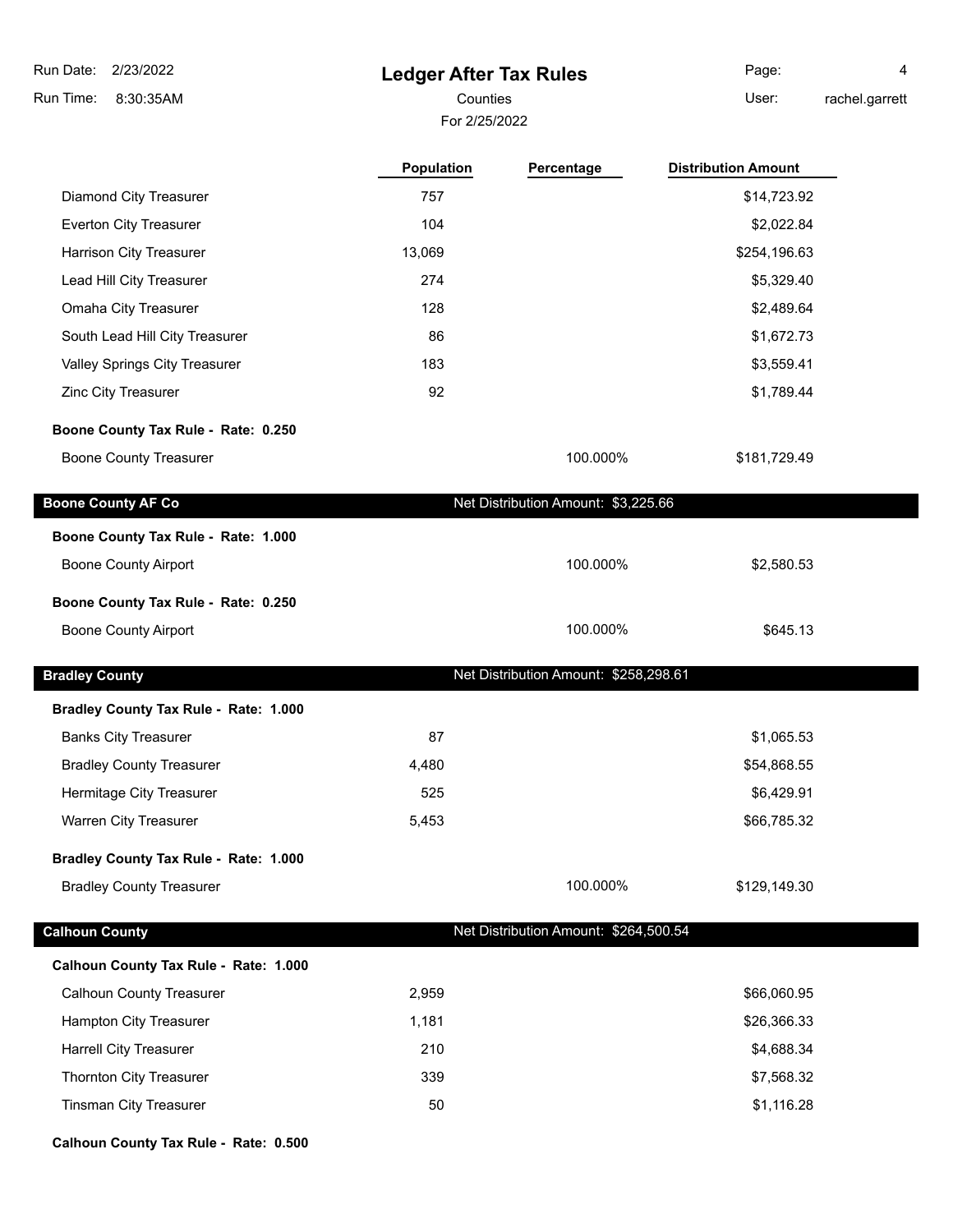| Run Date:<br>2/23/2022                            | <b>Ledger After Tax Rules</b> |                                       | Page:                      | 5              |
|---------------------------------------------------|-------------------------------|---------------------------------------|----------------------------|----------------|
| Run Time:<br>8:30:35AM                            | Counties                      |                                       | User:                      | rachel.garrett |
|                                                   | For 2/25/2022                 |                                       |                            |                |
|                                                   | <b>Population</b>             | Percentage                            | <b>Distribution Amount</b> |                |
| <b>Calhoun County Treasurer</b>                   |                               | 100.000%                              | \$52,900.11                |                |
| Calhoun County Tax Rule - Rate: 1.000             |                               |                                       |                            |                |
| <b>Calhoun County Treasurer</b>                   | 2,959                         |                                       | \$66,060.95                |                |
| Hampton City Treasurer                            | 1,181                         |                                       | \$26,366.33                |                |
| <b>Harrell City Treasurer</b>                     | 210                           |                                       | \$4,688.34                 |                |
| Thornton City Treasurer                           | 339                           |                                       | \$7,568.32                 |                |
| <b>Tinsman City Treasurer</b>                     | 50                            |                                       | \$1,116.27                 |                |
| <b>Carlisle AF Lonoke Co</b>                      |                               | Net Distribution Amount: \$498.36     |                            |                |
| Lonoke County Tax Rule - Rate: 1.000              |                               |                                       |                            |                |
| Lonoke County Treasurer                           |                               | 100.000%                              | \$332.24                   |                |
| Lonoke County Tax Rule - Rate: 0.500              |                               |                                       |                            |                |
| Carlisle Municipal Airport                        |                               | 100.000%                              | \$166.12                   |                |
| <b>Carroll County</b>                             |                               | Net Distribution Amount: \$238,829.55 |                            |                |
| Carroll County Tax Rule - 26-74-401 - Rate: 0.500 |                               |                                       |                            |                |
| <b>Beaver City Treasurer</b>                      | 67                            |                                       | \$566.23                   |                |
| <b>Blue Eye City Treasurer</b>                    | 46                            |                                       | \$388.75                   |                |
| <b>Carroll County Treasurer</b>                   | 25,748                        |                                       | \$217,600.26               |                |
| Holiday Island City Treasurer                     | 2,399                         |                                       | \$20,274.31                |                |
| <b>Chicot County</b>                              |                               | Net Distribution Amount: \$233,902.27 |                            |                |
| Chicot County Tax Rule - Rate: 1.000              |                               |                                       |                            |                |
| <b>Chicot County Treasurer</b>                    | 4,394                         |                                       | \$50,341.23                |                |
| Dermott City Treasurer                            | 2,021                         |                                       | \$23,154.22                |                |
| Eudora City Treasurer                             | 1,728                         |                                       | \$19,797.37                |                |
| Lake Village City Treasurer                       | 2,065                         |                                       | \$23,658.32                |                |
| Chicot County Tax Rule - Rate: 1.000              |                               |                                       |                            |                |
| <b>Chicot County Treasurer</b>                    |                               | 100.000%                              | \$116,951.13               |                |
| <b>Clark County</b>                               |                               | Net Distribution Amount: \$768,238.80 |                            |                |
| Clark County Tax Rule - Rate: 1.000               |                               |                                       |                            |                |
| <b>Clark County Treasurer</b>                     |                               | 100.000%                              | \$512,159.20               |                |

**Clark County - Rate: 0.500**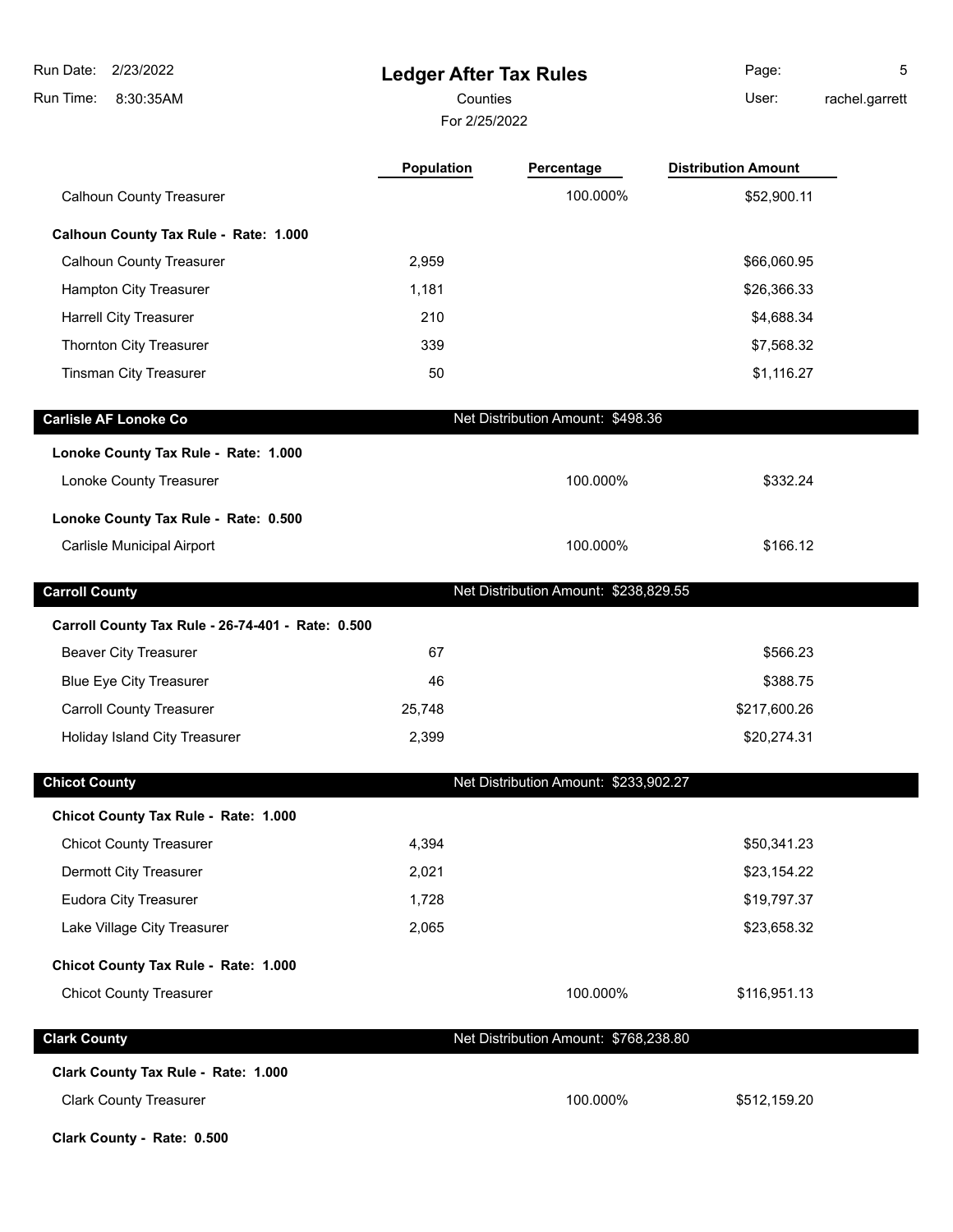| Run Date:<br>2/23/2022<br>Run Time:<br>8:30:35AM | <b>Ledger After Tax Rules</b><br>Counties<br>For 2/25/2022 |                                       | Page:<br>User:             | 6<br>rachel.garrett |
|--------------------------------------------------|------------------------------------------------------------|---------------------------------------|----------------------------|---------------------|
|                                                  | Population                                                 | Percentage                            | <b>Distribution Amount</b> |                     |
| <b>Clark County Treasurer</b>                    |                                                            | 100.000%                              | \$256,079.60               |                     |
| <b>Clarksville AF Johnson Co</b>                 |                                                            | Net Distribution Amount: \$51.42      |                            |                     |
| Johnson County Tax Rule - Rate: 1.000            |                                                            |                                       |                            |                     |
| <b>Clarksville Airport Commission</b>            |                                                            | 100.000%                              | \$51.42                    |                     |
| <b>Clay County</b>                               |                                                            | Net Distribution Amount: \$190,588.21 |                            |                     |
| Clay County Tax Rule - 26-74-401 - Rate: 0.500   |                                                            |                                       |                            |                     |
| <b>Clay County Treasurer</b>                     | 13,349                                                     |                                       | \$58,277.48                |                     |
| Datto City Treasurer                             | 65                                                         |                                       | \$283.77                   |                     |
| <b>Greenway City Treasurer</b>                   | 174                                                        |                                       | \$759.63                   |                     |
| Knobel City Treasurer                            | 147                                                        |                                       | \$641.76                   |                     |
| <b>McDougal City Treasurer</b>                   | 134                                                        |                                       | \$585.00                   |                     |
| Nimmons City Treasurer                           | 69                                                         |                                       | \$301.23                   |                     |
| Peach Orchard City Treasurer                     | 105                                                        |                                       | \$458.40                   |                     |
| <b>Pollard City Treasurer</b>                    | 193                                                        |                                       | \$842.58                   |                     |
| St. Francis City Treasurer                       | 218                                                        |                                       | \$951.72                   |                     |
| <b>Success City Treasurer</b>                    | 98                                                         |                                       | \$427.83                   |                     |
| Clay County Tax Rule - Rate: 1.000               |                                                            |                                       |                            |                     |
| <b>Clay County Treasurer</b>                     | 4,638                                                      |                                       | \$40,496.07                |                     |
| <b>Corning City Treasurer</b>                    | 3,227                                                      |                                       | \$28,176.11                |                     |
| Datto City Treasurer                             | 65                                                         |                                       | \$567.54                   |                     |
| <b>Greenway City Treasurer</b>                   | 174                                                        |                                       | \$1,519.26                 |                     |
| Knobel City Treasurer                            | 147                                                        |                                       | \$1,283.51                 |                     |
| <b>McDougal City Treasurer</b>                   | 134                                                        |                                       | \$1,170.00                 |                     |
| Nimmons City Treasurer                           | 69                                                         |                                       | \$602.46                   |                     |
| Peach Orchard City Treasurer                     | 105                                                        |                                       | \$916.79                   |                     |
| <b>Piggott City Treasurer</b>                    | 3,622                                                      |                                       | \$31,625.00                |                     |
| <b>Pollard City Treasurer</b>                    | 193                                                        |                                       | \$1,685.15                 |                     |
| Rector City Treasurer                            | 1,862                                                      |                                       | \$16,257.80                |                     |
| St. Francis City Treasurer                       | 218                                                        |                                       | \$1,903.44                 |                     |
| <b>Success City Treasurer</b>                    | 98                                                         |                                       | \$855.68                   |                     |
|                                                  |                                                            |                                       |                            |                     |

**Cleburne County Cleburne County Net Distribution Amount: \$665,583.86** 

**Cleburne County Tax Rule - Rate: 1.000**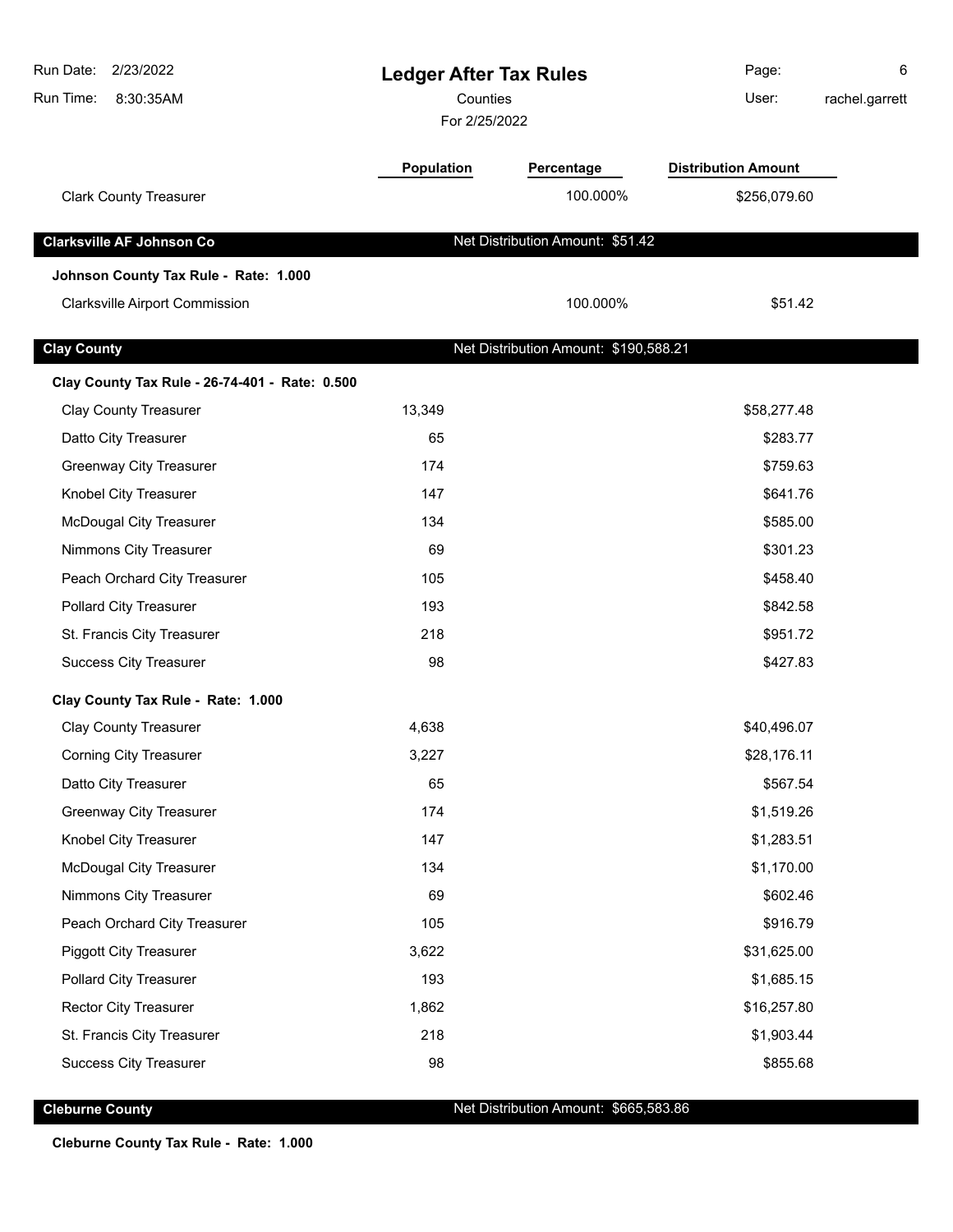## **Ledger After Tax Rules**

For 2/25/2022

Counties **User:** Page: 7

rachel.garrett

|                                         | <b>Population</b> | Percentage                            | <b>Distribution Amount</b> |
|-----------------------------------------|-------------------|---------------------------------------|----------------------------|
| <b>Cleburne County Treasurer</b>        | 15,796            |                                       | \$261,822.05               |
| <b>Concord City Treasurer</b>           | 190               |                                       | \$3,149.29                 |
| Fairfield Bay City Treasurer            | 161               |                                       | \$2,668.61                 |
| <b>Greers Ferry City Treasurer</b>      | 821               |                                       | \$13,608.25                |
| Heber Springs City Treasurer            | 6,969             |                                       | \$115,512.65               |
| <b>Higden City Treasurer</b>            | 114               |                                       | \$1,889.57                 |
| Quitman City Treasurer                  | 660               |                                       | \$10,939.65                |
| Cleburne County Tax Rule - Rate: 0.500  |                   |                                       |                            |
| <b>Cleburne County Treasurer</b>        |                   | 100.000%                              | \$204,795.03               |
| Cleburne County Tax Rule - Rate: 0.130  |                   |                                       |                            |
| <b>Cleburne County Treasurer</b>        |                   | 100.000%                              | \$51,198.76                |
| <b>Cleveland County</b>                 |                   | Net Distribution Amount: \$187,166.91 |                            |
| Cleveland County Tax Rule - Rate: 1.000 |                   |                                       |                            |
| <b>Cleveland County Treasurer</b>       | 6,236             |                                       | \$47,566.90                |
| Kingsland City Treasurer                | 347               |                                       | \$2,646.84                 |
| <b>Rison City Treasurer</b>             | 967               |                                       | \$7,376.08                 |
| Cleveland County Tax Rule - Rate: 0.250 |                   |                                       |                            |
| <b>Cleveland County Treasurer</b>       |                   | 100.000%                              | \$14,397.45                |
| Cleveland County Tax Rule - Rate: 2.000 |                   |                                       |                            |
| <b>Cleveland County Treasurer</b>       |                   | 100.000%                              | \$115,179.64               |
| <b>Clinton AF Van Buren Co</b>          |                   | Net Distribution Amount: \$39.77      |                            |
| Van Buren County Tax Rule - Rate: 1.000 |                   |                                       |                            |
| <b>Clinton Municipal Airport</b>        |                   | 100.000%                              | \$26.51                    |
| Van Buren County Tax Rule - Rate: 0.500 |                   |                                       |                            |
| <b>Clinton Municipal Airport</b>        |                   | 100.000%                              | \$13.26                    |
| <b>Columbia County</b>                  |                   | Net Distribution Amount: \$579,546.78 |                            |
| Columbia County Tax Rule - Rate: 1.000  |                   |                                       |                            |
| <b>Columbia County Treasurer</b>        |                   | 100.000%                              | \$386,364.52               |
| Columbia County Tax Rule - Rate: 0.500  |                   |                                       |                            |
| <b>Columbia County Treasurer</b>        |                   | 66.667%                               | \$128,788.24               |
|                                         |                   |                                       |                            |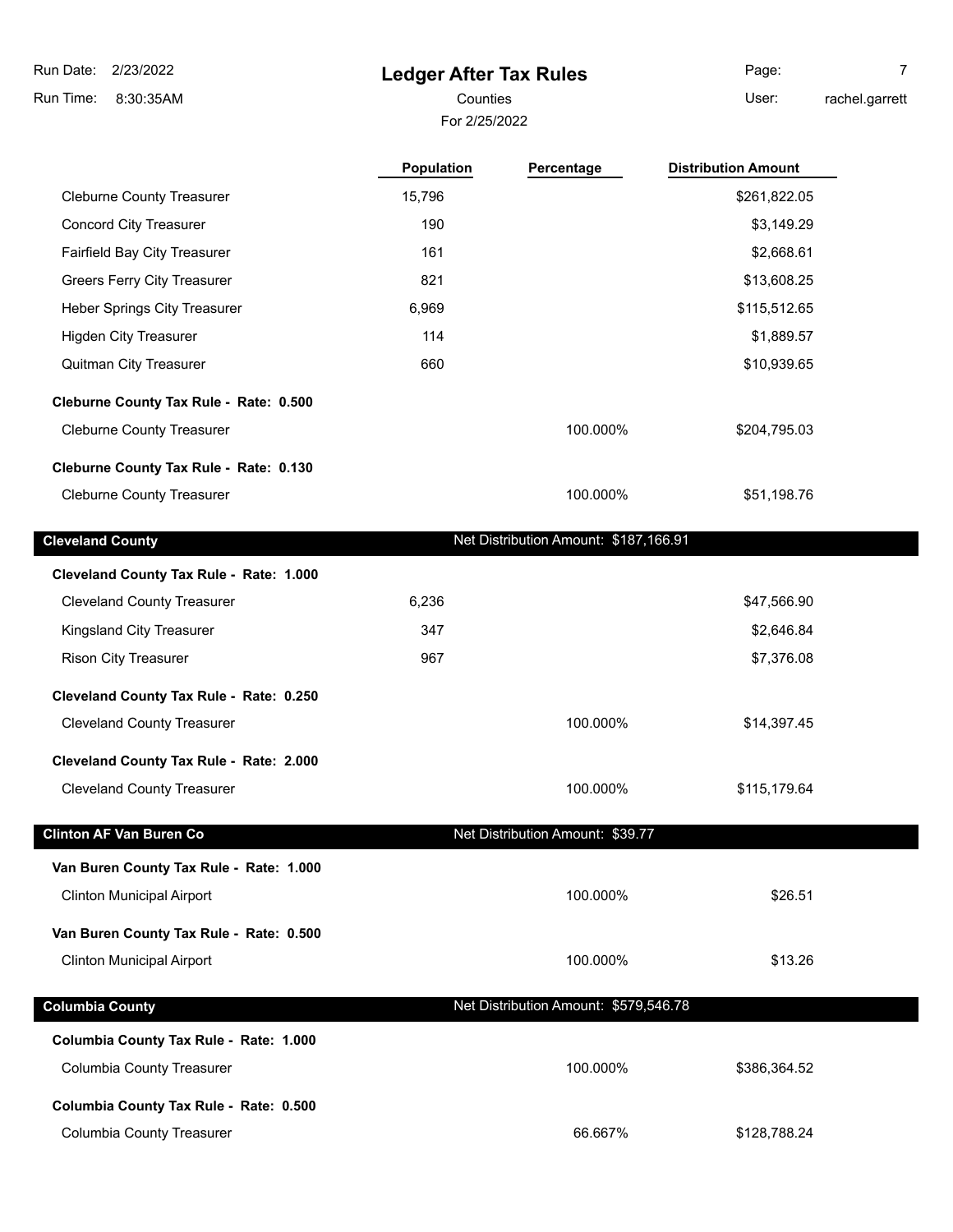**Ledger After Tax Rules** 8:30:35AM Run Time: Run Date: 2/23/2022 For 2/25/2022 Counties **User:** 

Page: 8 rachel.garrett

|                                         | <b>Population</b> | Percentage                              | <b>Distribution Amount</b> |
|-----------------------------------------|-------------------|-----------------------------------------|----------------------------|
|                                         |                   | 33.333%                                 | \$64,394.02                |
| <b>Columbia County Treasurer</b>        | 9,235             |                                         | \$26,081.26                |
| <b>Emerson City Treasurer</b>           | 293               |                                         | \$827.48                   |
| Magnolia City Treasurer                 | 11,162            |                                         | \$31,523.44                |
| <b>McNeil City Treasurer</b>            | 381               |                                         | \$1,076.01                 |
| <b>Taylor City Treasurer</b>            | 579               |                                         | \$1,635.20                 |
| <b>Waldo City Treasurer</b>             | 1,151             |                                         | \$3,250.63                 |
| <b>Conway County</b>                    |                   | Net Distribution Amount: \$603,687.13   |                            |
| Conway County Tax Rule - Rate: 1.000    |                   |                                         |                            |
| <b>Conway County Treasurer</b>          | 11,978            |                                         | \$199,468.00               |
| Menifee City Treasurer                  | 274               |                                         | \$4,562.88                 |
| Morrilton City Treasurer                | 6,992             |                                         | \$116,436.82               |
| Oppelo City Treasurer                   | 737               |                                         | \$12,273.16                |
| Plumerville City Treasurer              | 734               |                                         | \$12,223.21                |
| Conway County Tax Rule - Rate: 0.250    |                   |                                         |                            |
| <b>Conway County Treasurer</b>          |                   | 100.000%                                | \$86,241.02                |
| Conway County Tax Rule - Rate: 0.250    |                   |                                         |                            |
| <b>Conway County Treasurer</b>          |                   | 100.000%                                | \$86,241.02                |
| Conway County Tax Rule - Rate: 0.250    |                   |                                         |                            |
| <b>Conway County Treasurer</b>          |                   | 100.000%                                | \$86,241.02                |
| <b>Craighead County</b>                 |                   | Net Distribution Amount: \$2,742,144.29 |                            |
| Craighead County Tax Rule - Rate: 1.000 |                   |                                         |                            |
| <b>Bay City Treasurer</b>               | 1,876             |                                         | \$46,248.46                |
| <b>Black Oak City Treasurer</b>         | 233               |                                         | \$5,744.08                 |
| <b>Bono City Treasurer</b>              | 2,409             |                                         | \$59,388.35                |
| <b>Brookland City Treasurer</b>         | 4,064             |                                         | \$100,188.57               |
| Caraway City Treasurer                  | 1,133             |                                         | \$27,931.51                |
| Cash City Treasurer                     | 280               |                                         | \$6,902.76                 |
| <b>Craighead County Treasurer</b>       | 18,715            |                                         | \$461,375.25               |
| <b>Egypt City Treasurer</b>             | 113               |                                         | \$2,785.75                 |
| Jonesboro City Treasurer                | 78,576            |                                         | \$1,937,110.43             |

Lake City Treasurer 1988 1991 12.326 12.326 12.326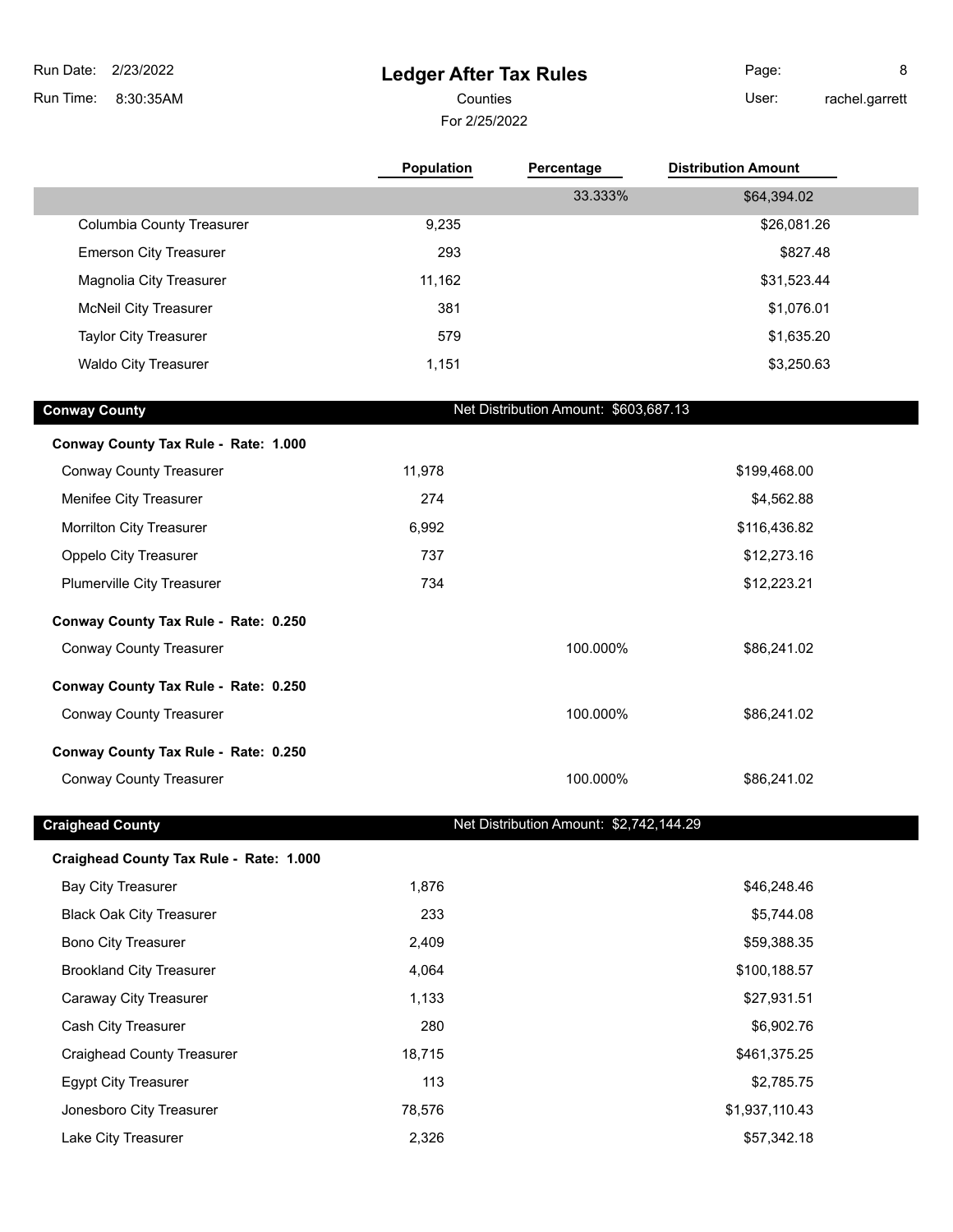| Run Date:<br>2/23/2022<br>Run Time:<br>8:30:35AM | <b>Ledger After Tax Rules</b><br>Counties |                                         | Page:<br>9<br>User:<br>rachel.garrett |
|--------------------------------------------------|-------------------------------------------|-----------------------------------------|---------------------------------------|
|                                                  | For 2/25/2022                             |                                         |                                       |
|                                                  | <b>Population</b>                         | Percentage                              | <b>Distribution Amount</b>            |
| Monette City Treasurer                           | 1,506                                     |                                         | \$37,126.95                           |
| <b>Crawford County</b>                           |                                           | Net Distribution Amount: \$1,075,480.08 |                                       |
| Crawford County Tax Rule - Rate: 1.000           |                                           |                                         |                                       |
| Alma City Treasurer                              | 5,825                                     |                                         | \$83,344.21                           |
| Cedarville City Treasurer                        | 1,424                                     |                                         | \$20,374.62                           |
| <b>Chester City Treasurer</b>                    | 144                                       |                                         | \$2,060.35                            |
| <b>Crawford County Treasurer</b>                 | 25,544                                    |                                         | \$365,484.02                          |
| Dyer City Treasurer                              | 772                                       |                                         | \$11,045.79                           |
| Kibler City Treasurer                            | 1,005                                     |                                         | \$14,379.56                           |
| Mountainburg City Treasurer                      | 528                                       |                                         | \$7,554.63                            |
| Mulberry City Treasurer                          | 1,543                                     |                                         | \$22,077.27                           |
| Rudy City Treasurer                              | 130                                       |                                         | \$1,860.04                            |
| Van Buren City Treasurer                         | 23,218                                    |                                         | \$332,203.57                          |
| Crawford County Tax Rule - Rate: 0.250           |                                           |                                         |                                       |
| <b>Crawford County Treasurer</b>                 |                                           | 100.000%                                | \$215,096.02                          |
| <b>Crittenden County</b>                         |                                           | Net Distribution Amount: \$1,480,984.42 |                                       |
| Crittenden County Tax Rule - Rate: 1.000         |                                           |                                         |                                       |
|                                                  |                                           | 50.000%                                 | \$423,138.41                          |
| Anthonyville City Treasurer                      | 135                                       |                                         | \$1,339.80                            |
| <b>Clarkedale City Treasurer</b>                 | 336                                       |                                         | \$3,334.61                            |
| Crawfordsville City Treasurer                    | 462                                       |                                         | \$4,585.09                            |
| Earle City Treasurer                             | 1,831                                     |                                         | \$18,171.65                           |
| <b>Edmondson City Treasurer</b>                  | 243                                       |                                         | \$2,411.64                            |
|                                                  | 176                                       |                                         | \$1,746.70                            |
| <b>Gilmore City Treasurer</b>                    |                                           | 90.000%                                 | \$1,572.03                            |
| <b>Crittenden County Treasurer</b>               |                                           | 10.000%                                 | \$174.67                              |
| Horseshoe Lake City Treasurer                    | 264                                       |                                         | \$2,620.05                            |
|                                                  | 118                                       |                                         | \$1,171.08                            |
| Jennette City Treasurer                          |                                           | 90.000%                                 | \$1,053.97                            |
| <b>Crittenden County Treasurer</b>               |                                           | 10.000%                                 | \$117.11                              |
| Jericho City Treasurer                           | 98                                        |                                         | \$972.60                              |
| Marion City Treasurer                            | 13,752                                    |                                         | \$136,480.89                          |
|                                                  | 184                                       |                                         | \$1,826.10                            |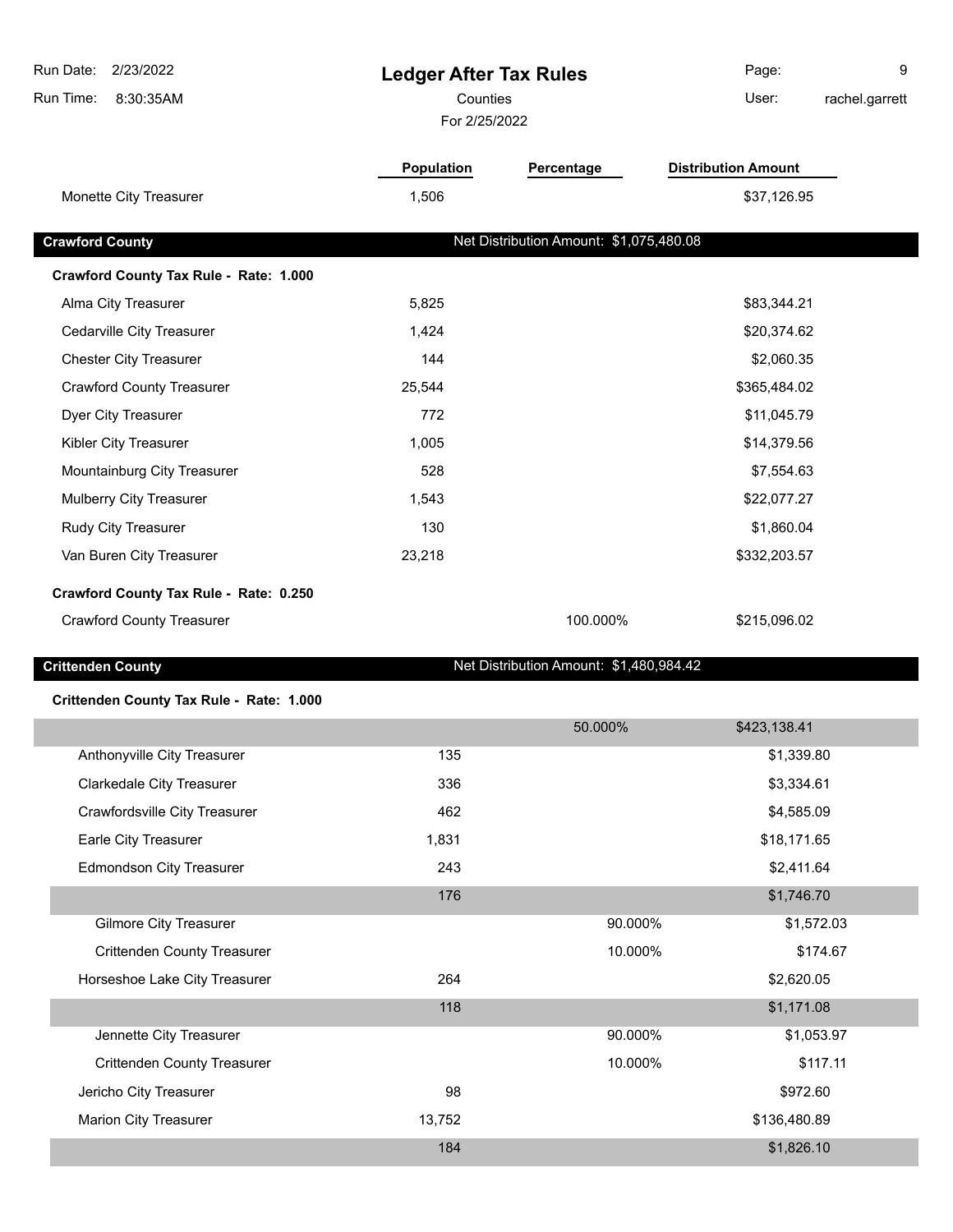| Run Date:<br>2/23/2022                   | <b>Ledger After Tax Rules</b> |                                       | Page:                      | 10             |
|------------------------------------------|-------------------------------|---------------------------------------|----------------------------|----------------|
| Run Time:<br>8:30:35AM                   | Counties                      |                                       | User:                      | rachel.garrett |
|                                          | For 2/25/2022                 |                                       |                            |                |
|                                          | <b>Population</b>             | Percentage                            | <b>Distribution Amount</b> |                |
| <b>Sunset City Treasurer</b>             |                               | 90.000%                               | \$1,643.49                 |                |
| <b>Crittenden County Treasurer</b>       |                               | 10.000%                               | \$182.61                   |                |
|                                          | 517                           |                                       | \$5,130.94                 |                |
| <b>Turrell City Treasurer</b>            |                               | 90.000%                               | \$4,617.85                 |                |
| <b>Crittenden County Treasurer</b>       |                               | 10.000%                               |                            | \$513.09       |
| West Memphis City Treasurer              | 24,520                        |                                       | \$243,347.26               |                |
| <b>Crittenden County Treasurer</b>       |                               | 50.000%                               | \$423,138.40               |                |
| Crittenden County Tax Rule - Rate: 0.750 |                               |                                       |                            |                |
| <b>Crittenden County Treasurer</b>       |                               | 100.000%                              | \$634,707.61               |                |
| <b>Cross County</b>                      |                               | Net Distribution Amount: \$746,530.13 |                            |                |
| Cross County Tax Rule - Rate: 1.000      |                               |                                       |                            |                |
| Cherry Valley City Treasurer             | 575                           |                                       | \$8,500.26                 |                |
| <b>Cross County Treasurer</b>            | 6,922                         |                                       | \$102,328.40               |                |
| <b>Hickory Ridge City Treasurer</b>      | 228                           |                                       | \$3,370.54                 |                |
| Parkin City Treasurer                    | 794                           |                                       | \$11,737.76                |                |
| Wynne City Treasurer                     | 8,314                         |                                       | \$122,906.42               |                |
| Cross County Tax Rule - Rate: 1.000      |                               |                                       |                            |                |
| <b>Cross County Treasurer</b>            |                               | 100.000%                              | \$248,843.38               |                |
| Cross County Tax Rule - Rate: 0.130      |                               |                                       |                            |                |
| <b>Cross County Treasurer</b>            |                               | 100.000%                              | \$31,105.42                |                |
| Cross County Tax Rule - Rate: 0.880      |                               |                                       |                            |                |
| <b>Cross County Treasurer</b>            |                               | 100.000%                              | \$217,737.95               |                |
| <b>Dallas County</b>                     |                               | Net Distribution Amount: \$196,137.05 |                            |                |
| Dallas County Tax Rule - Rate: 1.000     |                               |                                       |                            |                |
| <b>Dallas County Treasurer</b>           |                               | 100.000%                              | \$98,068.53                |                |
| Dallas County Tax Rule - Rate: 1.000     |                               |                                       |                            |                |
| <b>Dallas County Treasurer</b>           |                               | 100.000%                              | \$98,068.52                |                |
| Dennis Cantrell AF Faulkner Co           |                               | Net Distribution Amount: \$358.94     |                            |                |
| Faulkner County Tax Rule - Rate: 0.500   |                               |                                       |                            |                |
| <b>Dennis Cantrell Field</b>             |                               | 100.000%                              | \$358.94                   |                |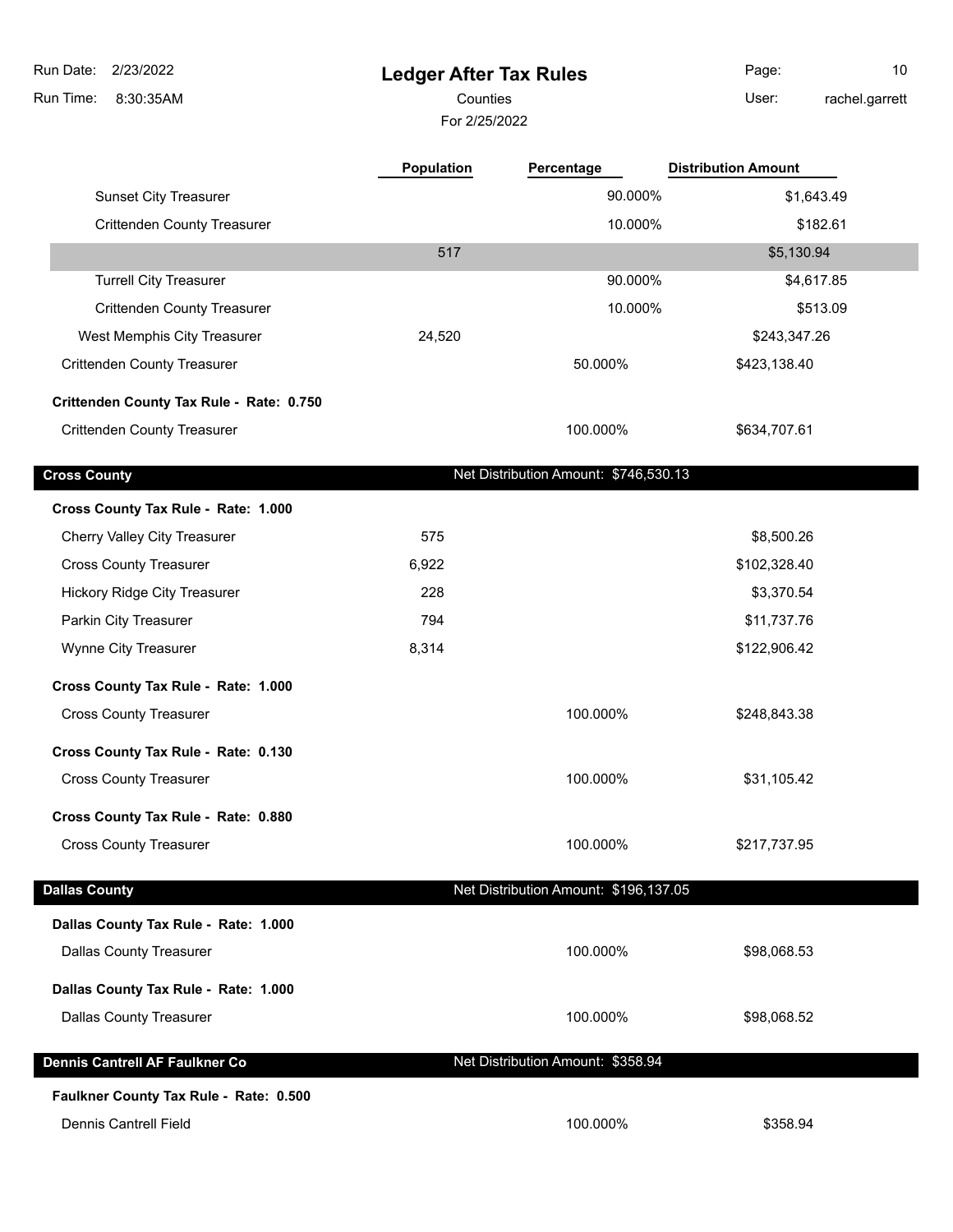**Ledger After Tax Rules** 8:30:35AM Run Time: Run Date: 2/23/2022 Counties User:

For 2/25/2022

Page: 11 rachel.garrett

|                                          | <b>Population</b> | Percentage                            | <b>Distribution Amount</b> |  |
|------------------------------------------|-------------------|---------------------------------------|----------------------------|--|
| <b>Desha County</b>                      |                   | Net Distribution Amount: \$254,795.44 |                            |  |
| Desha County Tax Rule - Rate: 1.000      |                   |                                       |                            |  |
| Arkansas City Treasurer                  | 376               |                                       | \$5,604.98                 |  |
| Desha County Treasurer                   | 2,529             |                                       | \$37,699.44                |  |
| <b>Dumas City Treasurer</b>              | 4,001             |                                       | \$59,642.33                |  |
| McGehee City Treasurer                   | 3,849             |                                       | \$57,376.49                |  |
| Mitchellville City Treasurer             | 293               |                                       | \$4,367.71                 |  |
| Reed City Treasurer                      | 130               |                                       | \$1,937.89                 |  |
| <b>Tillar City Treasurer</b>             | 32                |                                       | \$477.02                   |  |
| <b>Watson City Treasurer</b>             | 185               |                                       | \$2,757.77                 |  |
| Desha County Tax Rule - Rate: 0.500      |                   |                                       |                            |  |
| Desha County Treasurer                   |                   | 100.000%                              | \$84,931.81                |  |
| Drake Field AF Washington Co             |                   | Net Distribution Amount: \$2,208.85   |                            |  |
| Washington County Tax Rule - Rate: 1.000 |                   |                                       |                            |  |
| Fayetteville Drake Field                 |                   | 75.000%                               | \$1,325.31                 |  |
| Fayetteville Drake Field                 |                   | 25.000%                               | \$441.77                   |  |
| Washington County Tax Rule - Rate: 0.250 |                   |                                       |                            |  |
| Fayetteville Drake Field                 |                   | 100.000%                              | \$441.77                   |  |
| <b>Drew County</b>                       |                   | Net Distribution Amount: \$734,757.00 |                            |  |
| Drew County Tax Rule - Rate: 1.000       |                   |                                       |                            |  |
| Drew County Treasurer                    | 8,236             |                                       | \$155,016.55               |  |
| Jerome City Treasurer                    |                   |                                       | \$0.00                     |  |
| Monticello City Treasurer                | 8,442             |                                       | \$158,893.85               |  |
| <b>Tillar City Treasurer</b>             | 140               |                                       | \$2,635.06                 |  |
| <b>Wilmar City Treasurer</b>             | 395               |                                       | \$7,434.62                 |  |
| Winchester City Treasurer                | 137               |                                       | \$2,578.59                 |  |
| Drew County Tax Rule - Rate: 0.250       |                   |                                       |                            |  |
| <b>Drew County Treasurer</b>             |                   | 100.000%                              | \$81,639.67                |  |
| Drew County Tax Rule - Rate: 1.000       |                   |                                       |                            |  |
| Drew County Treasurer                    |                   | 75.000%                               | \$244,919.00               |  |
| <b>Drew County Treasurer</b>             |                   | 25.000%                               | \$81,639.66                |  |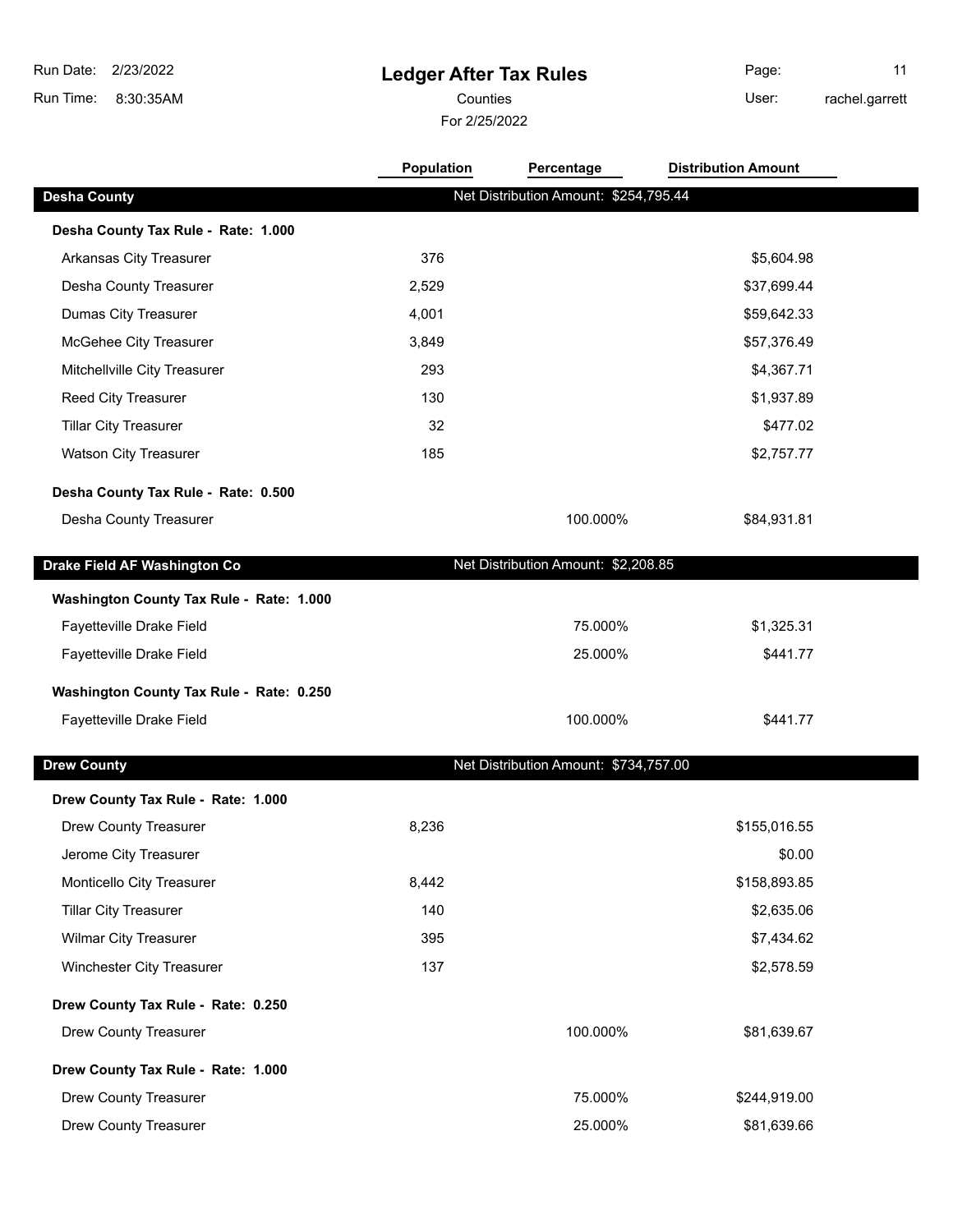**Ledger After Tax Rules**

8:30:35AM Run Time:

#### For 2/25/2022 Counties User:

Page: 12 rachel.garrett

|                                     | Population<br>Percentage            | <b>Distribution Amount</b> |  |
|-------------------------------------|-------------------------------------|----------------------------|--|
| El Dorado Downtown AF Union Co      | Net Distribution Amount: \$15.52    |                            |  |
| Union County Tax Rule - Rate: 1.000 |                                     |                            |  |
| El Dorado Downtown Airport          | 100.000%                            | \$7.76                     |  |
| Union County Tax Rule - Rate: 1.000 |                                     |                            |  |
| <b>Calion City Treasurer</b>        | 1.100%                              | \$0.09                     |  |
| El Dorado City Treasurer            | 52.000%                             | \$4.04                     |  |
| <b>Felsenthal City Treasurer</b>    | 0.200%                              | \$0.02                     |  |
| <b>Huttig City Treasurer</b>        | 1.700%                              | \$0.13                     |  |
| Junction City Treasurer             | 1.400%                              | \$0.11                     |  |
| Norphlet City Treasurer             | 1.500%                              | \$0.12                     |  |
| Smackover City Treasurer            | 4.800%                              | \$0.37                     |  |
| <b>Strong City Treasurer</b>        | 1.300%                              | \$0.10                     |  |
| El Dorado Downtown Airport          | 36.000%                             | \$2.78                     |  |
| El Dorado Goodwin AF Union Co       | Net Distribution Amount: \$1,100.11 |                            |  |
| Union County Tax Rule - Rate: 1.000 |                                     |                            |  |
| El Dorado Goodwin Field             | 100.000%                            | \$550.06                   |  |
| Union County Tax Rule - Rate: 1.000 |                                     |                            |  |
| <b>Calion City Treasurer</b>        | 1.100%                              | \$6.05                     |  |
| El Dorado City Treasurer            | 52.000%                             | \$286.03                   |  |
| <b>Felsenthal City Treasurer</b>    | 0.200%                              | \$1.10                     |  |
| <b>Huttig City Treasurer</b>        | 1.700%                              | \$9.35                     |  |
|                                     |                                     |                            |  |
| Junction City Treasurer             | 1.400%                              | \$7.70                     |  |
| Norphlet City Treasurer             | 1.500%                              | \$8.25                     |  |
| <b>Smackover City Treasurer</b>     | 4.800%                              | \$26.40                    |  |
| <b>Strong City Treasurer</b>        | 1.300%                              | \$7.15                     |  |
| El Dorado Goodwin Field             | 36.000%                             | \$198.02                   |  |

#### **Faulkner County Tax - 26-74-401 - Rate: 0.500**

| Enola City Treasurer             | 318     | \$3,356.47     |
|----------------------------------|---------|----------------|
| <b>Faulkner County Treasurer</b> | 121.091 | \$1,278,106.56 |
| <b>Holland City Treasurer</b>    | 586     | \$6,185.19     |
| Mount Vernon City Treasurer      | 144     | \$1.519.91     |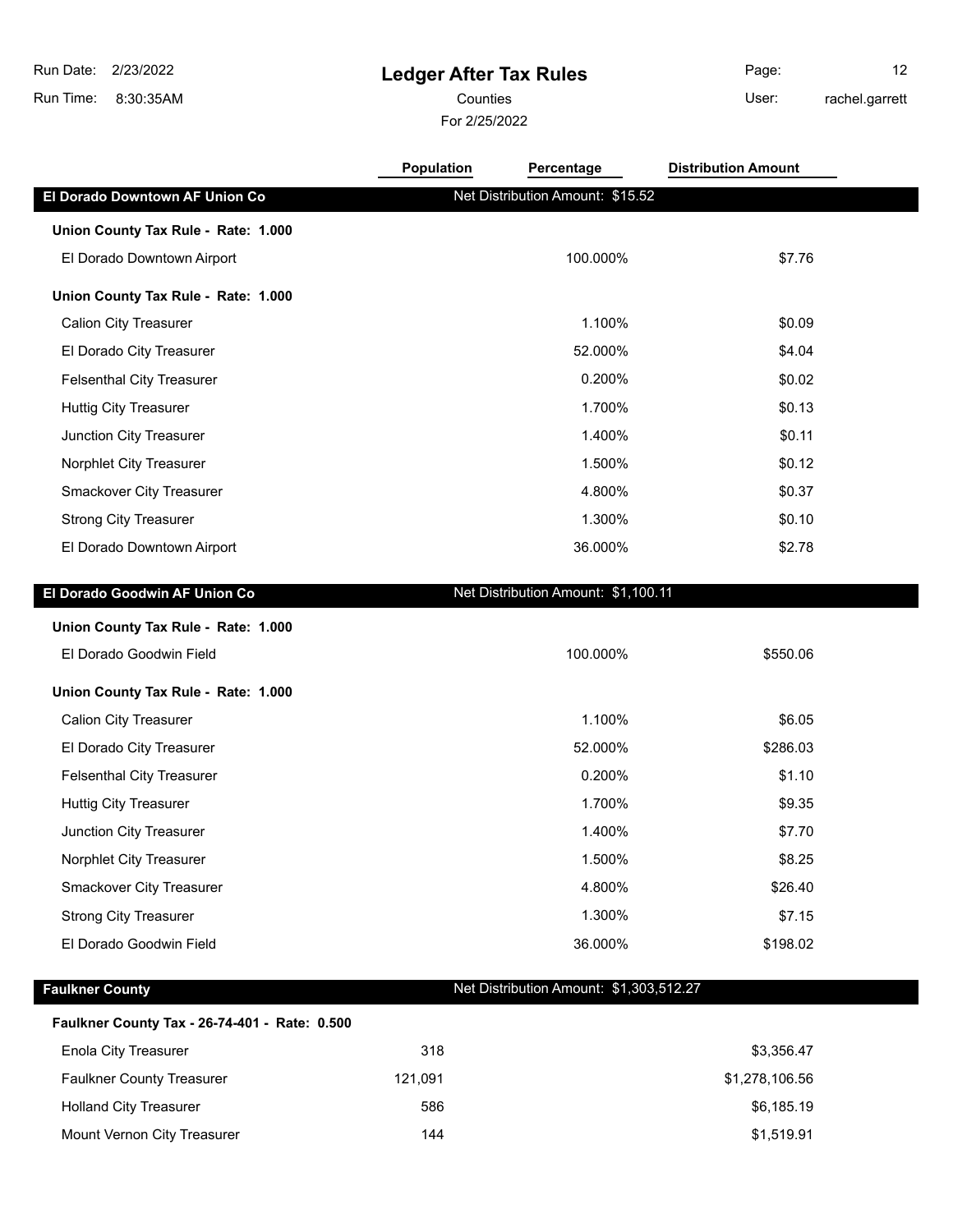| Run Date: 2/23/2022<br>Run Time:<br>8:30:35AM      | <b>Ledger After Tax Rules</b><br>Counties<br>For 2/25/2022 |                                       | Page:<br>User:             | 13<br>rachel.garrett |
|----------------------------------------------------|------------------------------------------------------------|---------------------------------------|----------------------------|----------------------|
|                                                    |                                                            |                                       |                            |                      |
|                                                    | Population                                                 | Percentage                            | <b>Distribution Amount</b> |                      |
| Twin Groves City Treasurer                         | 317                                                        |                                       | \$3,345.91                 |                      |
| <b>Wooster City Treasurer</b>                      | 1,042                                                      |                                       | \$10,998.23                |                      |
| Fort Smith AF Sebastian Co                         |                                                            | Net Distribution Amount: \$3,309.07   |                            |                      |
| Sebastian County Tax Rule - Rate: 1.000            |                                                            |                                       |                            |                      |
| Fort Smith Regional Airport                        |                                                            | 100.000%                              | \$2,647.26                 |                      |
|                                                    |                                                            |                                       |                            |                      |
| Sebastian County Tax Rule - Rate: 0.250            |                                                            |                                       |                            |                      |
| Fort Smith Regional Airport                        |                                                            | 100.000%                              | \$661.81                   |                      |
| <b>Franklin County</b>                             |                                                            | Net Distribution Amount: \$441,010.35 |                            |                      |
| Franklin County Tax Rule - 26-74-401 - Rate: 0.500 |                                                            |                                       |                            |                      |
| Denning City Treasurer                             | 200                                                        |                                       | \$1,289.73                 |                      |
| Franklin County Treasurer                          | 16,897                                                     |                                       | \$108,962.86               |                      |
| Franklin County Tax Rule - Rate: 0.130             |                                                            |                                       |                            |                      |
| <b>Altus City Treasurer</b>                        | 665                                                        |                                       | \$1,072.09                 |                      |
| <b>Branch City Treasurer</b>                       | 296                                                        |                                       | \$477.20                   |                      |
| <b>Charleston City Treasurer</b>                   | 2,588                                                      |                                       | \$4,172.28                 |                      |
| Denning City Treasurer                             | 200                                                        |                                       | \$322.43                   |                      |
| <b>Franklin County Treasurer</b>                   | 9,756                                                      |                                       | \$15,728.26                |                      |
| <b>Ozark City Treasurer</b>                        | 3,542                                                      |                                       | \$5,710.28                 |                      |
| Wiederkehr Village City Treasurer                  | 50                                                         |                                       | \$80.61                    |                      |
| Franklin County Tax Rule - Rate: 0.380             |                                                            |                                       |                            |                      |
| Franklin County Treasurer                          |                                                            | 100.000%                              | \$82,689.44                |                      |
| Franklin County Tax Rule - Rate: 1.000             |                                                            |                                       |                            |                      |
| <b>Altus City Treasurer</b>                        | 665                                                        |                                       | \$8,576.71                 |                      |
| <b>Branch City Treasurer</b>                       | 296                                                        |                                       | \$3,817.60                 |                      |
| <b>Charleston City Treasurer</b>                   | 2,588                                                      |                                       | \$33,378.22                |                      |
| Denning City Treasurer                             | 200                                                        |                                       | \$2,579.46                 |                      |
| Franklin County Treasurer                          | 9,756                                                      |                                       | \$125,826.08               |                      |
| Ozark City Treasurer                               | 3,542                                                      |                                       | \$45,682.24                |                      |
| Wiederkehr Village City Treasurer                  | 50                                                         |                                       | \$644.86                   |                      |

**Fulton County Fulton County Net Distribution Amount: \$292,648.46** 

**Fulton County Tax Rule - Rate: 0.500**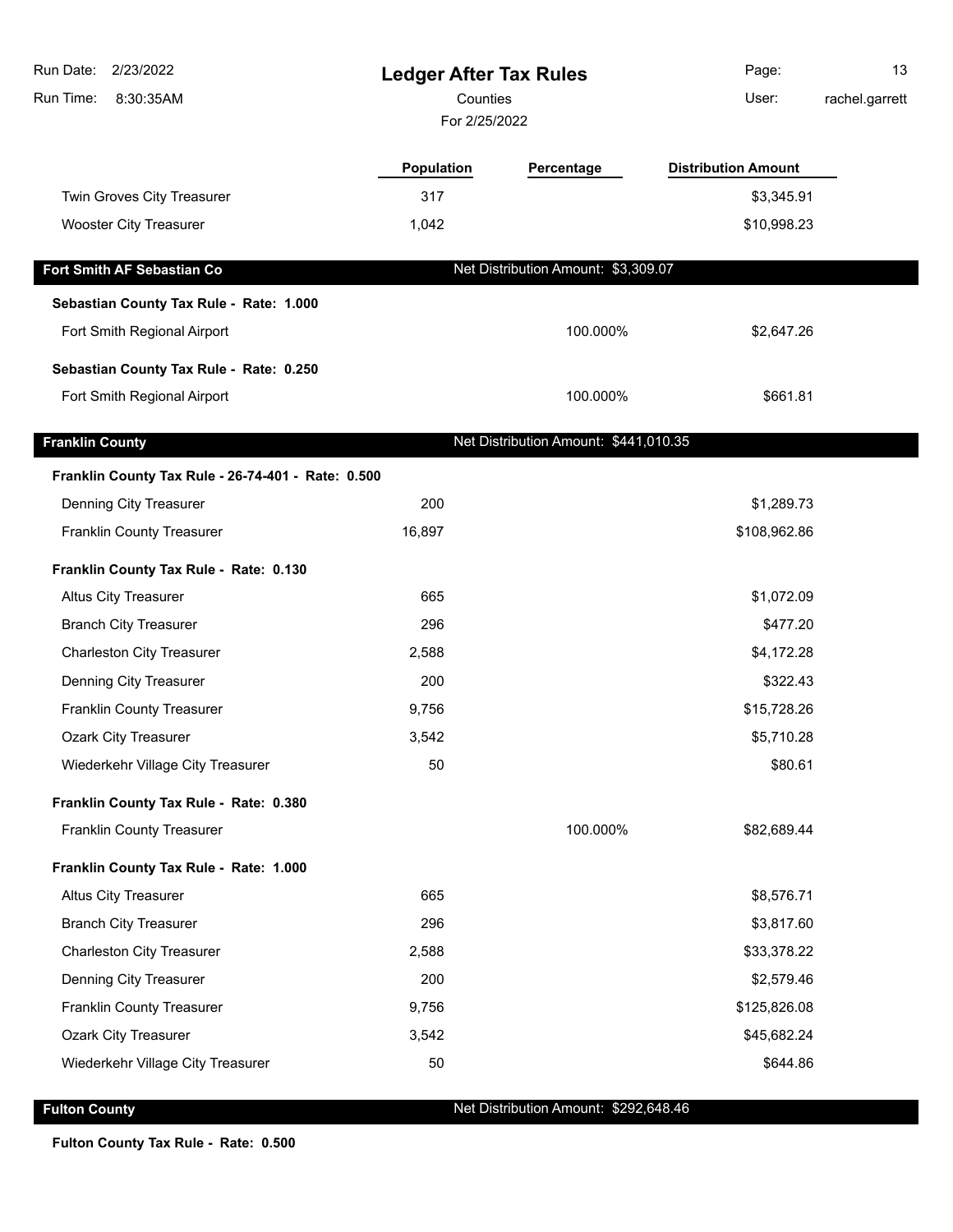**Ledger After Tax Rules** 8:30:35AM Run Time: Run Date: 2/23/2022 For 2/25/2022 Counties **Counties** User: Page: 14 rachel.garrett **Population Percentage Distribution Amount** Fulton County Treasurer **100.000%** \$48,774.74 **Fulton County Tax Rule - Rate: 0.500** Fulton County Treasurer **100.000%** \$48,774.74 **Fulton County Tax Rule - Rate: 1.000** 82.500% \$80,478.33 Ash Flat City Treasurer 113 \$753.13 Cherokee Village City Treasurer 833 \$5,551.84 Fulton County Treasurer 8,230 \$54,851.90 Hardy City Treasurer 35 \$233.27 Horseshoe Bend City Treasurer 11 \$73.31 Mammoth Spring City Treasurer 929 \$6,191.67 Salem City Treasurer 1,566 \$10,437.19 Viola City Treasurer 358 \$2,386.02 Fulton County Treasurer 17.500% \$17,071.16 **Fulton County Tax Rule - Rate: 1.000** Fulton County Treasurer **100.000%** \$97,549.49 **Garland County Net Distribution Amount: \$3,488,735.02 Garland County Tax Rule - 26-74-401 - Rate: 0.500** Fountain Lake City Treasurer 1990 1990 1991 1991 1991 1992 1994 1995 1996 1997 1998 1999 1999 1998 1999 1999 1 Garland County Treasurer 199,017 199,017 199,017 199,017 199,017 199,017 199,017 199,017 199,017 199,017 199,017 Lonsdale City Treasurer 103 by the control of the control of the control of the control of the control of the control of the control of the control of the control of the control of the control of the control of the control Mountain Pine City Treasurer 585 \$6,790.80 **Garland County Tax Rule - Rate: 0.380** Fountain Lake City Treasurer 475 \$4,135.43 Garland County Treasurer 61,087 \$531,833.59 Hot Springs City Treasurer 37,930 \$330,224.90 Lonsdale City Treasurer **103 103 103 103 103 103 103 103 103 108 108 108 108 108 108 108 108 108 108 108 108 108 108 108 108 108 108 108 108 108 108 108 108** Mountain Pine City Treasurer 1985 5093.10 **Garland County Tax Rule - Rate: 0.630** Garland County Treasurer 100.000% \$1,453,639.59

**Grant County County Act Distribution Amount: \$310,301.69** 

**Grant County Tax Rule - Rate: 1.000**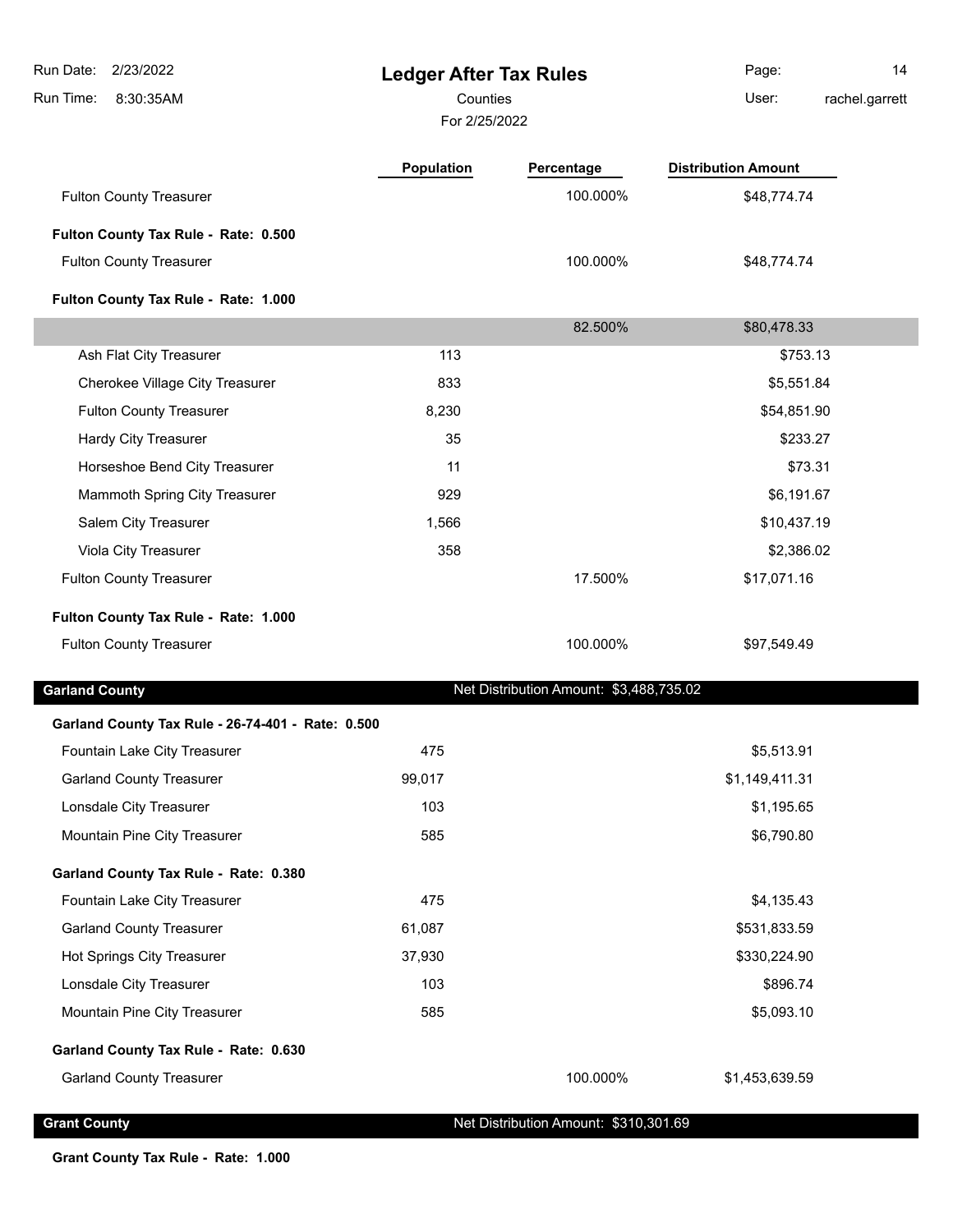| Run Date:<br>2/23/2022                    | <b>Ledger After Tax Rules</b> |                                       | Page:                      | 15             |
|-------------------------------------------|-------------------------------|---------------------------------------|----------------------------|----------------|
| Run Time:<br>8:30:35AM                    | Counties<br>For 2/25/2022     |                                       | User:                      | rachel.garrett |
|                                           | Population                    | Percentage                            | <b>Distribution Amount</b> |                |
| <b>Grant County Treasurer</b>             |                               | 100.000%                              | \$248,241.35               |                |
| Grant County Tax Rule - Rate: 0.250       |                               |                                       |                            |                |
| <b>Grant County Treasurer</b>             |                               | 100.000%                              | \$62,060.34                |                |
| <b>Greene County</b>                      |                               | Net Distribution Amount: \$983,546.82 |                            |                |
| Greene County Tax Rule - Rate: 1.000      |                               |                                       |                            |                |
| Delaplaine City Treasurer                 | 64                            |                                       | \$1,000.95                 |                |
| <b>Greene County Treasurer</b>            | 13,401                        |                                       | \$209,590.39               |                |
| Lafe City Treasurer                       | 418                           |                                       | \$6,537.48                 |                |
| Marmaduke City Treasurer                  | 1,212                         |                                       | \$18,955.57                |                |
| Oak Grove Heights City Treasurer          | 1,104                         |                                       | \$17,266.46                |                |
| Paragould City Treasurer                  | 29,537                        |                                       | \$461,955.93               |                |
| Greene County Tax Rule - Rate: 0.380      |                               |                                       |                            |                |
| <b>Greene County Treasurer</b>            |                               | 100.000%                              | \$268,240.04               |                |
| Grider Field AF Jefferson Co              |                               | Net Distribution Amount: \$262.90     |                            |                |
| Jefferson County Tax Rule - Rate: 1.000   |                               |                                       |                            |                |
| Pine Bluff Municipal Airport-Grider Field |                               | 100.000%                              | \$210.32                   |                |
| Jefferson County Tax Rule - Rate: 0.250   |                               |                                       |                            |                |
| Pine Bluff Municipal Airport-Grider Field |                               | 100.000%                              | \$52.58                    |                |
| <b>Hempstead County</b>                   |                               | Net Distribution Amount: \$923,171.49 |                            |                |
| Hempstead County Tax Rule - Rate: 1.000   |                               |                                       |                            |                |
| <b>Blevins City Treasurer</b>             | 288                           |                                       | \$4,416.87                 |                |
| <b>Emmet City Treasurer</b>               | 18                            |                                       | \$276.05                   |                |
| Fulton City Treasurer                     | 115                           |                                       | \$1,763.68                 |                |
| <b>Hempstead County Treasurer</b>         | 10,107                        |                                       | \$155,004.47               |                |
| Hope City Treasurer                       | 8,952                         |                                       | \$137,290.99               |                |
| McCaskill City Treasurer                  | 57                            |                                       | \$874.17                   |                |
| <b>McNab City Treasurer</b>               | 30                            |                                       | \$460.09                   |                |
| Oakhaven City Treasurer                   | 65                            |                                       | \$996.86                   |                |
| Ozan City Treasurer                       | 50                            |                                       | \$766.82                   |                |
| Patmos City Treasurer                     | 57                            |                                       | \$874.17                   |                |
| Perrytown City Treasurer                  | 232                           |                                       | \$3,558.03                 |                |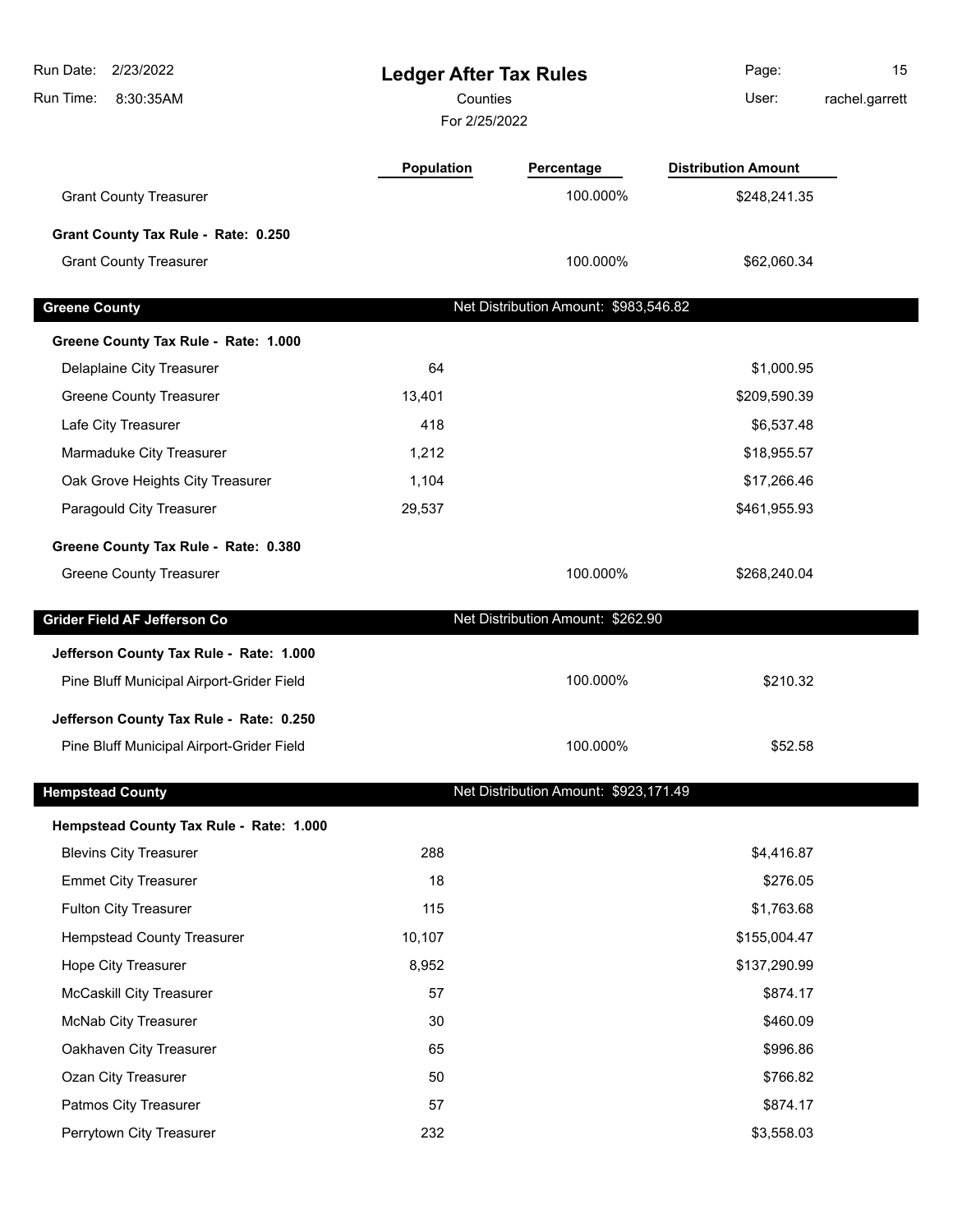8:30:35AM Run Time:

### **Ledger After Tax Rules**

For 2/25/2022 Counties User:

Page: 16 rachel.garrett

|  | racner.garre |  |  |  |
|--|--------------|--|--|--|
|  |              |  |  |  |

**Population Percentage Distribution Amount**

| Washington City Treasurer                | 94     |                                       | \$1,441.63   |  |
|------------------------------------------|--------|---------------------------------------|--------------|--|
| Hempstead County Tax Rule - Rate: 0.500  |        |                                       |              |  |
| <b>Hempstead County Treasurer</b>        |        | 100.000%                              | \$153,861.92 |  |
| Hempstead County Tax Rule - Rate: 0.250  |        |                                       |              |  |
| Hempstead County Treasurer               |        | 100.000%                              | \$76,930.96  |  |
| Hempstead County Tax Rule - Rate: 0.250  |        |                                       |              |  |
| Hempstead County Treasurer               |        | 100.000%                              | \$76,930.96  |  |
| Hempstead County Tax Rule - Rate: 1.000  |        |                                       |              |  |
| Hempstead County Treasurer               |        | 100.000%                              | \$307,723.82 |  |
| <b>Horseshoe Bend AF Izard Co</b>        |        | Net Distribution Amount: \$1.53       |              |  |
| Izard County Tax Rule - Rate: 0.500      |        |                                       |              |  |
| Horseshoe Bend Airport                   |        | 100.000%                              | \$1.53       |  |
| <b>Hot Spring County</b>                 |        | Net Distribution Amount: \$587,274.26 |              |  |
| Hot Spring County Tax Rule - Rate: 0.500 |        |                                       |              |  |
| Hot Spring County Treasurer              |        | 100.000%                              | \$195,758.09 |  |
| Hot Spring County Tax Rule - Rate: 1.000 |        |                                       |              |  |
| Donaldson City Treasurer                 | 275    |                                       | \$3,258.68   |  |
| Friendship City Treasurer                | 158    |                                       | \$1,872.26   |  |
| Hot Spring County Treasurer              | 20,430 |                                       | \$242,090.66 |  |
| Malvern City Treasurer                   | 10,867 |                                       | \$128,771.37 |  |
| Midway City Treasurer                    | 377    |                                       | \$4,467.36   |  |
| Perla City Treasurer                     | 257    |                                       | \$3,045.39   |  |
| <b>Rockport City Treasurer</b>           | 676    |                                       | \$8,010.45   |  |
|                                          |        |                                       |              |  |
| <b>Hot Springs AF Garland Co</b>         |        | Net Distribution Amount: \$1,079.74   |              |  |

| Hot Springs Memorial Airport          | 100.000% | \$359.91 |
|---------------------------------------|----------|----------|
| Garland County Tax Rule - Rate: 0.380 |          |          |
| Fountain Lake City Treasurer          |          | \$0.00   |
| <b>Hot Springs Memorial Airport</b>   | 100.000% | \$269.94 |
| Hot Springs City Treasurer            |          | \$0.00   |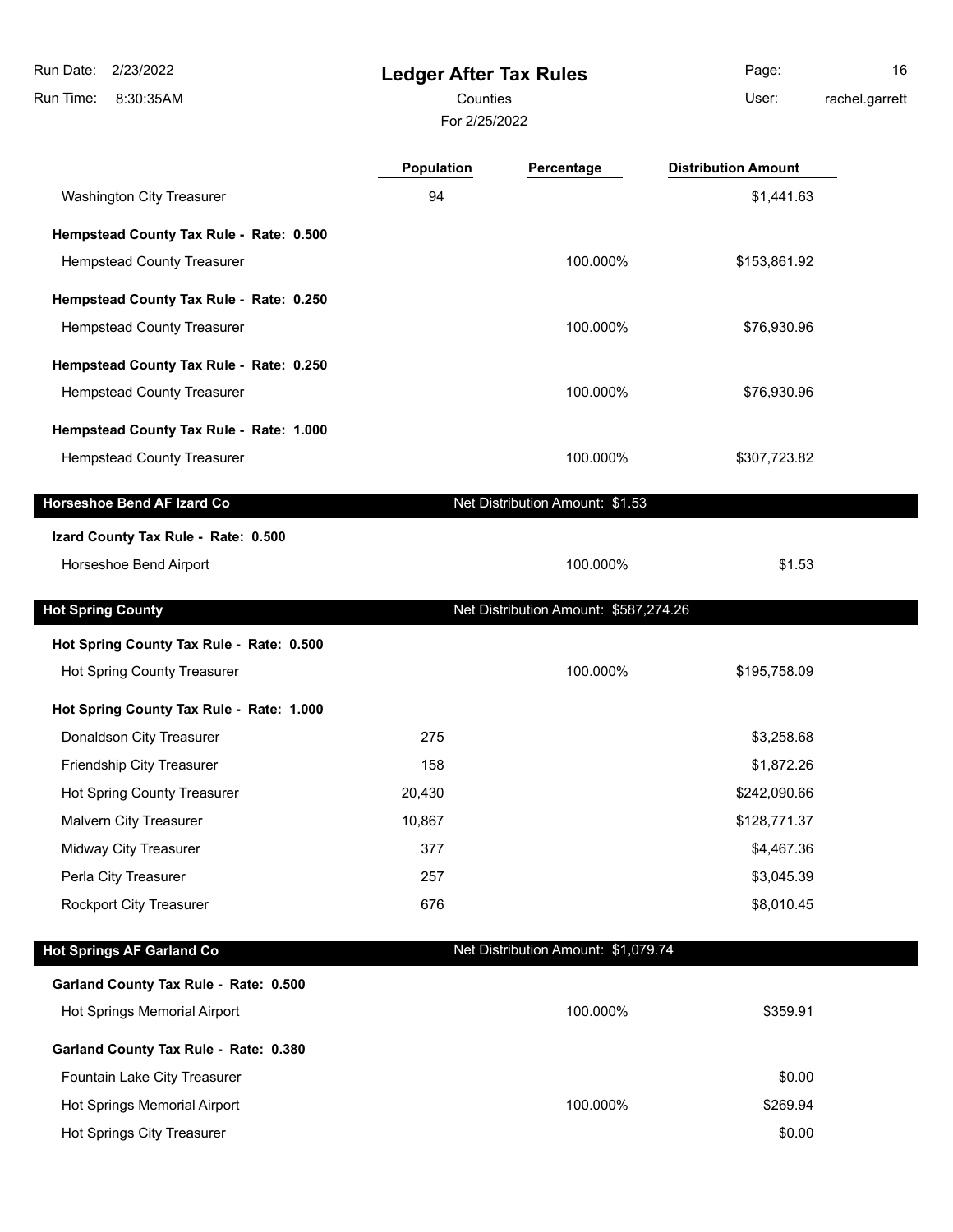| 2/23/2022<br>Run Date:<br>Run Time:<br>8:30:35AM | <b>Ledger After Tax Rules</b><br>Counties<br>For 2/25/2022 |                                         | Page:<br>User:             | 17<br>rachel.garrett |
|--------------------------------------------------|------------------------------------------------------------|-----------------------------------------|----------------------------|----------------------|
|                                                  |                                                            |                                         |                            |                      |
|                                                  | <b>Population</b>                                          | Percentage                              | <b>Distribution Amount</b> |                      |
| Lonsdale City Treasurer                          |                                                            |                                         | \$0.00                     |                      |
| Mountain Pine City Treasurer                     |                                                            |                                         | \$0.00                     |                      |
| Garland County Tax Rule - Rate: 0.630            |                                                            |                                         |                            |                      |
| Hot Springs Memorial Airport                     |                                                            | 100.000%                                | \$449.89                   |                      |
| <b>Howard County</b>                             |                                                            | Net Distribution Amount: \$754,284.34   |                            |                      |
| Howard County Tax Rule - Rate: 1.000             |                                                            |                                         |                            |                      |
| <b>Dierks City Treasurer</b>                     | 916                                                        |                                         | \$19,651.56                |                      |
| <b>Howard County Treasurer</b>                   | 6,446                                                      |                                         | \$138,290.38               |                      |
| <b>Mineral Springs City Treasurer</b>            | 1,085                                                      |                                         | \$23,277.24                |                      |
| Nashville City Treasurer                         | 4,153                                                      |                                         | \$89,097.10                |                      |
| Tollette City Treasurer                          | 185                                                        |                                         | \$3,968.93                 |                      |
| Howard County Tax Rule - Rate: 0.250             |                                                            |                                         |                            |                      |
| <b>Howard County Treasurer</b>                   |                                                            | 100.000%                                | \$68,571.30                |                      |
| Howard County Tax Rule - Rate: 0.250             |                                                            |                                         |                            |                      |
| <b>Dierks City Treasurer</b>                     | 916                                                        |                                         | \$4,912.89                 |                      |
| <b>Howard County Treasurer</b>                   | 6,446                                                      |                                         | \$34,572.59                |                      |
| Mineral Springs City Treasurer                   | 1,085                                                      |                                         | \$5,819.31                 |                      |
| Nashville City Treasurer                         | 4,153                                                      |                                         | \$22,274.28                |                      |
| <b>Tollette City Treasurer</b>                   | 185                                                        |                                         | \$992.23                   |                      |
| Howard County Tax Rule - Rate: 0.250             |                                                            |                                         |                            |                      |
| <b>Howard County Treasurer</b>                   |                                                            | 100.000%                                | \$68,571.30                |                      |
| Howard County Tax Rule - Rate: 1.000             |                                                            |                                         |                            |                      |
| <b>Howard County Treasurer</b>                   |                                                            | 100.000%                                | \$274,285.23               |                      |
| <b>Huntsville AF Madison Co</b>                  |                                                            | Net Distribution Amount: \$35.89        |                            |                      |
| Madison County Tax Rule - Rate: 1.000            |                                                            |                                         |                            |                      |
| Huntsville Municipal Airport                     |                                                            | 100.000%                                | \$17.95                    |                      |
| Madison County Tax Rule - Rate: 1.000            |                                                            |                                         |                            |                      |
| Huntsville Municipal Airport                     |                                                            | 100.000%                                | \$17.94                    |                      |
| <b>Independence County</b>                       |                                                            | Net Distribution Amount: \$1,031,720.40 |                            |                      |
|                                                  |                                                            |                                         |                            |                      |

**Independence County Tax Rule - Rate: 1.000**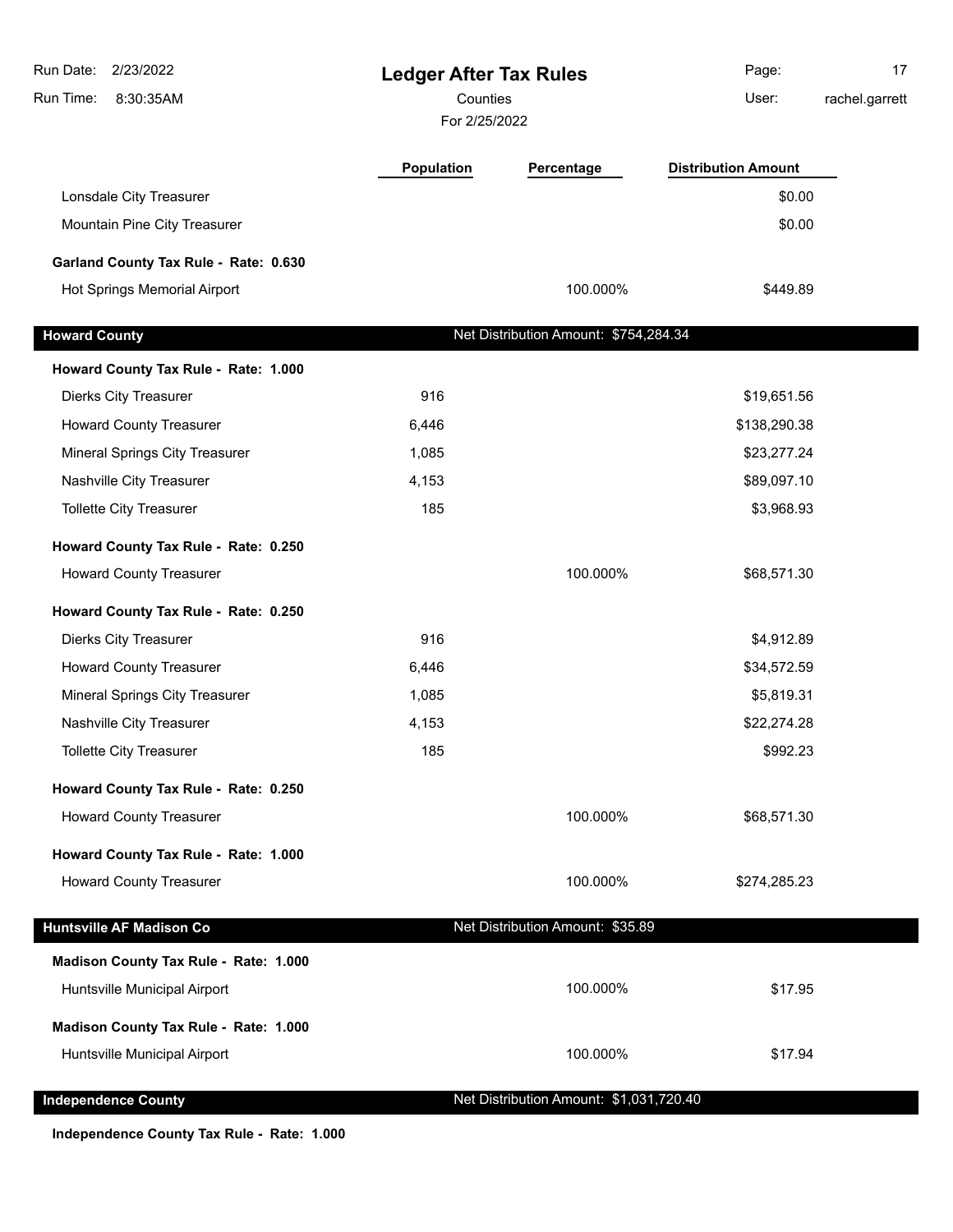8:30:35AM Run Time:

### **Ledger After Tax Rules**

For 2/25/2022

Page: 18

Counties **User:** 

**Population Percentage Distribution Amount** 

rachel.garrett

| <b>Batesville City Treasurer</b>           | 11,191 |                                       | \$202,892.14 |  |
|--------------------------------------------|--------|---------------------------------------|--------------|--|
| Cave City Treasurer                        | 182    |                                       | \$3,299.65   |  |
| <b>Cushman City Treasurer</b>              | 433    |                                       | \$7,850.26   |  |
| Independence County Treasurer              | 19,140 |                                       | \$347,007.02 |  |
| <b>Magness City Treasurer</b>              | 220    |                                       | \$3,988.59   |  |
| Moorefield City Treasurer                  | 126    |                                       | \$2,284.37   |  |
| Newark City Treasurer                      | 1,180  |                                       | \$21,393.33  |  |
| Oil Trough City Treasurer                  | 226    |                                       | \$4,097.37   |  |
| Pleasant Plains City Treasurer             | 352    |                                       | \$6,381.74   |  |
| Southside City Treasurer                   | 4,279  |                                       | \$77,578.01  |  |
| Sulphur Rock City Treasurer                | 609    |                                       | \$11,041.12  |  |
| Independence County Tax Rule - Rate: 0.500 |        |                                       |              |  |
| Independence County Treasurer              |        | 100.000%                              | \$343,906.80 |  |
|                                            |        | Net Distribution Amount: \$66,175.87  |              |  |
| <b>Izard County</b>                        |        |                                       |              |  |
| Izard County Tax Rule - Rate: 0.500        |        |                                       |              |  |
| Izard County Treasurer                     |        | 100.000%                              | \$66,175.87  |  |
|                                            |        |                                       |              |  |
| <b>Jackson County</b>                      |        | Net Distribution Amount: \$527,390.21 |              |  |
| Jackson County Tax Rule - Rate: 1.000      |        |                                       |              |  |
| Amagon City Treasurer                      | 69     |                                       | \$965.28     |  |
| <b>Beedeville City Treasurer</b>           | 84     |                                       | \$1,175.13   |  |
| <b>Campbell Station City Treasurer</b>     | 232    |                                       | \$3,245.59   |  |
| Diaz City Treasurer                        | 1,224  |                                       | \$17,123.26  |  |
| <b>Grubbs City Treasurer</b>               | 301    |                                       | \$4,210.87   |  |
| Jackson County Treasurer                   | 4,123  |                                       | \$57,679.10  |  |
| Jacksonport City Treasurer                 | 150    |                                       | \$2,098.44   |  |
| Newport City Treasurer                     | 8,005  |                                       | \$111,986.70 |  |
| Swifton City Treasurer                     | 733    |                                       | \$10,254.37  |  |
| <b>Tuckerman City Treasurer</b>            | 1,707  |                                       | \$23,880.24  |  |
| <b>Tupelo City Treasurer</b>               | 70     |                                       | \$979.27     |  |
| <b>Weldon City Treasurer</b>               | 57     |                                       | \$797.40     |  |
| Jackson County Tax Rule - Rate: 0.500      |        |                                       |              |  |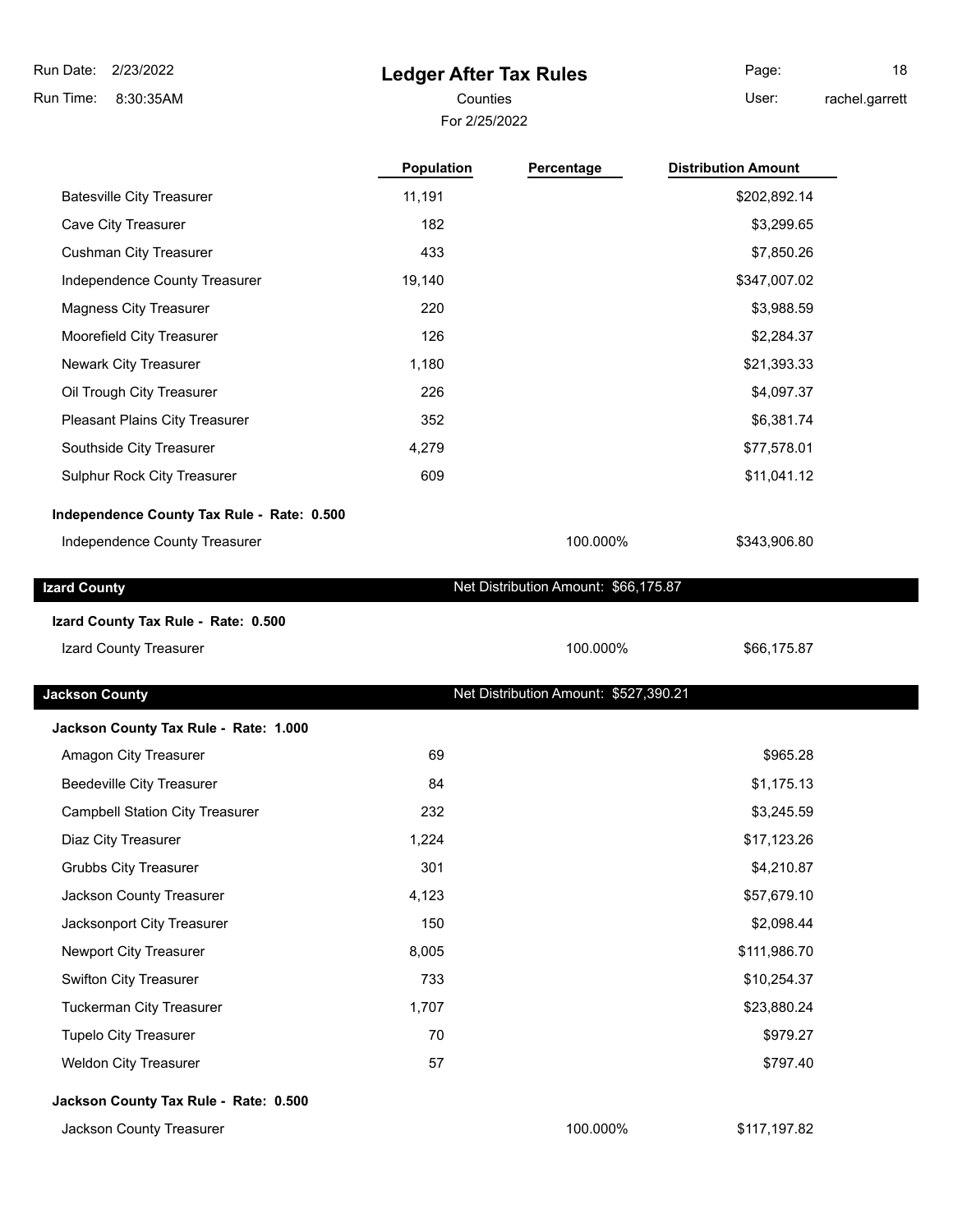| Run Date:<br>2/23/2022<br>Run Time:<br>8:30:35AM | <b>Ledger After Tax Rules</b><br>Counties<br>For 2/25/2022 |                                         | Page:<br>User:             | 19<br>rachel.garrett |
|--------------------------------------------------|------------------------------------------------------------|-----------------------------------------|----------------------------|----------------------|
|                                                  | Population                                                 | Percentage                              | <b>Distribution Amount</b> |                      |
| Jackson County Tax Rule - Rate: 0.380            |                                                            |                                         |                            |                      |
| Jackson County Treasurer                         |                                                            | 100.000%                                | \$87,898.37                |                      |
| Jackson County Tax Rule - Rate: 0.380            |                                                            |                                         |                            |                      |
| Jackson County Treasurer                         |                                                            | 100.000%                                | \$87,898.37                |                      |
|                                                  |                                                            |                                         |                            |                      |
| <b>Jefferson County</b>                          |                                                            | Net Distribution Amount: \$1,339,776.44 |                            |                      |
| Jefferson County Tax Rule - Rate: 1.000          |                                                            |                                         |                            |                      |
| Altheimer City Treasurer                         | 696                                                        |                                         | \$11,091.10                |                      |
| Humphrey City Treasurer                          | 214                                                        |                                         | \$3,410.20                 |                      |
| Jefferson County Treasurer                       | 17,778                                                     |                                         | \$283,301.17               |                      |
| Pine Bluff City Treasurer                        | 41,253                                                     |                                         | \$657,386.83               |                      |
| Redfield City Treasurer                          | 1,505                                                      |                                         | \$23,982.91                |                      |
| Sherrill City Treasurer                          | 53                                                         |                                         | \$844.58                   |                      |
| Wabbaseka City Treasurer                         | 180                                                        |                                         | \$2,868.39                 |                      |
| White Hall City Treasurer                        | 5,581                                                      |                                         | \$88,935.97                |                      |
| Jefferson County Tax Rule - Rate: 0.250          |                                                            |                                         |                            |                      |
| Jefferson County Treasurer                       |                                                            | 100.000%                                | \$267,955.29               |                      |
| <b>Johnson County</b>                            |                                                            | Net Distribution Amount: \$366,034.68   |                            |                      |
| Johnson County Tax Rule - Rate: 1.000            |                                                            |                                         |                            |                      |
| <b>Clarksville City Treasurer</b>                | 9,381                                                      |                                         | \$133,355.52               |                      |
| Coal Hill City Treasurer                         | 820                                                        |                                         | \$11,656.70                |                      |
| Hartman City Treasurer                           | 516                                                        |                                         | \$7,335.19                 |                      |
| Johnson County Treasurer                         | 12,653                                                     |                                         | \$179,868.61               |                      |
| Knoxville City Treasurer                         | 660                                                        |                                         | \$9,382.22                 |                      |
| Lamar City Treasurer                             | 1,719                                                      |                                         | \$24,436.44                |                      |
| Jonesboro AF Craighead Co                        |                                                            | Net Distribution Amount: \$1,561.89     |                            |                      |
| Craighead County Tax Rule - Rate: 1.000          |                                                            |                                         |                            |                      |
| Jonesboro Municipal Airport                      |                                                            | 100.000%                                | \$1,561.89                 |                      |
| <b>Kirk Field AF Greene Co</b>                   |                                                            | Net Distribution Amount: \$307.54       |                            |                      |
| Greene County Tax Rule - Rate: 1.000             |                                                            |                                         |                            |                      |
| Kirk Field Airport                               |                                                            | 100.000%                                | \$223.67                   |                      |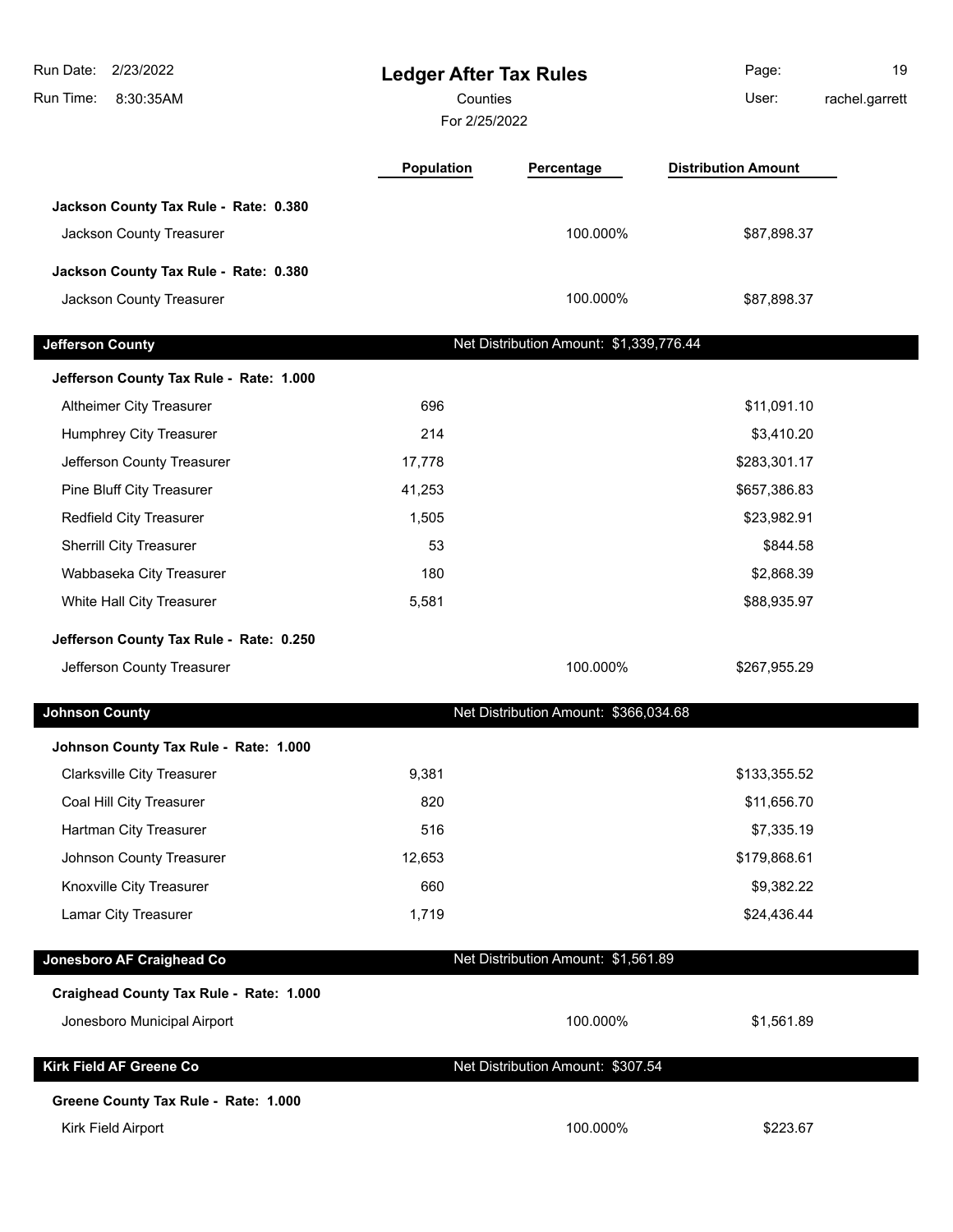| Run Date:<br>2/23/2022                  | <b>Ledger After Tax Rules</b> |                                       | Page:                      | 20             |
|-----------------------------------------|-------------------------------|---------------------------------------|----------------------------|----------------|
| Run Time:<br>8:30:35AM                  | Counties<br>For 2/25/2022     |                                       | User:                      | rachel.garrett |
|                                         | <b>Population</b>             | Percentage                            | <b>Distribution Amount</b> |                |
| Greene County Tax Rule - Rate: 0.380    |                               |                                       |                            |                |
| Kirk Field Airport                      |                               | 100.000%                              | \$83.87                    |                |
| <b>Lafayette County</b>                 |                               | Net Distribution Amount: \$131,208.98 |                            |                |
| Lafayette County Tax Rule - Rate: 1.000 |                               |                                       |                            |                |
| <b>Bradley City Treasurer</b>           | 405                           |                                       | \$3,744.07                 |                |
| <b>Buckner City Treasurer</b>           | 165                           |                                       | \$1,525.36                 |                |
| Lafayette County Treasurer              | 3,565                         |                                       | \$32,957.09                |                |
| Lewisville City Treasurer               | 915                           |                                       | \$8,458.83                 |                |
| <b>Stamps City Treasurer</b>            | 1,258                         |                                       | \$11,629.75                |                |
| Lafayette County Tax Rule - Rate: 1.250 |                               |                                       |                            |                |
| Lafayette County Treasurer              |                               | 100.000%                              | \$72,893.88                |                |
| <b>Lawrence County</b>                  |                               | Net Distribution Amount: \$517,093.88 |                            |                |
| <b>B-4-- 4 888</b>                      |                               |                                       |                            |                |

#### **Lawrence County Tax Rule - Rate: 1.000**

|                                        |       | 50.000%  | \$103,418.78 |  |
|----------------------------------------|-------|----------|--------------|--|
| Alicia City Treasurer                  | 143   |          | \$1,323.75   |  |
| <b>Black Rock City Treasurer</b>       | 590   |          | \$5,461.61   |  |
| <b>College City Treasurer</b>          |       |          | \$0.00       |  |
| Hoxie City Treasurer                   | 2,598 |          | \$24,049.59  |  |
| Imboden City Treasurer                 | 640   |          | \$5,924.46   |  |
| Lynn City Treasurer                    | 258   |          | \$2,388.30   |  |
| Minturn City Treasurer                 | 87    |          | \$805.36     |  |
| Portia City Treasurer                  | 424   |          | \$3,924.95   |  |
| Powhatan City Treasurer                | 104   |          | \$962.72     |  |
| Ravenden City Treasurer                | 426   |          | \$3,943.47   |  |
| Sedgwick City Treasurer                | 163   |          | \$1,508.88   |  |
| Smithville City Treasurer              | 87    |          | \$805.36     |  |
| <b>Strawberry City Treasurer</b>       | 268   |          | \$2,480.87   |  |
| <b>Walnut Ridge City Treasurer</b>     | 5,384 |          | \$49,839.46  |  |
| Lawrence County Treasurer              |       | 50.000%  | \$103,418.77 |  |
| Lawrence County Tax Rule - Rate: 0.500 |       |          |              |  |
| Lawrence County Treasurer              |       | 100.000% | \$103,418.78 |  |
| Lawrence County Tax Rule - Rate: 0.500 |       |          |              |  |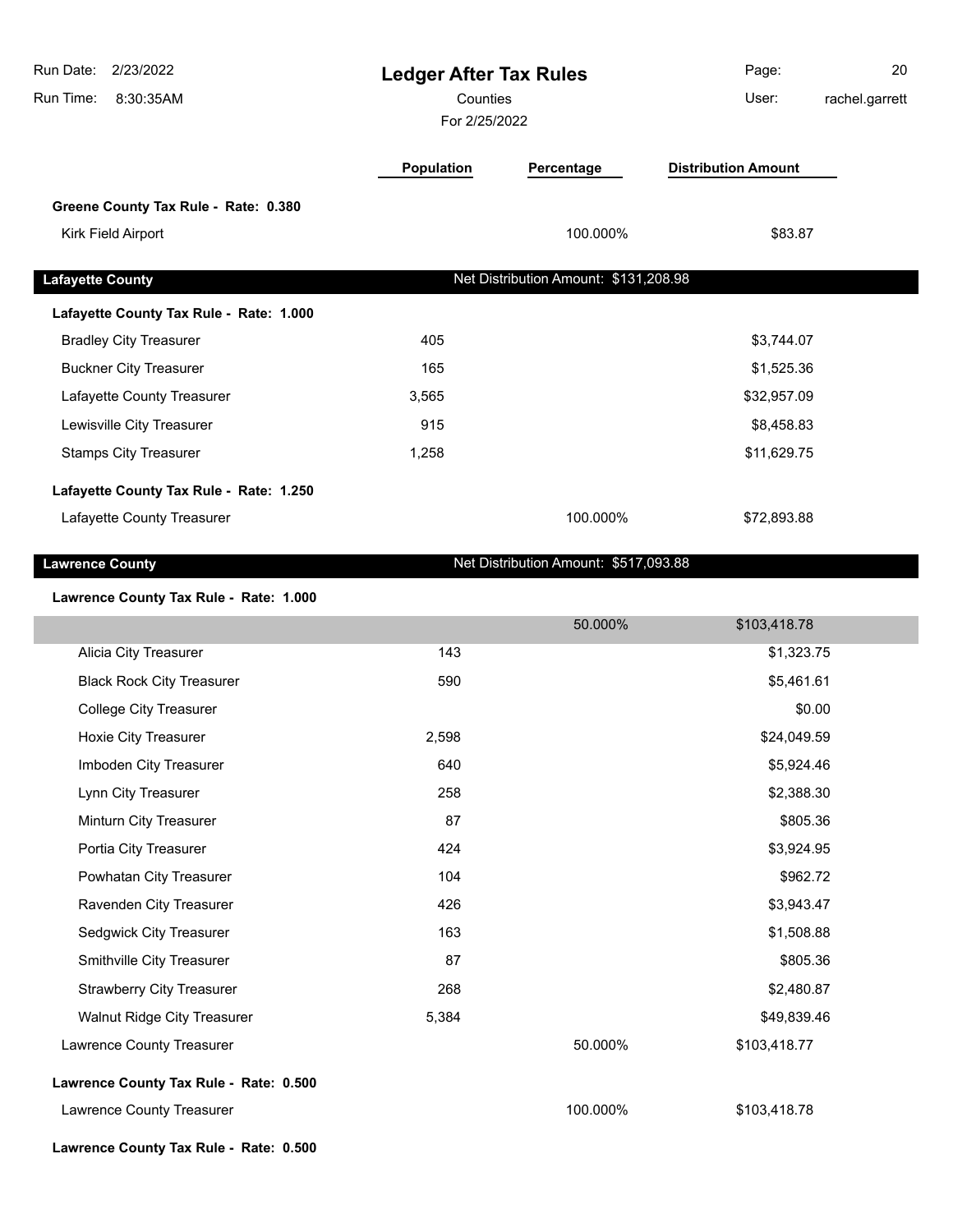| Run Date:<br>2/23/2022<br>Run Time:<br>8:30:35AM | <b>Ledger After Tax Rules</b><br>Counties<br>For 2/25/2022 |                                       | Page:<br>User:             | 21<br>rachel.garrett |
|--------------------------------------------------|------------------------------------------------------------|---------------------------------------|----------------------------|----------------------|
|                                                  | Population                                                 | Percentage                            | <b>Distribution Amount</b> |                      |
| Lawrence County Treasurer                        |                                                            | 100.000%                              | \$103,418.78               |                      |
| Lawrence County Tax Rule - Rate: 0.130           |                                                            |                                       |                            |                      |
| Lawrence County Treasurer                        |                                                            | 100.000%                              | \$25,854.69                |                      |
| Lawrence County Tax Rule - Rate: 0.380           |                                                            |                                       |                            |                      |
| Lawrence County Treasurer                        |                                                            | 100.000%                              | \$77,564.08                |                      |
|                                                  |                                                            |                                       |                            |                      |
| <b>Lee County</b>                                |                                                            | Net Distribution Amount: \$68,872.10  |                            |                      |
| Lee County Tax Rule - Rate: 1.000                |                                                            |                                       |                            |                      |
| Aubrey City Treasurer                            | 108                                                        |                                       | \$864.91                   |                      |
| Haynes City Treasurer                            | 122                                                        |                                       | \$977.02                   |                      |
| LaGrange City Treasurer                          | 52                                                         |                                       | \$416.44                   |                      |
| Lee County Treasurer                             | 4,403                                                      |                                       | \$35,260.91                |                      |
| Marianna City Treasurer                          | 3,575                                                      |                                       | \$28,629.97                |                      |
| Moro City Treasurer                              | 177                                                        |                                       | \$1,417.48                 |                      |
| Rondo City Treasurer                             | 163                                                        |                                       | \$1,305.37                 |                      |
| <b>Lincoln County</b>                            |                                                            | Net Distribution Amount: \$193,916.29 |                            |                      |
| Lincoln County Tax Rule - Rate: 1.000            |                                                            |                                       |                            |                      |
| <b>Gould City Treasurer</b>                      | 663                                                        |                                       | \$4,967.41                 |                      |
| <b>Grady City Treasurer</b>                      | 305                                                        |                                       | \$2,285.16                 |                      |
| <b>Lincoln County Treasurer</b>                  | 9,800                                                      |                                       | \$73,424.76                |                      |
| <b>Star City Treasurer</b>                       | 2,173                                                      |                                       | \$16,280.82                |                      |
|                                                  |                                                            |                                       |                            |                      |
| Lincoln County Tax Rule - Rate: 0.380            |                                                            |                                       |                            |                      |
| <b>Lincoln County Treasurer</b>                  |                                                            | 100.000%                              | \$36,359.30                |                      |
| Lincoln County Tax Rule - Rate: 0.630            |                                                            |                                       |                            |                      |
| <b>Lincoln County Treasurer</b>                  |                                                            | 100.000%                              | \$60,598.84                |                      |
| <b>Little River County</b>                       |                                                            | Net Distribution Amount: \$504,256.68 |                            |                      |
| Little River County Tax Rule - Rate: 1.000       |                                                            |                                       |                            |                      |
| Ashdown City Treasurer                           | 4,261                                                      |                                       | \$62,144.71                |                      |
| Foreman City Treasurer                           | 977                                                        |                                       | \$14,249.09                |                      |
| Little River County Treasurer                    | 6,254                                                      |                                       | \$91,211.69                |                      |
| Ogden City Treasurer                             | 131                                                        |                                       | \$1,910.57                 |                      |
| Wilton City Treasurer                            | 287                                                        |                                       | \$4,185.76                 |                      |
|                                                  |                                                            |                                       |                            |                      |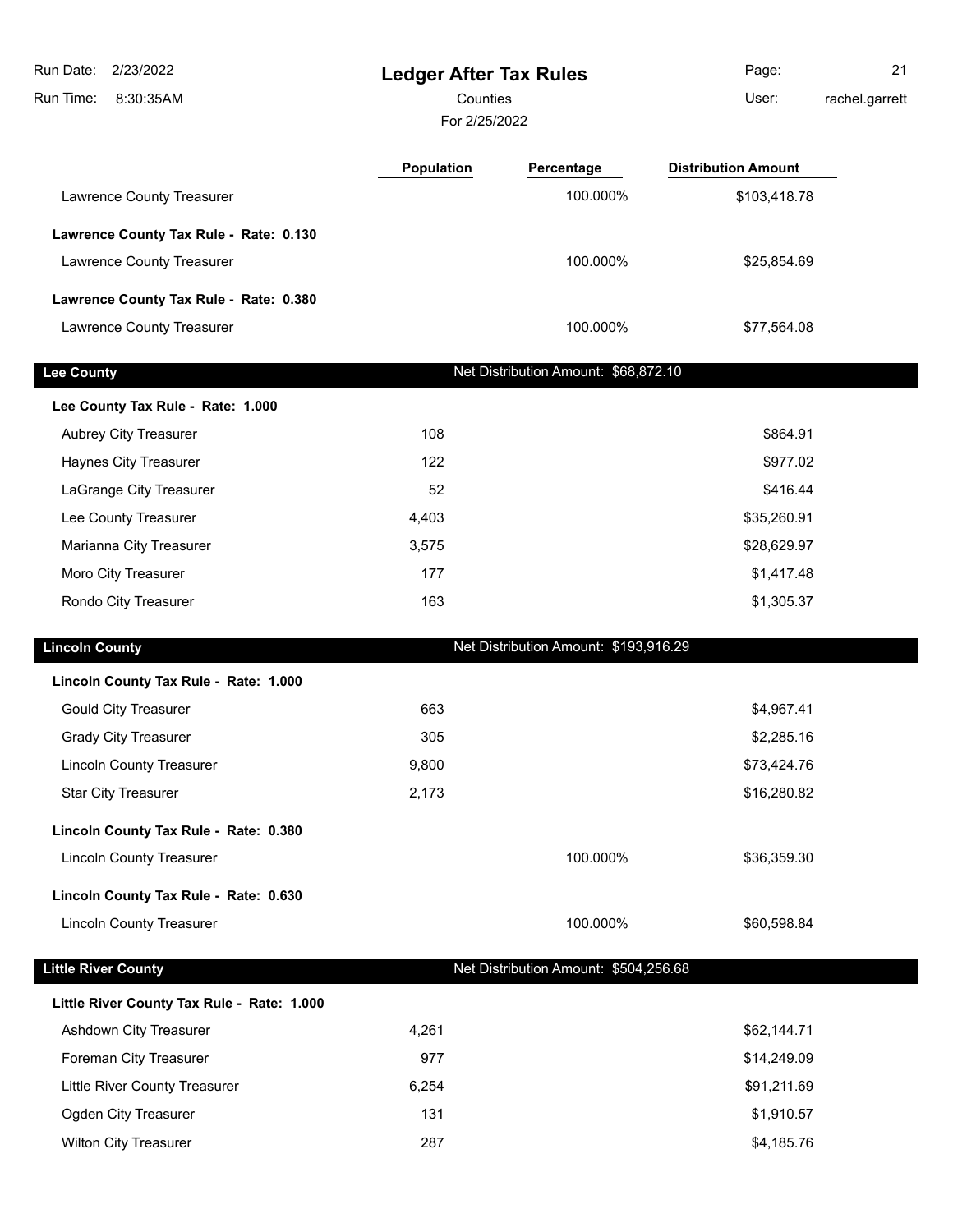8:30:35AM Run Time:

ı

п

### **Ledger After Tax Rules**

For 2/25/2022

Page: 22

Counties **User:** 

rachel.garrett

|                                            | Population | Percentage                            | <b>Distribution Amount</b> |  |
|--------------------------------------------|------------|---------------------------------------|----------------------------|--|
| Winthrop City Treasurer                    | 116        |                                       | \$1,691.81                 |  |
| Little River County Tax Rule - Rate: 0.500 |            |                                       |                            |  |
| Little River County Treasurer              |            | 100.000%                              | \$87,696.81                |  |
| Little River County Tax Rule - Rate: 0.500 |            |                                       |                            |  |
| <b>Little River County Treasurer</b>       |            | 100.000%                              | \$87,696.81                |  |
| Little River County Tax Rule - Rate: 0.250 |            |                                       |                            |  |
| Little River County Treasurer              |            | 100.000%                              | \$43,848.41                |  |
| Little River County Tax Rule - Rate: 0.250 |            |                                       |                            |  |
| Little River County Treasurer              |            | 100.000%                              | \$43,848.41                |  |
| Little River County Tax Rule - Rate: 0.380 |            |                                       |                            |  |
| Little River County Treasurer              |            | 100.000%                              | \$65,772.61                |  |
| Little Rock National AF Pulaski Co         |            | Net Distribution Amount: \$20,879.86  |                            |  |
| Pulaski County Tax Rule - Rate: 1.000      |            |                                       |                            |  |
| Alexander City Treasurer                   | 220        |                                       | \$11.51                    |  |
| <b>Cammack Village City Treasurer</b>      | 778        |                                       | \$40.70                    |  |
| Jacksonville City Treasurer                | 29,477     |                                       | \$1,542.06                 |  |
| Little Rock City Treasurer                 | 202,591    |                                       | \$10,598.36                |  |
| Maumelle City Treasurer                    | 19,251     |                                       | \$1,007.10                 |  |
| North Little Rock City Treasurer           | 64,591     |                                       | \$3,379.02                 |  |
| Little Rock National Airport               | 47,944     |                                       | \$2,508.15                 |  |
| Sherwood City Treasurer                    | 32,731     |                                       | \$1,712.29                 |  |
| Wrightsville City Treasurer                | 1,542      |                                       | \$80.67                    |  |
| <b>Logan County</b>                        |            | Net Distribution Amount: \$517,016.93 |                            |  |
| Logan County Tax Rule - Rate: 1.000        |            |                                       |                            |  |
| <b>Blue Mountain City Treasurer</b>        | 88         |                                       | \$1,076.56                 |  |
| <b>Booneville City Treasurer</b>           | 3,809      |                                       | \$46,597.83                |  |
| Caulksville City Treasurer                 | 154        |                                       | \$1,883.98                 |  |
| Logan County Treasurer                     | 12,273     |                                       | \$150,143.13               |  |
| Magazine City Treasurer                    | 740        |                                       | \$9,052.87                 |  |
| Morrison Bluff City Treasurer              | 78         |                                       | \$954.22                   |  |
| Paris City Treasurer                       | 3,176      |                                       | \$38,853.95                |  |

Ratcliff City Treasurer 167 \$2,043.01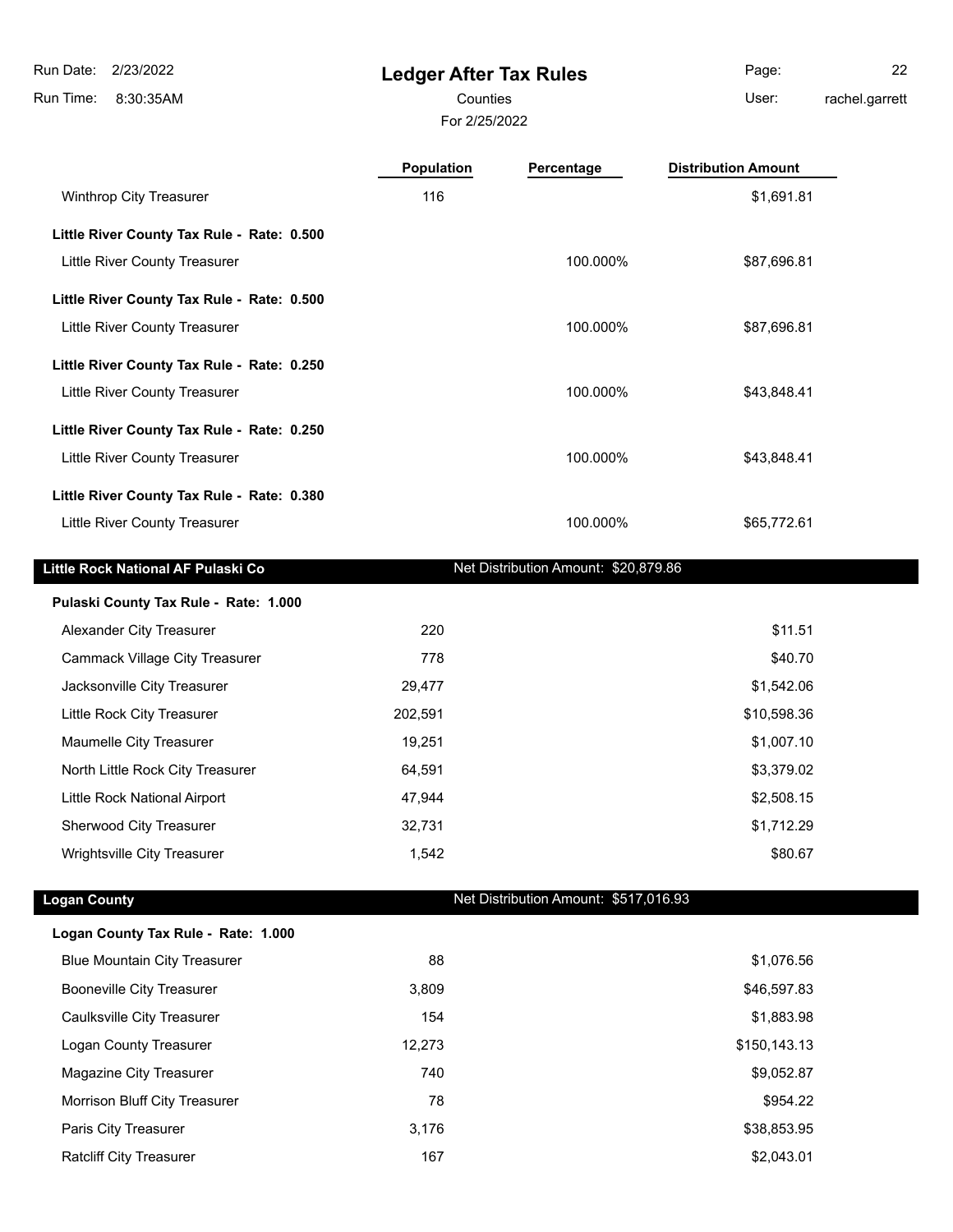| Run Date:<br>2/23/2022                | <b>Ledger After Tax Rules</b> |                                         | Page:                      | 23             |
|---------------------------------------|-------------------------------|-----------------------------------------|----------------------------|----------------|
| Run Time:<br>8:30:35AM                | Counties                      |                                         | User:                      | rachel.garrett |
|                                       | For 2/25/2022                 |                                         |                            |                |
|                                       | <b>Population</b>             | Percentage                              | <b>Distribution Amount</b> |                |
| <b>Scranton City Treasurer</b>        | 245                           |                                         | \$2,997.24                 |                |
| Subiaco City Treasurer                | 401                           |                                         | \$4,905.68                 |                |
| Logan County Tax Rule - Rate: 0.500   |                               |                                         |                            |                |
| Logan County Treasurer                |                               | 100.000%                                | \$129,254.23               |                |
| Logan County Tax Rule - Rate: 0.500   |                               |                                         |                            |                |
| Logan County Treasurer                |                               | 100.000%                                | \$129,254.23               |                |
| <b>Lonoke County</b>                  |                               | Net Distribution Amount: \$1,623,338.75 |                            |                |
|                                       |                               |                                         |                            |                |
| Lonoke County Tax Rule - Rate: 1.000  |                               |                                         |                            |                |
| <b>Allport City Treasurer</b>         | 86                            |                                         | \$1,257.47                 |                |
| <b>Austin City Treasurer</b>          | 3,460                         |                                         | \$50,591.11                |                |
| <b>Cabot City Treasurer</b>           | 26,569                        |                                         | \$388,484.20               |                |
| Carlisle City Treasurer               | 2,033                         |                                         | \$29,725.94                |                |
| Coy City Treasurer                    | 87                            |                                         | \$1,272.09                 |                |
| <b>England City Treasurer</b>         | 2,477                         |                                         | \$36,217.97                |                |
| Humnoke City Treasurer                | 219                           |                                         | \$3,202.15                 |                |
| Keo City Treasurer                    | 207                           |                                         | \$3,026.69                 |                |
| Lonoke City Treasurer                 | 4,276                         |                                         | \$62,522.43                |                |
| Lonoke County Treasurer               | 28,549                        |                                         | \$417,435.19               |                |
| Ward City Treasurer                   | 6,052                         |                                         | \$88,490.59                |                |
| Lonoke County Tax Rule - Rate: 0.500  |                               |                                         |                            |                |
| Lonoke County Treasurer               |                               | 100.000%                                | \$541,112.92               |                |
| <b>Madison County</b>                 |                               | Net Distribution Amount: \$370,968.69   |                            |                |
| Madison County Tax Rule - Rate: 1.000 |                               |                                         |                            |                |
| Hindsville City Treasurer             | 90                            |                                         | \$1,010.45                 |                |
| Huntsville City Treasurer             | 2,879                         |                                         | \$32,323.07                |                |
| <b>Madison County Treasurer</b>       | 13,441                        |                                         | \$150,904.62               |                |
| St. Paul City Treasurer               | 111                           |                                         | \$1,246.21                 |                |
| Madison County Tax Rule - Rate: 1.000 |                               |                                         |                            |                |
| <b>Madison County Treasurer</b>       |                               | 100.000%                                | \$185,484.34               |                |
| Magnolia AF Columbia Co               |                               | Net Distribution Amount: \$98.95        |                            |                |

**Columbia County Tax Rule - Rate: 1.000**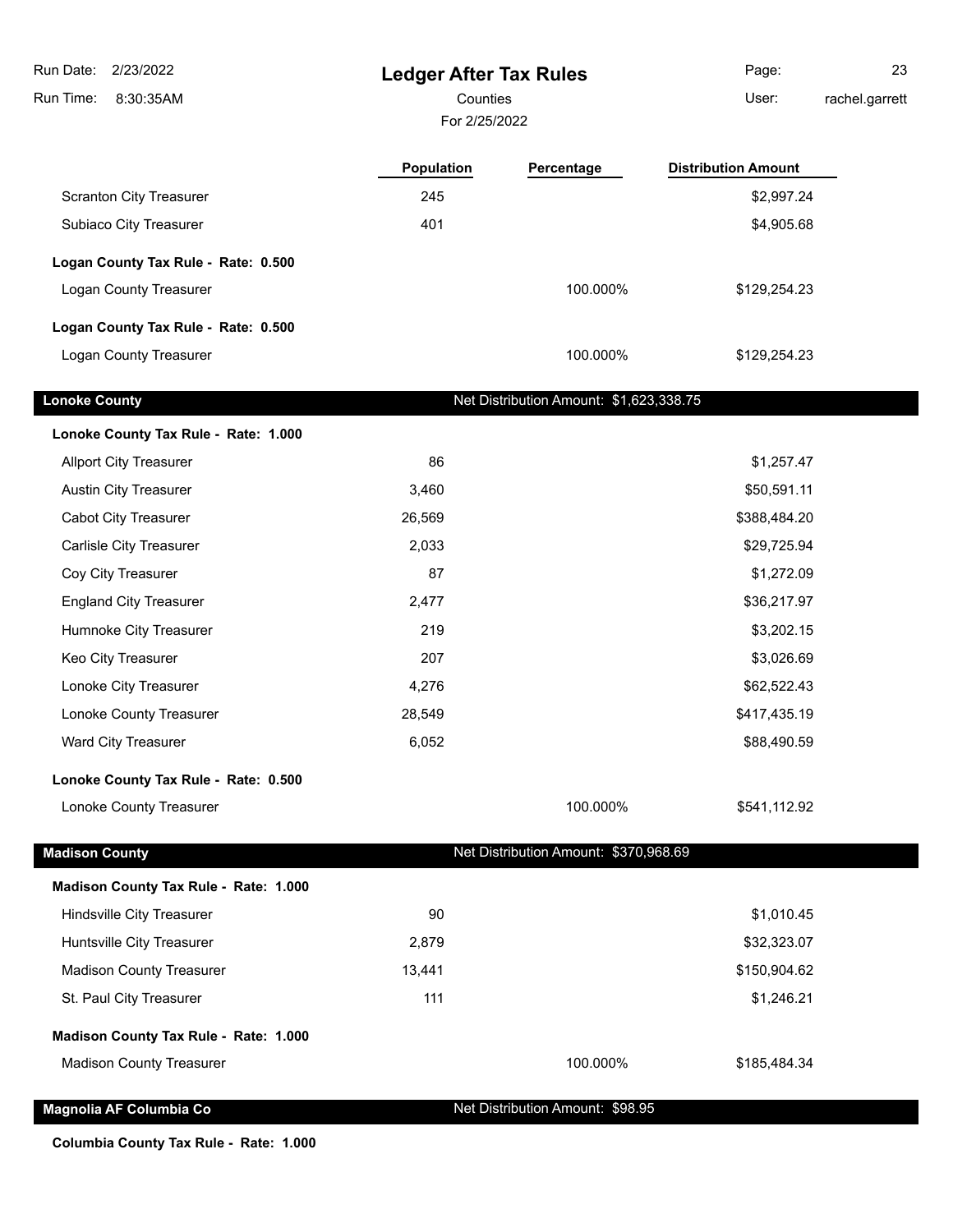| 2/23/2022<br>Run Date:<br>Run Time:<br>8:30:35AM | <b>Ledger After Tax Rules</b><br>Counties<br>For 2/25/2022 |                                       | Page:<br>User:             | 24<br>rachel.garrett |
|--------------------------------------------------|------------------------------------------------------------|---------------------------------------|----------------------------|----------------------|
|                                                  | <b>Population</b>                                          | Percentage                            | <b>Distribution Amount</b> |                      |
| Magnolia Municipal Airport                       |                                                            | 100.000%                              | \$65.97                    |                      |
| Columbia County Tax Rule - Rate: 0.500           |                                                            |                                       |                            |                      |
| Magnolia Municipal Airport                       |                                                            | 66.667%                               | \$21.99                    |                      |
| Magnolia Municipal Airport                       |                                                            | 33.333%                               | \$10.99                    |                      |
| <b>Malvern AF Hot Spring Co</b>                  |                                                            | Net Distribution Amount: \$33.95      |                            |                      |
| Hot Spring County Tax Rule - Rate: 0.500         |                                                            |                                       |                            |                      |
| Hot Spring County Treasurer                      |                                                            | 100.000%                              | \$11.32                    |                      |
| Hot Spring County Tax Rule - Rate: 1.000         |                                                            |                                       |                            |                      |
| Donaldson City Treasurer                         | 275                                                        |                                       | \$0.19                     |                      |
| Friendship City Treasurer                        | 158                                                        |                                       | \$0.11                     |                      |
| Hot Spring County Treasurer                      | 20,430                                                     |                                       | \$13.99                    |                      |
| Malvern City Treasurer                           | 10,867                                                     |                                       | \$7.44                     |                      |
| Midway City Treasurer                            | 377                                                        |                                       | \$0.26                     |                      |
| Perla City Treasurer                             | 257                                                        |                                       | \$0.18                     |                      |
| Rockport City Treasurer                          | 676                                                        |                                       | \$0.46                     |                      |
| Marianna/Lee County AF Lee Co                    |                                                            | Net Distribution Amount: \$135.82     |                            |                      |
| Lee County Tax Rule - Rate: 0.750                |                                                            |                                       |                            |                      |
| <b>Aubrey City Treasurer</b>                     | 108                                                        |                                       | \$1.28                     |                      |
| Haynes City Treasurer                            | 122                                                        |                                       | \$1.45                     |                      |
| LaGrange City Treasurer                          | 52                                                         |                                       | \$0.62                     |                      |
| Lee County Treasurer                             | 4,403                                                      |                                       | \$52.16                    |                      |
| Marianna City Treasurer                          | 3,575                                                      |                                       | \$42.35                    |                      |
| Moro City Treasurer                              | 177                                                        |                                       | \$2.10                     |                      |
| Rondo City Treasurer                             | 163                                                        |                                       | \$1.91                     |                      |
| Lee County Tax Rule - Rate: 0.250                |                                                            |                                       |                            |                      |
| Marianna - Lee County Airport                    |                                                            | 100.000%                              | \$33.95                    |                      |
| <b>Marion County</b>                             |                                                            | Net Distribution Amount: \$343,196.40 |                            |                      |
| Marion County Tax Rule - Rate: 1.000             |                                                            |                                       |                            |                      |
| <b>Bull Shoals City Treasurer</b>                | 1,952                                                      |                                       | \$22,751.16                |                      |
| <b>Flippin City Treasurer</b>                    | 1,345                                                      |                                       | \$15,676.39                |                      |
| <b>Marion County Treasurer</b>                   | 11,626                                                     |                                       | \$135,504.62               |                      |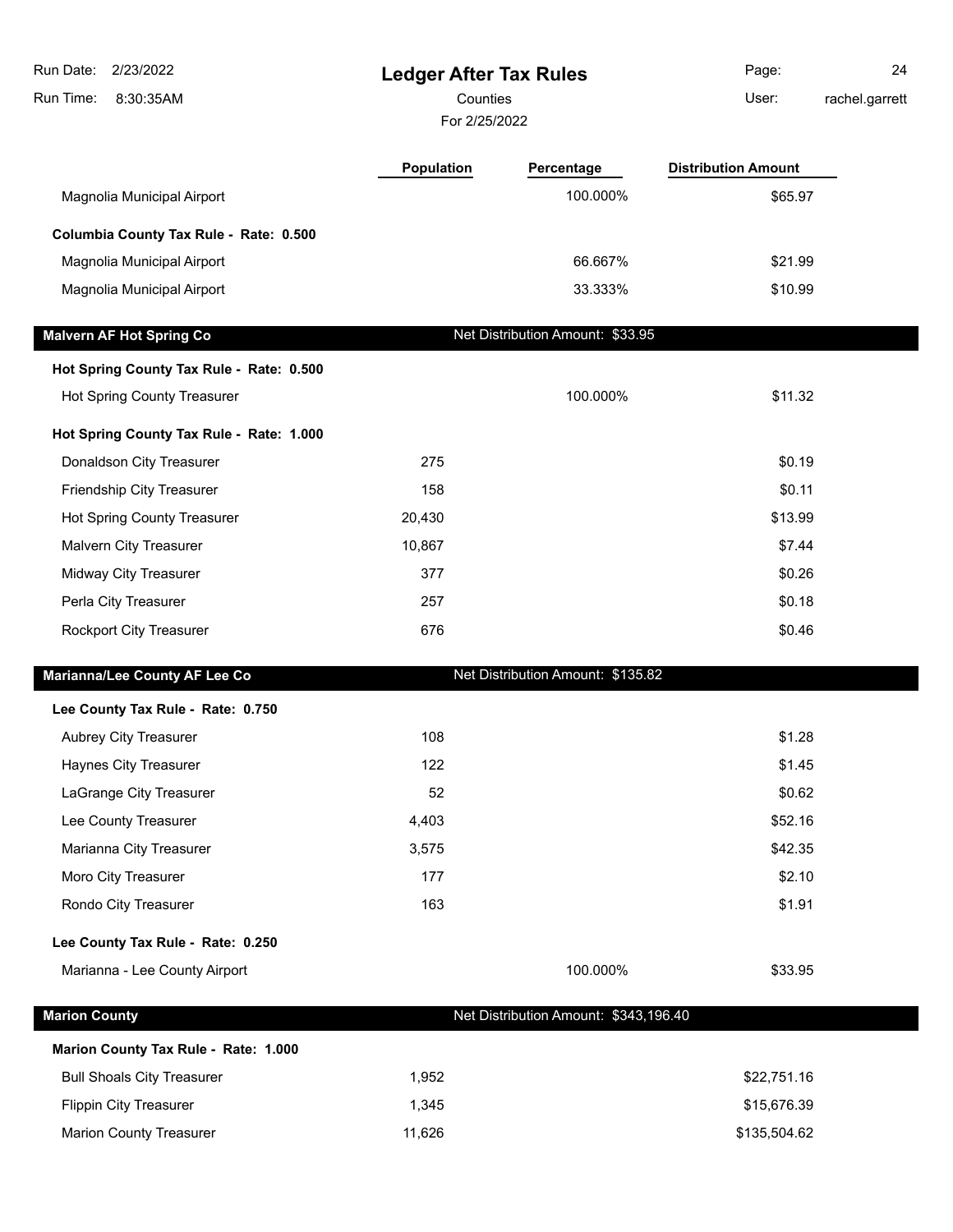| 2/23/2022<br>Run Date:                    | <b>Ledger After Tax Rules</b> |                                         | Page:                      | 25             |
|-------------------------------------------|-------------------------------|-----------------------------------------|----------------------------|----------------|
| 8:30:35AM<br>Run Time:                    | Counties                      |                                         | User:                      | rachel.garrett |
|                                           | For 2/25/2022                 |                                         |                            |                |
|                                           | Population                    | Percentage                              | <b>Distribution Amount</b> |                |
| <b>Pyatt City Treasurer</b>               | 181                           |                                         | \$2,109.61                 |                |
| Summit City Treasurer                     | 544                           |                                         | \$6,340.49                 |                |
| Yellville City Treasurer                  | 1,178                         |                                         | \$13,729.96                |                |
| Marion County Tax Rule - Rate: 0.250      |                               |                                         |                            |                |
| <b>Marion County Treasurer</b>            |                               | 100.000%                                | \$49,028.06                |                |
|                                           |                               |                                         |                            |                |
| Marion County Tax Rule - Rate: 0.500      |                               |                                         |                            |                |
| <b>Marion County Treasurer</b>            |                               | 100.000%                                | \$98,056.11                |                |
| <b>Melbourne AF Izard Co</b>              |                               | Net Distribution Amount: \$69.85        |                            |                |
| Izard County Tax Rule - Rate: 0.500       |                               |                                         |                            |                |
| Melbourne Airport Commission              |                               | 100.000%                                | \$69.85                    |                |
|                                           |                               |                                         |                            |                |
| Mena Intermountain AF Polk Co             |                               | Net Distribution Amount: \$369.17       |                            |                |
| Polk County Tax Rule - Rate: 1.000        |                               |                                         |                            |                |
| Mena Intermountain Municipal Airport      |                               | 100.000%                                | \$184.59                   |                |
| Polk County Tax Rule - Rate: 1.000        |                               |                                         |                            |                |
| Mena Intermountain Municipal Airport      |                               | 100.000%                                | \$184.58                   |                |
| <b>Miller County</b>                      |                               | Net Distribution Amount: \$843,494.75   |                            |                |
|                                           |                               |                                         |                            |                |
| Miller County Tax Rule - Rate: 1.000      |                               |                                         |                            |                |
| Fouke City Treasurer                      |                               | 2.000%                                  | \$13,495.92                |                |
| <b>Garland City Treasurer</b>             |                               | 2.000%                                  | \$13,495.92                |                |
| Miller County Treasurer                   |                               | 51.000%<br>45.000%                      | \$344,145.86               |                |
| Texarkana City Treasurer                  |                               |                                         | \$303,658.10               |                |
| Miller County Tax Rule - Rate: 0.250      |                               |                                         |                            |                |
| Miller County Treasurer                   |                               | 100.000%                                | \$168,698.95               |                |
| <b>Mississippi County</b>                 |                               | Net Distribution Amount: \$2,209,800.64 |                            |                |
| Mississippi County Tax Rule - Rate: 1.000 |                               |                                         |                            |                |
| <b>Bassett City Treasurer</b>             | 124                           |                                         | \$2,694.02                 |                |
| <b>Birdsong City Treasurer</b>            | 32                            |                                         | \$695.23                   |                |
| <b>Blytheville City Treasurer</b>         | 13,406                        |                                         | \$291,258.08               |                |
| <b>Burdette City Treasurer</b>            | 140                           |                                         | \$3,041.63                 |                |
| Dell City Treasurer                       | 194                           |                                         | \$4,214.83                 |                |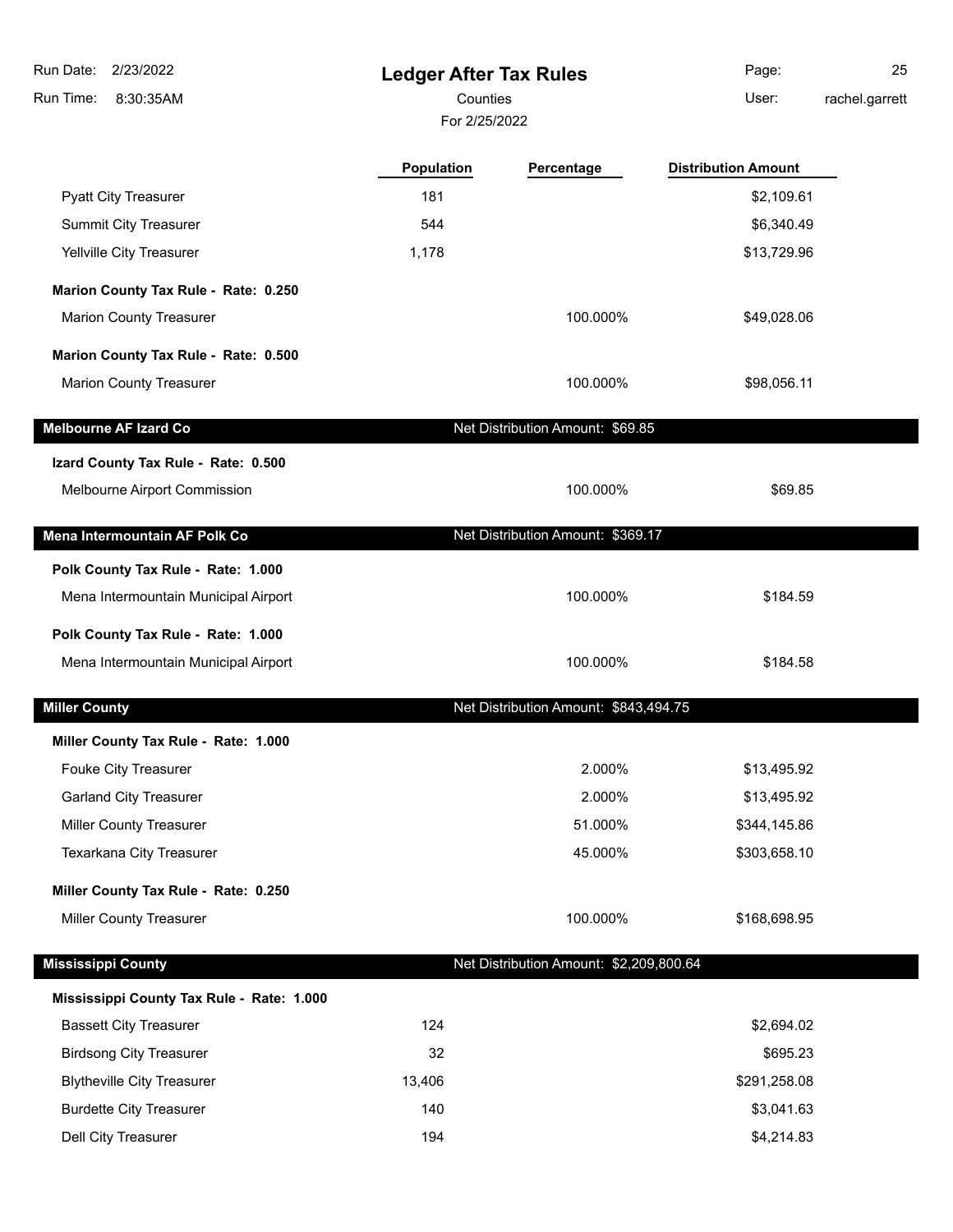8:30:35AM Run Time:

## **Ledger After Tax Rules**

For 2/25/2022 Counties **User:** 

Page: 26 rachel.garrett

| <b>Dyess City Treasurer</b><br>339<br>\$7,365.10<br>Etowah City Treasurer<br>254<br>\$5,518.39<br><b>Gosnell City Treasurer</b><br>2,910<br>\$63,222.51<br>Joiner City Treasurer<br>498<br>\$10,819.52<br>751<br>Keiser City Treasurer<br>\$16,316.19<br>Leachville City Treasurer<br>2,039<br>\$44,299.21<br>Luxora City Treasurer<br>942<br>\$20,465.84<br>3,682<br>Manila City Treasurer<br>\$79,994.95<br>108<br>Marie City Treasurer<br>\$2,346.40<br>Mississippi County Treasurer<br>7,504<br>\$163,031.53<br>Osceola City Treasurer<br>6,976<br>\$151,560.22<br>Victoria City Treasurer<br>20<br>\$434.52<br>766<br><b>Wilson City Treasurer</b><br>\$16,642.09<br>Mississippi County Tax Rule - Rate: 0.250<br>100.000%<br>\$220,980.06<br>Mississippi County Treasurer<br>Mississippi County Tax Rule - Rate: 0.250<br>50.000%<br>\$110,490.03<br>Mississippi County Treasurer<br>50.000%<br>\$110,490.03<br>Mississippi County Treasurer<br>Mississippi County Tax Rule - Rate: 0.500<br>100.000%<br>\$441,960.13<br>Mississippi County Treasurer<br>Mississippi County Tax Rule - Rate: 0.500<br>Mississippi County Treasurer<br>100.000%<br>\$441,960.13 |
|----------------------------------------------------------------------------------------------------------------------------------------------------------------------------------------------------------------------------------------------------------------------------------------------------------------------------------------------------------------------------------------------------------------------------------------------------------------------------------------------------------------------------------------------------------------------------------------------------------------------------------------------------------------------------------------------------------------------------------------------------------------------------------------------------------------------------------------------------------------------------------------------------------------------------------------------------------------------------------------------------------------------------------------------------------------------------------------------------------------------------------------------------------------------|
|                                                                                                                                                                                                                                                                                                                                                                                                                                                                                                                                                                                                                                                                                                                                                                                                                                                                                                                                                                                                                                                                                                                                                                      |
|                                                                                                                                                                                                                                                                                                                                                                                                                                                                                                                                                                                                                                                                                                                                                                                                                                                                                                                                                                                                                                                                                                                                                                      |
|                                                                                                                                                                                                                                                                                                                                                                                                                                                                                                                                                                                                                                                                                                                                                                                                                                                                                                                                                                                                                                                                                                                                                                      |
|                                                                                                                                                                                                                                                                                                                                                                                                                                                                                                                                                                                                                                                                                                                                                                                                                                                                                                                                                                                                                                                                                                                                                                      |
|                                                                                                                                                                                                                                                                                                                                                                                                                                                                                                                                                                                                                                                                                                                                                                                                                                                                                                                                                                                                                                                                                                                                                                      |
|                                                                                                                                                                                                                                                                                                                                                                                                                                                                                                                                                                                                                                                                                                                                                                                                                                                                                                                                                                                                                                                                                                                                                                      |
|                                                                                                                                                                                                                                                                                                                                                                                                                                                                                                                                                                                                                                                                                                                                                                                                                                                                                                                                                                                                                                                                                                                                                                      |
|                                                                                                                                                                                                                                                                                                                                                                                                                                                                                                                                                                                                                                                                                                                                                                                                                                                                                                                                                                                                                                                                                                                                                                      |
|                                                                                                                                                                                                                                                                                                                                                                                                                                                                                                                                                                                                                                                                                                                                                                                                                                                                                                                                                                                                                                                                                                                                                                      |
|                                                                                                                                                                                                                                                                                                                                                                                                                                                                                                                                                                                                                                                                                                                                                                                                                                                                                                                                                                                                                                                                                                                                                                      |
|                                                                                                                                                                                                                                                                                                                                                                                                                                                                                                                                                                                                                                                                                                                                                                                                                                                                                                                                                                                                                                                                                                                                                                      |
|                                                                                                                                                                                                                                                                                                                                                                                                                                                                                                                                                                                                                                                                                                                                                                                                                                                                                                                                                                                                                                                                                                                                                                      |
|                                                                                                                                                                                                                                                                                                                                                                                                                                                                                                                                                                                                                                                                                                                                                                                                                                                                                                                                                                                                                                                                                                                                                                      |
|                                                                                                                                                                                                                                                                                                                                                                                                                                                                                                                                                                                                                                                                                                                                                                                                                                                                                                                                                                                                                                                                                                                                                                      |
|                                                                                                                                                                                                                                                                                                                                                                                                                                                                                                                                                                                                                                                                                                                                                                                                                                                                                                                                                                                                                                                                                                                                                                      |
|                                                                                                                                                                                                                                                                                                                                                                                                                                                                                                                                                                                                                                                                                                                                                                                                                                                                                                                                                                                                                                                                                                                                                                      |
|                                                                                                                                                                                                                                                                                                                                                                                                                                                                                                                                                                                                                                                                                                                                                                                                                                                                                                                                                                                                                                                                                                                                                                      |
|                                                                                                                                                                                                                                                                                                                                                                                                                                                                                                                                                                                                                                                                                                                                                                                                                                                                                                                                                                                                                                                                                                                                                                      |
|                                                                                                                                                                                                                                                                                                                                                                                                                                                                                                                                                                                                                                                                                                                                                                                                                                                                                                                                                                                                                                                                                                                                                                      |
|                                                                                                                                                                                                                                                                                                                                                                                                                                                                                                                                                                                                                                                                                                                                                                                                                                                                                                                                                                                                                                                                                                                                                                      |
|                                                                                                                                                                                                                                                                                                                                                                                                                                                                                                                                                                                                                                                                                                                                                                                                                                                                                                                                                                                                                                                                                                                                                                      |
|                                                                                                                                                                                                                                                                                                                                                                                                                                                                                                                                                                                                                                                                                                                                                                                                                                                                                                                                                                                                                                                                                                                                                                      |
| Net Distribution Amount: \$234,287.24<br><b>Montgomery County</b>                                                                                                                                                                                                                                                                                                                                                                                                                                                                                                                                                                                                                                                                                                                                                                                                                                                                                                                                                                                                                                                                                                    |
| Montgomery County Tax Rule - Rate: 1.000                                                                                                                                                                                                                                                                                                                                                                                                                                                                                                                                                                                                                                                                                                                                                                                                                                                                                                                                                                                                                                                                                                                             |
| <b>Black Springs City Treasurer</b><br>96<br>\$883.69                                                                                                                                                                                                                                                                                                                                                                                                                                                                                                                                                                                                                                                                                                                                                                                                                                                                                                                                                                                                                                                                                                                |
| 62<br>\$570.71<br><b>Glenwood City Treasurer</b>                                                                                                                                                                                                                                                                                                                                                                                                                                                                                                                                                                                                                                                                                                                                                                                                                                                                                                                                                                                                                                                                                                                     |
| Montgomery County Treasurer<br>6,847<br>\$63,027.06                                                                                                                                                                                                                                                                                                                                                                                                                                                                                                                                                                                                                                                                                                                                                                                                                                                                                                                                                                                                                                                                                                                  |
| Mount Ida City Treasurer<br>996<br>\$9,168.24                                                                                                                                                                                                                                                                                                                                                                                                                                                                                                                                                                                                                                                                                                                                                                                                                                                                                                                                                                                                                                                                                                                        |
| Norman City Treasurer<br>303<br>\$2,789.13                                                                                                                                                                                                                                                                                                                                                                                                                                                                                                                                                                                                                                                                                                                                                                                                                                                                                                                                                                                                                                                                                                                           |
| Oden City Treasurer<br>180<br>\$1,656.92                                                                                                                                                                                                                                                                                                                                                                                                                                                                                                                                                                                                                                                                                                                                                                                                                                                                                                                                                                                                                                                                                                                             |
| Montgomery County Tax Rule - Rate: 1.000                                                                                                                                                                                                                                                                                                                                                                                                                                                                                                                                                                                                                                                                                                                                                                                                                                                                                                                                                                                                                                                                                                                             |
| Montgomery County Treasurer<br>100.000%<br>\$78,095.75                                                                                                                                                                                                                                                                                                                                                                                                                                                                                                                                                                                                                                                                                                                                                                                                                                                                                                                                                                                                                                                                                                               |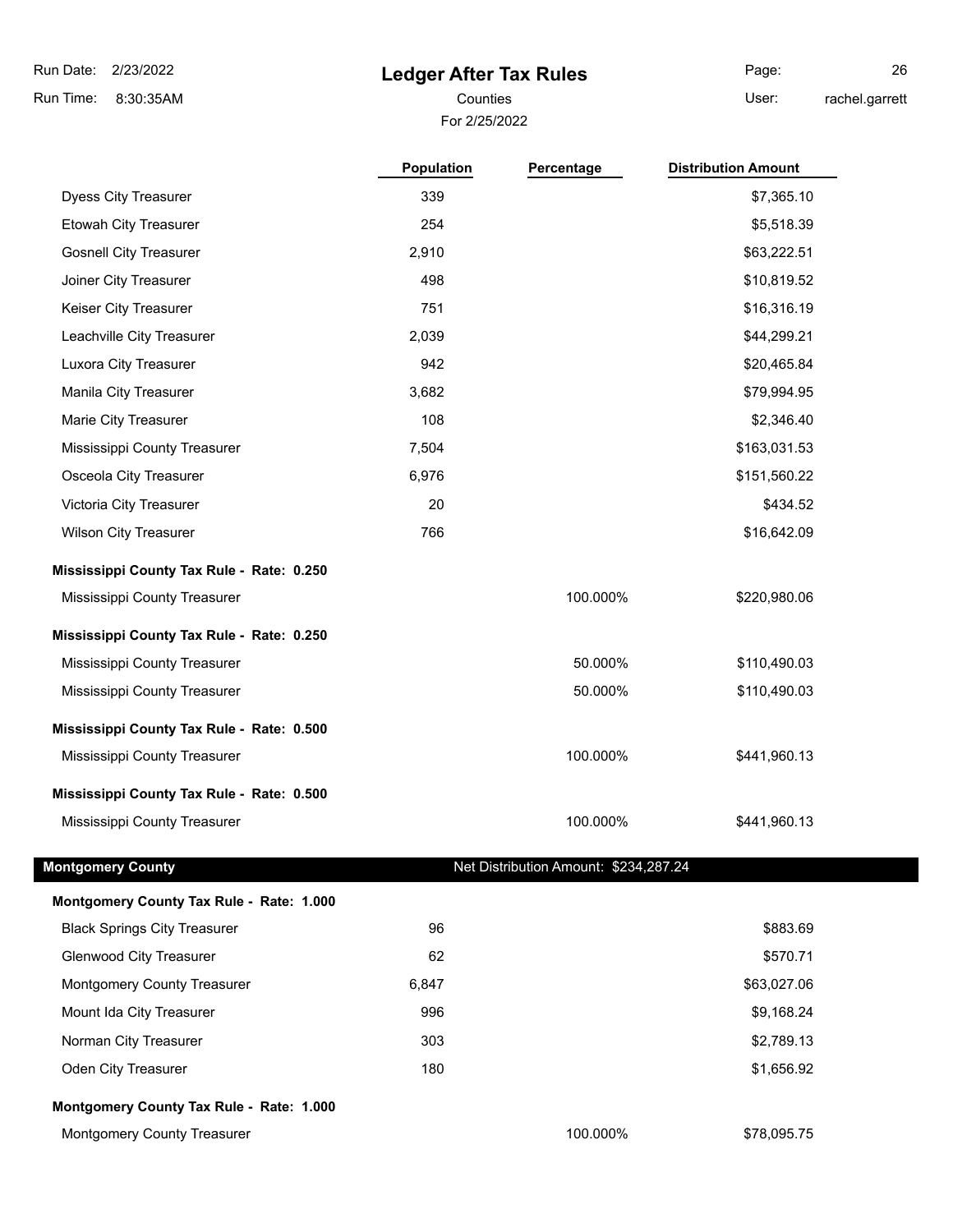| Run Date:<br>2/23/2022<br>Run Time:<br>8:30:35AM | <b>Ledger After Tax Rules</b><br>Counties<br>For 2/25/2022 |                                       | Page:<br>User:             | 27<br>rachel.garrett |  |
|--------------------------------------------------|------------------------------------------------------------|---------------------------------------|----------------------------|----------------------|--|
|                                                  | Population                                                 | Percentage                            | <b>Distribution Amount</b> |                      |  |
| Montgomery County Tax Rule - Rate: 1.000         |                                                            |                                       |                            |                      |  |
| Montgomery County Treasurer                      |                                                            | 100.000%                              | \$78,095.74                |                      |  |
| <b>Morrilton AF Conway Co</b>                    |                                                            | Net Distribution Amount: \$63.06      |                            |                      |  |
| Conway County Tax Rule - Rate: 1.000             |                                                            |                                       |                            |                      |  |
| Morrilton Municipal Airport                      |                                                            | 100.000%                              | \$36.03                    |                      |  |
| Conway County Tax Rule - Rate: 0.250             |                                                            |                                       |                            |                      |  |
| Morrilton Municipal Airport                      |                                                            | 100.000%                              | \$9.01                     |                      |  |
| Conway County Tax Rule - Rate: 0.250             |                                                            |                                       |                            |                      |  |
| Morrilton Municipal Airport                      |                                                            | 100.000%                              | \$9.01                     |                      |  |
| Conway County Tax Rule - Rate: 0.250             |                                                            |                                       |                            |                      |  |
| Morrilton Municipal Airport                      |                                                            | 100.000%                              | \$9.01                     |                      |  |
| <b>Nevada County</b>                             |                                                            | Net Distribution Amount: \$185,987.83 |                            |                      |  |
| Nevada County Tax Rule - Rate: 1.000             |                                                            |                                       |                            |                      |  |
| <b>Bluff City Treasurer</b>                      | 118                                                        |                                       | \$1,320.49                 |                      |  |
| <b>Bodcaw City Treasurer</b>                     | 121                                                        |                                       | \$1,354.06                 |                      |  |
| Cale City Treasurer                              | 73                                                         |                                       | \$816.91                   |                      |  |
| <b>Emmet City Treasurer</b>                      | 397                                                        |                                       | \$4,442.67                 |                      |  |
| Nevada County Treasurer                          | 4,080                                                      |                                       | \$45,657.66                |                      |  |
| <b>Prescott City Treasurer</b>                   | 3,101                                                      |                                       | \$34,702.06                |                      |  |
| Rosston City Treasurer                           | 272                                                        |                                       | \$3,043.84                 |                      |  |
| Willisville City Treasurer                       | 148                                                        |                                       | \$1,656.23                 |                      |  |
| Nevada County Tax Rule - Rate: 0.250             |                                                            |                                       |                            |                      |  |
| Nevada County Treasurer                          |                                                            | 100.000%                              | \$23,248.48                |                      |  |
| Nevada County Tax Rule - Rate: 0.750             |                                                            |                                       |                            |                      |  |
| Nevada County Treasurer                          |                                                            | 100.000%                              | \$69,745.43                |                      |  |
| <b>Newport AF Jackson Co</b>                     |                                                            | Net Distribution Amount: \$131.94     |                            |                      |  |
| Jackson County Tax Rule - Rate: 1.000            |                                                            |                                       |                            |                      |  |
| Newport Municipal Airport                        |                                                            | 100.000%                              | \$58.64                    |                      |  |
| Jackson County Tax Rule - Rate: 0.500            |                                                            |                                       |                            |                      |  |
| Newport Municipal Airport                        |                                                            | 100.000%                              | \$29.32                    |                      |  |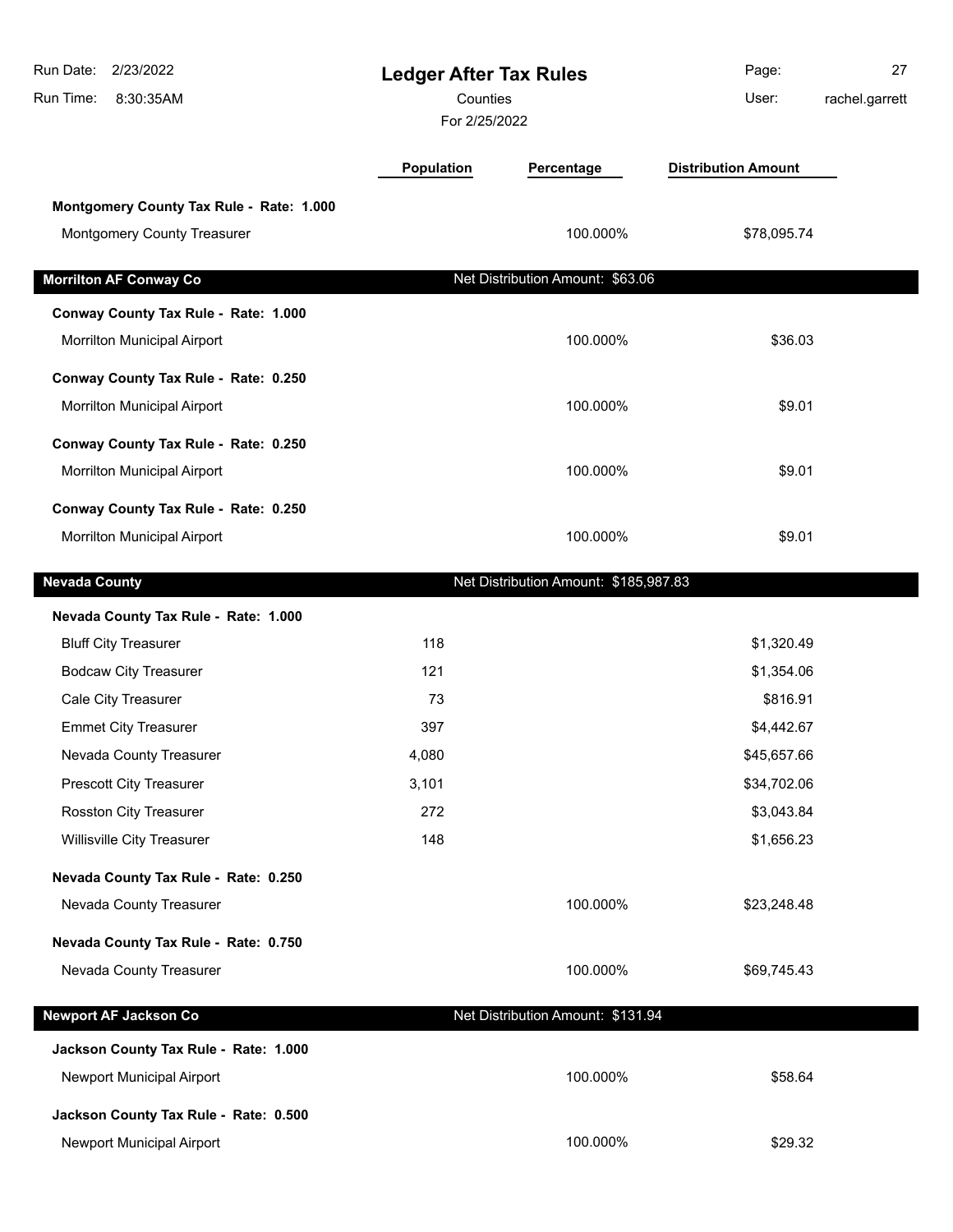| Run Date:<br>2/23/2022<br>Run Time:<br>8:30:35AM | <b>Ledger After Tax Rules</b><br>Counties<br>For 2/25/2022 |                                       | Page:<br>User:             | 28<br>rachel.garrett |
|--------------------------------------------------|------------------------------------------------------------|---------------------------------------|----------------------------|----------------------|
|                                                  | Population                                                 | Percentage                            | <b>Distribution Amount</b> |                      |
| Jackson County Tax Rule - Rate: 0.380            |                                                            |                                       |                            |                      |
| Newport Municipal Airport                        |                                                            | 100.000%                              | \$21.99                    |                      |
| Jackson County Tax Rule - Rate: 0.380            |                                                            |                                       |                            |                      |
| Newport Municipal Airport                        |                                                            | 100.000%                              | \$21.99                    |                      |
| <b>Newton County</b>                             |                                                            | Net Distribution Amount: \$58,457.48  |                            |                      |
| Newton County Tax Rule - Rate: 1.000             |                                                            |                                       |                            |                      |
| Jasper City Treasurer                            | 547                                                        |                                       | \$4,425.78                 |                      |
| Newton County Treasurer                          | 6,324                                                      |                                       | \$51,167.49                |                      |
| Western Grove City Treasurer                     | 354                                                        |                                       | \$2,864.21                 |                      |
| North Little Rock AF Pulaski Co                  |                                                            | Net Distribution Amount: \$588.86     |                            |                      |
| Pulaski County Tax Rule - Rate: 1.000            |                                                            |                                       |                            |                      |
| Alexander City Treasurer                         | 220                                                        |                                       | \$0.32                     |                      |
| <b>Cammack Village City Treasurer</b>            | 778                                                        |                                       | \$1.15                     |                      |
| Jacksonville City Treasurer                      | 29,477                                                     |                                       | \$43.49                    |                      |
| Little Rock City Treasurer                       | 202,591                                                    |                                       | \$298.90                   |                      |
| Maumelle City Treasurer                          | 19,251                                                     |                                       | \$28.40                    |                      |
| North Little Rock City Treasurer                 | 64,591                                                     |                                       | \$95.30                    |                      |
| Little Rock National Airport                     | 47,944                                                     |                                       | \$70.74                    |                      |
| Sherwood City Treasurer                          | 32,731                                                     |                                       | \$48.29                    |                      |
| Wrightsville City Treasurer                      | 1,542                                                      |                                       | \$2.27                     |                      |
| <b>Ouachita County</b>                           |                                                            | Net Distribution Amount: \$829,957.11 |                            |                      |
| Ouachita County Tax Rule - Rate: 1.000           |                                                            |                                       |                            |                      |
| <b>Bearden City Treasurer</b>                    | 776                                                        |                                       | \$11,373.89                |                      |
| <b>Camden City Treasurer</b>                     | 10,612                                                     |                                       | \$155,540.92               |                      |
| <b>Chidester City Treasurer</b>                  | 253                                                        |                                       | \$3,708.24                 |                      |
| East Camden City Treasurer                       | 798                                                        |                                       | \$11,696.35                |                      |
| Louann City Treasurer                            | 153                                                        |                                       | \$2,242.53                 |                      |
| <b>Ouachita County Treasurer</b>                 | 9,288                                                      |                                       | \$136,134.95               |                      |
| <b>Stephens City Treasurer</b>                   | 770                                                        |                                       | \$11,285.96                |                      |
| Ouachita County Tax Rule - Rate: 1.000           |                                                            |                                       |                            |                      |
| <b>Ouachita County Treasurer</b>                 |                                                            | 100.000%                              | \$331,982.84               |                      |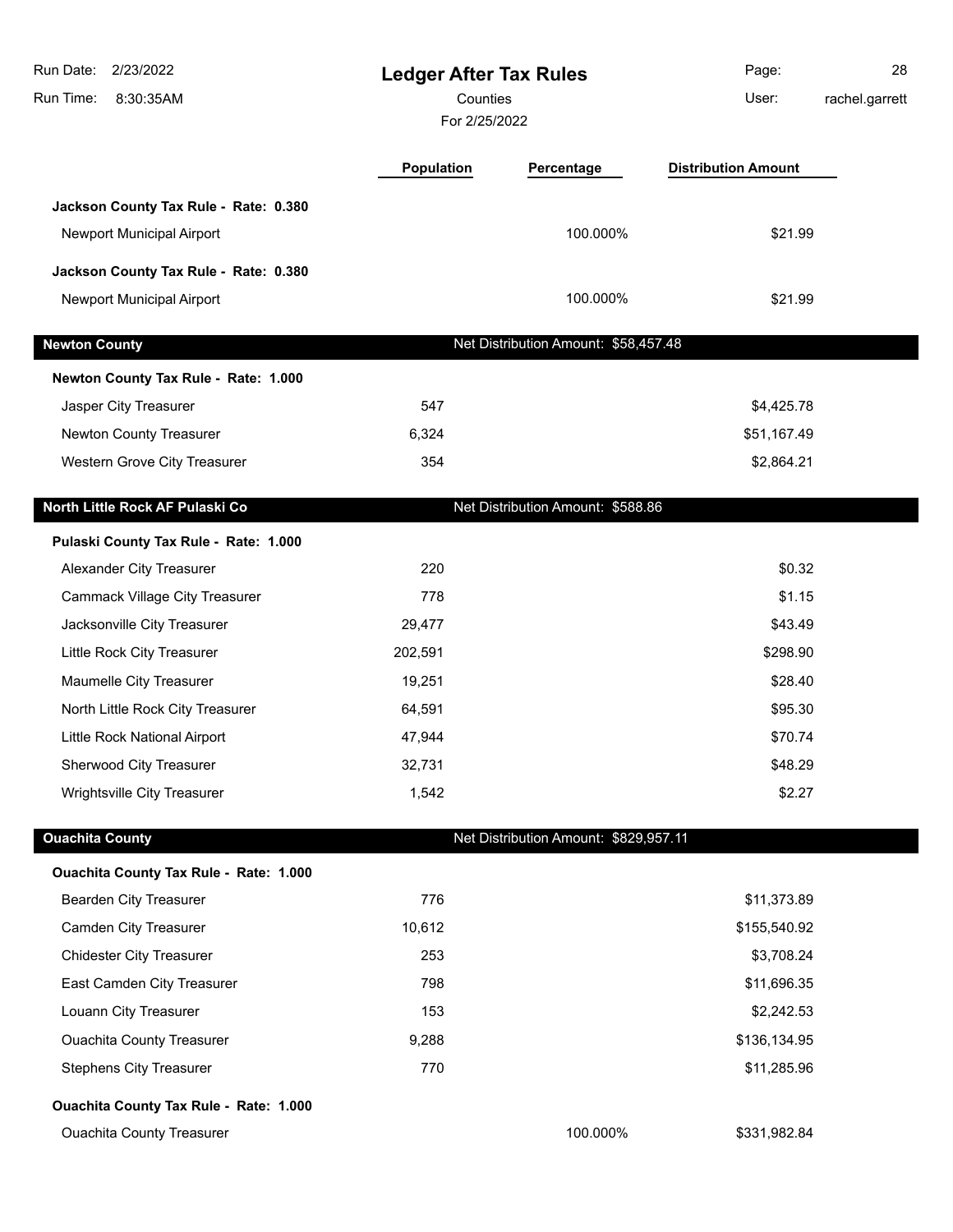| Run Date:<br>2/23/2022<br>Run Time:<br>8:30:35AM |            | <b>Ledger After Tax Rules</b><br>Counties<br>For 2/25/2022 |                            | 29<br>rachel.garrett |
|--------------------------------------------------|------------|------------------------------------------------------------|----------------------------|----------------------|
|                                                  | Population | Percentage                                                 | <b>Distribution Amount</b> |                      |
| Ouchita County Tax Rule - Rate: 0.500            |            |                                                            |                            |                      |
| <b>Ouachita County Treasurer</b>                 |            | 100.000%                                                   | \$165,991.43               |                      |
| <b>Ozark Regional AF Baxter Co</b>               |            | Net Distribution Amount: \$530.65                          |                            |                      |
| Baxter County Tax Rule - Rate: 1.000             |            |                                                            |                            |                      |
| <b>Baxter County Airport</b>                     |            | 100.000%                                                   | \$530.65                   |                      |
| <b>Ozark-Franklin AF Franklin Co</b>             |            | Net Distribution Amount: \$69.85                           |                            |                      |
| Franklin County Tax Rule - Rate: 0.500           |            |                                                            |                            |                      |
| Ozark/Franklin County Airport                    |            | 100.000%                                                   | \$17.46                    |                      |
| Franklin County Tax Rule - Rate: 0.130           |            |                                                            |                            |                      |
| Ozark/Franklin County Airport                    | 9,756      | 100.000%                                                   | \$4.37                     |                      |
| Denning City Treasurer                           |            |                                                            | \$0.00                     |                      |
| <b>Charleston City Treasurer</b>                 |            |                                                            | \$0.00                     |                      |
| <b>Branch City Treasurer</b>                     |            |                                                            | \$0.00                     |                      |
| <b>Altus City Treasurer</b>                      |            |                                                            | \$0.00                     |                      |
| Wiederkehr Village City Treasurer                |            |                                                            | \$0.00                     |                      |
| Ozark City Treasurer                             |            |                                                            | \$0.00                     |                      |
| Franklin County Tax Rule - Rate: 0.380           |            |                                                            |                            |                      |
| Ozark/Franklin County Airport                    |            | 100.000%                                                   | \$13.10                    |                      |
| Franklin County Tax Rule - Rate: 1.000           |            |                                                            |                            |                      |
| Ozark/Franklin County Airport                    | 9,756      | 100.000%                                                   | \$34.92                    |                      |
| <b>Altus City Treasurer</b>                      |            |                                                            | \$0.00                     |                      |
| <b>Branch City Treasurer</b>                     |            |                                                            | \$0.00                     |                      |
| <b>Charleston City Treasurer</b>                 |            |                                                            | \$0.00                     |                      |
| Denning City Treasurer                           |            |                                                            | \$0.00                     |                      |
| <b>Ozark City Treasurer</b>                      |            |                                                            | \$0.00                     |                      |
| Wiederkehr Village City Treasurer                |            |                                                            | \$0.00                     |                      |
| <b>Perry County</b>                              |            | Net Distribution Amount: \$208,078.94                      |                            |                      |
| Perry County Tax Rule - Rate: 1.000              |            |                                                            |                            |                      |
| Adona City Treasurer                             | 149        |                                                            | \$1,125.27                 |                      |
| <b>Bigelow City Treasurer</b>                    | 352        |                                                            | \$2,658.36                 |                      |
| Casa City Treasurer                              | 120        |                                                            | \$906.26                   |                      |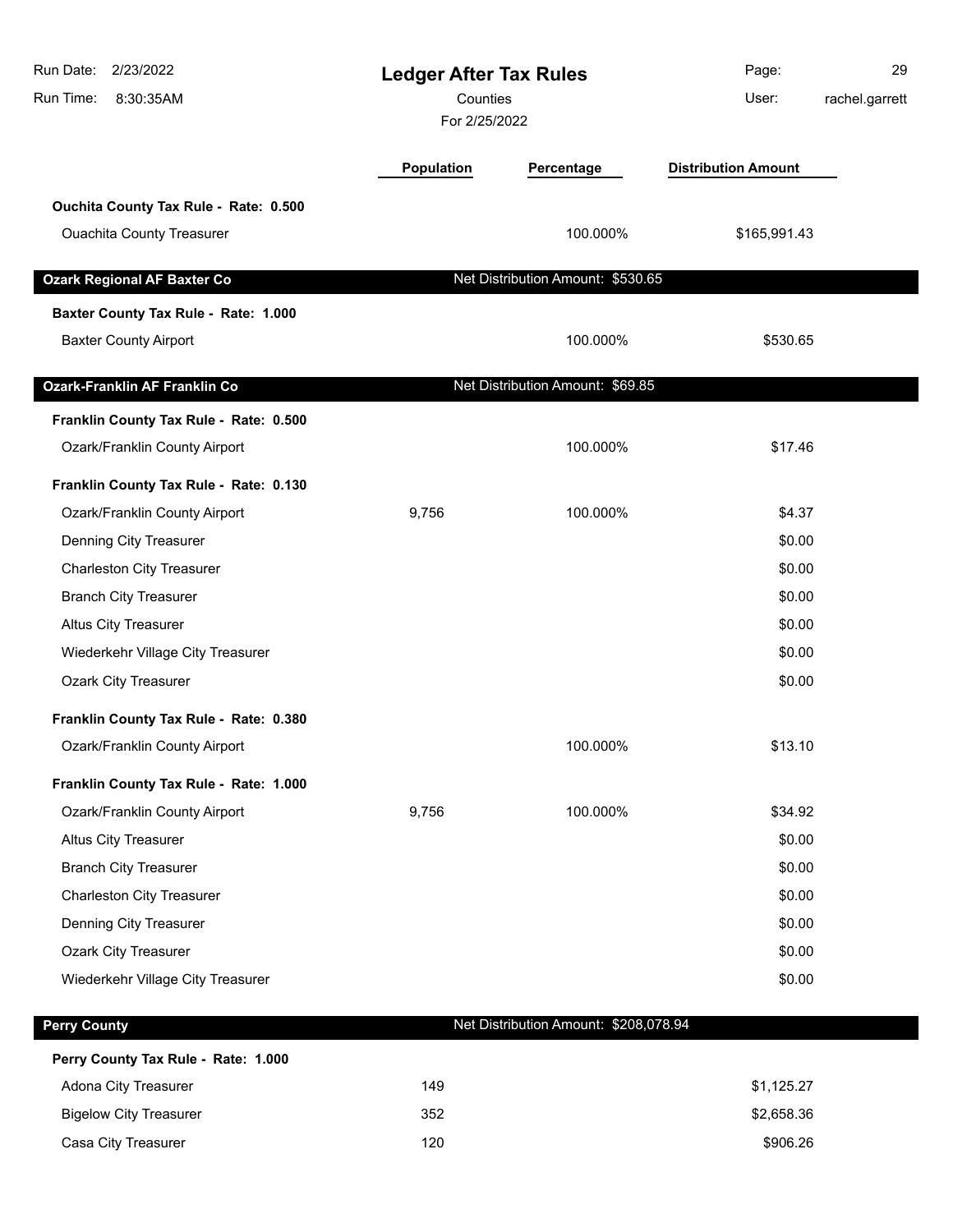$\overline{\phantom{a}}$ 

### **Ledger After Tax Rules**

For 2/25/2022

Page: 30

Counties **User:** 

rachel.garrett

|                                        | <b>Population</b> | Percentage                            | <b>Distribution Amount</b> |
|----------------------------------------|-------------------|---------------------------------------|----------------------------|
| Fourche City Treasurer                 | 56                |                                       | \$422.92                   |
| <b>Houston City Treasurer</b>          | 143               |                                       | \$1,079.96                 |
| Perry City Treasurer                   | 262               |                                       | \$1,978.67                 |
| Perry County Treasurer                 | 7,564             |                                       | \$57,124.52                |
| Perryville City Treasurer              | 1,373             |                                       | \$10,369.11                |
| Perry County Tax Rule - Rate: 1.000    |                   |                                       |                            |
| Perry County Treasurer                 |                   | 100.000%                              | \$75,665.07                |
| Perry County Tax Rule - Rate: 0.250    |                   |                                       |                            |
| Perry County Treasurer                 |                   | 100.000%                              | \$18,916.27                |
| Perry County Tax Rule - Rate: 0.500    |                   |                                       |                            |
| Perry County Treasurer                 |                   | 100.000%                              | \$37,832.53                |
| <b>Phillips County</b>                 |                   | Net Distribution Amount: \$427,721.51 |                            |
| Phillips County Tax Rule - Rate: 1.000 |                   |                                       |                            |
| <b>Elaine City Treasurer</b>           | 509               |                                       | \$6,570.20                 |
| Helena-West Helena City Treasurer      | 9,519             |                                       | \$122,871.84               |
| Lake View City Treasurer               | 327               |                                       | \$4,220.94                 |
| Lexa City Treasurer                    | 207               |                                       | \$2,671.97                 |
| <b>Marvell City Treasurer</b>          | 855               |                                       | \$11,036.39                |
| <b>Phillips County Treasurer</b>       | 5,151             |                                       | \$66,489.42                |
| Phillips County Tax Rule - Rate: 1.000 |                   |                                       |                            |
| <b>Elaine City Treasurer</b>           |                   | 1.610%                                | \$3,443.16                 |
| Helena-West Helena City Treasurer      |                   | 31.050%                               | \$66,403.76                |
| Lake View City Treasurer               |                   | 1.120%                                | \$2,395.24                 |
| Lexa City Treasurer                    |                   | 0.720%                                | \$1,539.80                 |
| Marvell City Treasurer                 |                   | 3.000%                                | \$6,415.82                 |
| <b>Phillips County Treasurer</b>       |                   | 62.500%                               | \$133,662.97               |
| <b>Pike County</b>                     |                   | Net Distribution Amount: \$282,562.32 |                            |
| Pike County Tax Rule - Rate: 1.000     |                   |                                       |                            |
| Antoine City Treasurer                 | 113               |                                       | \$1,569.64                 |
| Daisy City Treasurer                   | 88                |                                       | \$1,222.37                 |
| Delight City Treasurer                 | 288               |                                       | \$4,000.49                 |

Glenwood City Treasurer 2,006 \$27,864.52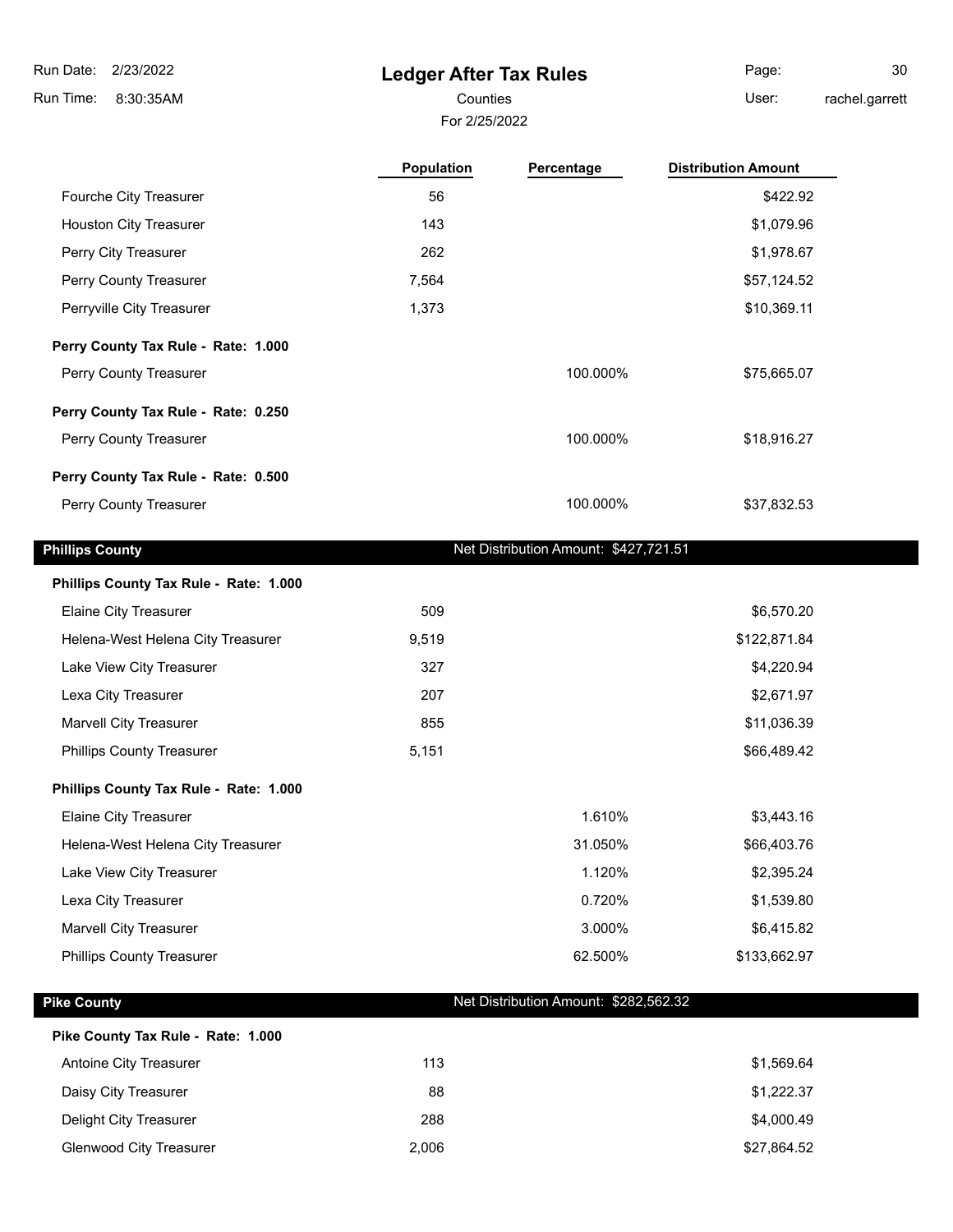| 2/23/2022<br>Run Date:                                                 | <b>Ledger After Tax Rules</b> |                                       | Page:                      | 31             |
|------------------------------------------------------------------------|-------------------------------|---------------------------------------|----------------------------|----------------|
| Run Time:<br>8:30:35AM                                                 | Counties                      |                                       | User:                      | rachel.garrett |
|                                                                        | For 2/25/2022                 |                                       |                            |                |
|                                                                        | Population                    | Percentage                            | <b>Distribution Amount</b> |                |
| Murfreesboro City Treasurer                                            | 1,495                         |                                       | \$20,766.43                |                |
| Pike County Treasurer                                                  | 6,181                         |                                       | \$85,857.71                |                |
| Pike County Tax Rule - Rate: 1.000                                     |                               |                                       |                            |                |
| Pike County Treasurer                                                  |                               | 100.000%                              | \$141,281.16               |                |
| <b>Pocahontas AF Randolph Co</b>                                       |                               | Net Distribution Amount: \$132.91     |                            |                |
|                                                                        |                               |                                       |                            |                |
| Randolph County Tax Rule - Rate: 1.000<br>Pocahontas Municipal Airport |                               | 100.000%                              | \$106.33                   |                |
|                                                                        |                               |                                       |                            |                |
| Randolph County Tax Rule - Rate: 0.250                                 |                               |                                       |                            |                |
| Pocahontas Municipal Airport                                           |                               | 100.000%                              | \$26.58                    |                |
| <b>Poinsett County</b>                                                 |                               | Net Distribution Amount: \$490,817.88 |                            |                |
| Poinsett County Tax Rule - Rate: 1.000                                 |                               |                                       |                            |                |
| <b>Fisher City Treasurer</b>                                           | 180                           |                                       | \$2,198.31                 |                |
| Harrisburg City Treasurer                                              | 2,212                         |                                       | \$27,014.75                |                |
| Lepanto City Treasurer                                                 | 1,732                         |                                       | \$21,152.60                |                |
| Marked Tree City Treasurer                                             | 2,286                         |                                       | \$27,918.50                |                |
| <b>Poinsett County Treasurer</b>                                       | 7,740                         |                                       | \$94,527.21                |                |
| Trumann City Treasurer                                                 | 7,399                         |                                       | \$90,362.64                |                |
| Tyronza City Treasurer                                                 | 716                           |                                       | \$8,744.38                 |                |
| <b>Waldenburg City Treasurer</b>                                       | 53                            |                                       | \$647.28                   |                |
| Weiner City Treasurer                                                  | 647                           |                                       | \$7,901.69                 |                |
| Poinsett County Tax Rule - Rate: 0.250                                 |                               |                                       |                            |                |
| <b>Poinsett County Treasurer</b>                                       |                               | 100.000%                              | \$70,116.84                |                |
| Poinsett County Tax Rule - Rate: 0.500                                 |                               |                                       |                            |                |
| <b>Poinsett County Treasurer</b>                                       |                               | 100.000%                              | \$140,233.68               |                |
| <b>Polk County</b>                                                     |                               | Net Distribution Amount: \$596,516.01 |                            |                |
| Polk County Tax Rule - Rate: 1.000                                     |                               |                                       |                            |                |
| Cove City Treasurer                                                    | 319                           |                                       | \$4,950.02                 |                |
| <b>Grannis City Treasurer</b>                                          | 496                           |                                       | \$7,696.58                 |                |
| <b>Hatfield City Treasurer</b>                                         | 345                           |                                       | \$5,353.47                 |                |
| Mena City Treasurer                                                    | 5,589                         |                                       | \$86,726.19                |                |
| Polk County Treasurer                                                  | 11,720                        |                                       | \$181,862.75               |                |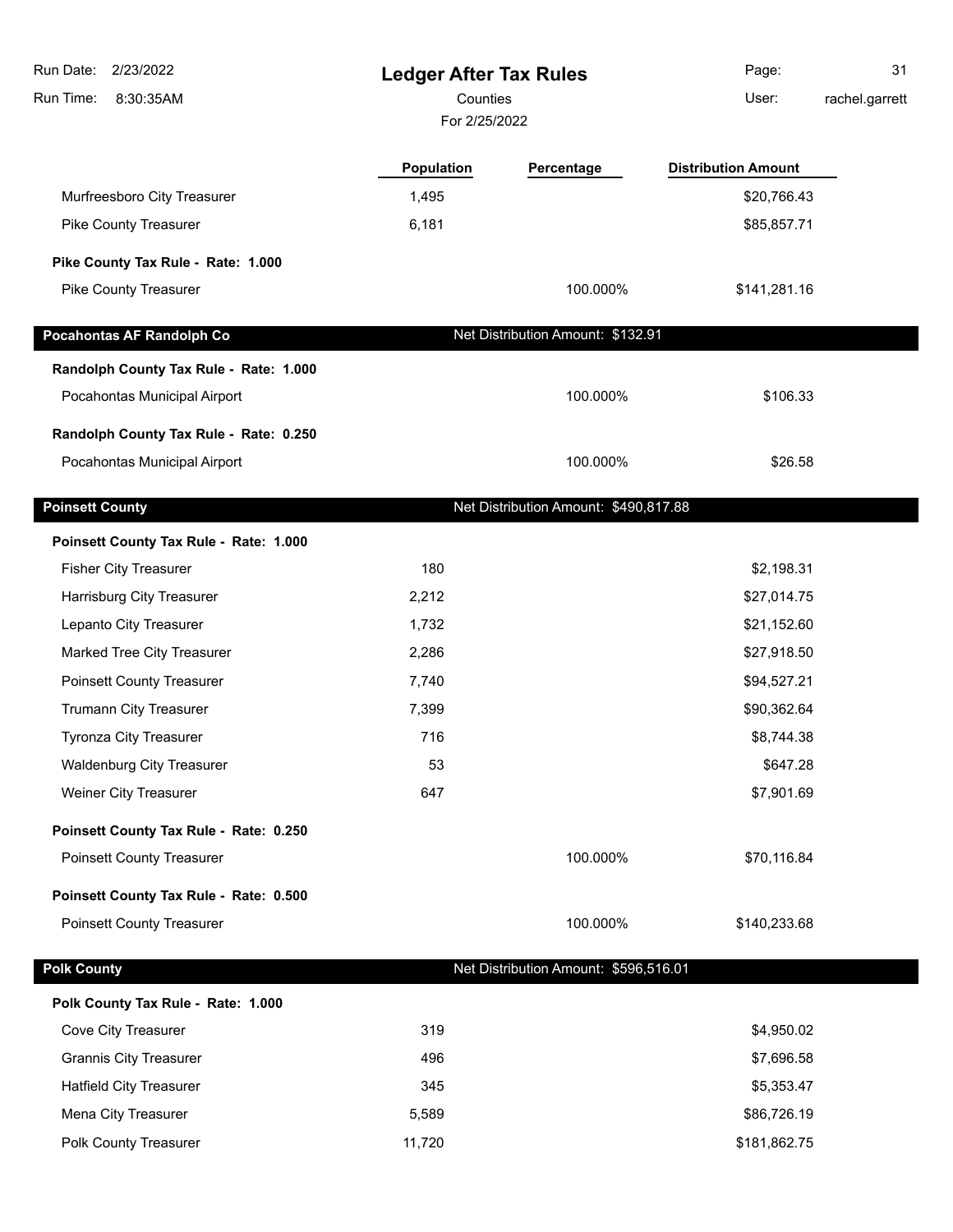**Ledger After Tax Rules**

8:30:35AM Run Time:

#### For 2/25/2022 Counties **User:**

Page: 32 chel.garrett

| rachel.garre |  |  |
|--------------|--|--|
|              |  |  |

|                                       | Population | Percentage                              | <b>Distribution Amount</b> |
|---------------------------------------|------------|-----------------------------------------|----------------------------|
| Vandervoort City Treasurer            | 115        |                                         | \$1,784.49                 |
| <b>Wickes City Treasurer</b>          | 637        |                                         | \$9,884.51                 |
| Polk County Tax Rule - Rate: 1.000    |            |                                         |                            |
| Cove City Treasurer                   | 319        |                                         | \$4,950.02                 |
| <b>Grannis City Treasurer</b>         | 496        |                                         | \$7,696.58                 |
| <b>Hatfield City Treasurer</b>        | 345        |                                         | \$5,353.47                 |
| Mena City Treasurer                   | 5,589      |                                         | \$86,726.18                |
| Polk County Treasurer                 | 11,720     |                                         | \$181,862.74               |
| Vandervoort City Treasurer            | 115        |                                         | \$1,784.49                 |
| <b>Wickes City Treasurer</b>          | 637        |                                         | \$9,884.52                 |
| <b>Pope County</b>                    |            | Net Distribution Amount: \$1,329,012.38 |                            |
| Pope County Tax Rule - Rate: 1.000    |            |                                         |                            |
| <b>Atkins City Treasurer</b>          | 2,859      |                                         | \$59,949.30                |
| Dover City Treasurer                  | 1,337      |                                         | \$28,035.05                |
| <b>Hector City Treasurer</b>          | 411        |                                         | \$8,618.10                 |
| London City Treasurer                 | 936        |                                         | \$19,626.63                |
| Pope County Treasurer                 | 25,758     |                                         | \$540,109.83               |
| Pottsville City Treasurer             | 3,140      |                                         | \$65,841.48                |
| Russellville City Treasurer           | 28,940     |                                         | \$606,831.99               |
| <b>Prairie County</b>                 |            | Net Distribution Amount: \$139,973.59   |                            |
| Prairie County Tax Rule - Rate: 1.000 |            |                                         |                            |
| <b>Biscoe City Treasurer</b>          | 305        |                                         | \$3,436.52                 |
| Des Arc City Treasurer                | 1,905      |                                         | \$21,464.20                |
| DeValls Bluff City Treasurer          | 520        |                                         | \$5,858.99                 |
| Hazen City Treasurer                  | 1,481      |                                         | \$16,686.86                |
| <b>Prairie County Treasurer</b>       | 3,896      |                                         | \$43,897.38                |
| Ulm City Treasurer                    | 175        |                                         | \$1,971.78                 |
| Prairie County Tax Rule - Rate: 0.130 |            |                                         |                            |
| <b>Prairie County Treasurer</b>       |            | 100.000%                                | \$11,664.47                |
| Prairie County Tax Rule - Rate: 0.380 |            |                                         |                            |
| Prairie County Treasurer              |            | 100.000%                                | \$34,993.39                |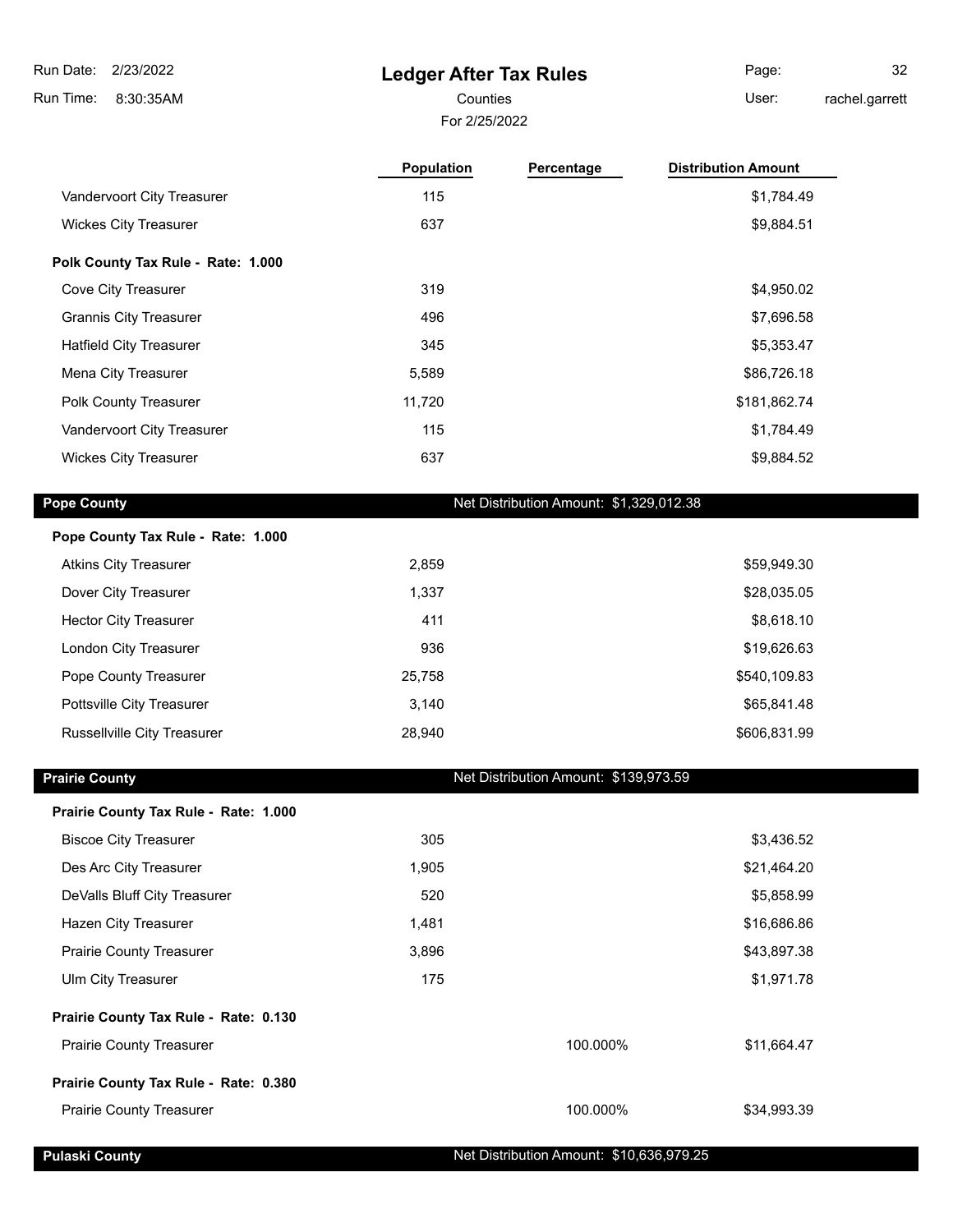| Run Date:<br>2/23/2022                 | <b>Ledger After Tax Rules</b> |                                       | Page:                      | 33             |
|----------------------------------------|-------------------------------|---------------------------------------|----------------------------|----------------|
| Run Time:<br>8:30:35AM                 | Counties                      |                                       | User:                      | rachel.garrett |
|                                        | For 2/25/2022                 |                                       |                            |                |
|                                        | <b>Population</b>             | Percentage                            | <b>Distribution Amount</b> |                |
| Pulaski County Tax Rule - Rate: 1.000  |                               |                                       |                            |                |
| Alexander City Treasurer               | 220                           |                                       | \$5,863.16                 |                |
| <b>Cammack Village City Treasurer</b>  | 778                           |                                       | \$20,734.28                |                |
| Jacksonville City Treasurer            | 29,477                        |                                       | \$785,584.06               |                |
| Little Rock City Treasurer             | 202,591                       |                                       | \$5,399,201.41             |                |
| Maumelle City Treasurer                | 19,251                        |                                       | \$513,053.52               |                |
| North Little Rock City Treasurer       | 64,591                        |                                       | \$1,721,398.38             |                |
| Pulaski County Treasurer               | 47,944                        |                                       | \$1,277,743.40             |                |
| Sherwood City Treasurer                | 32,731                        |                                       | \$872,305.59               |                |
| Wrightsville City Treasurer            | 1,542                         |                                       | \$41,095.45                |                |
| <b>Randolph County</b>                 |                               | Net Distribution Amount: \$388,746.59 |                            |                |
| Randolph County Tax Rule - Rate: 1.000 |                               |                                       |                            |                |
| <b>Biggers City Treasurer</b>          | 305                           |                                       | \$5,107.65                 |                |
| <b>Maynard City Treasurer</b>          | 379                           |                                       | \$6,346.88                 |                |
| O'Kean City Treasurer                  | 192                           |                                       | \$3,215.31                 |                |
| Pocahontas City Treasurer              | 7,371                         |                                       | \$123,437.67               |                |

Randolph County Treasurer 6. 1990 10 3,814 \$164,349.10 Ravenden Springs City Treasurer 119 **119** \$1,992.82 Reyno City Treasurer **391 391** \$6,547.84

**Randolph County Tax Rule - Rate: 0.250** Randolph County Treasurer 100.000% \$77,749.32 **Rogers AF Benton Co Net Distribution Amount: \$7,246.78 Benton County Tax Rule - Rate: 1.000** Rogers Municipal Airport **100.000%** \$7,246.78 **Russellville AF Pope Co** Net Distribution Amount: \$364.76 **Pope County Tax Rule - Rate: 1.000** Russellville Municipal Airport **100.000%** \$364.76 **Saline County Net Distribution Amount: \$802,131.59 Saline County Tax Rule - Rate: 0.380**

Saline County Treasurer 100.000% \$802,131.59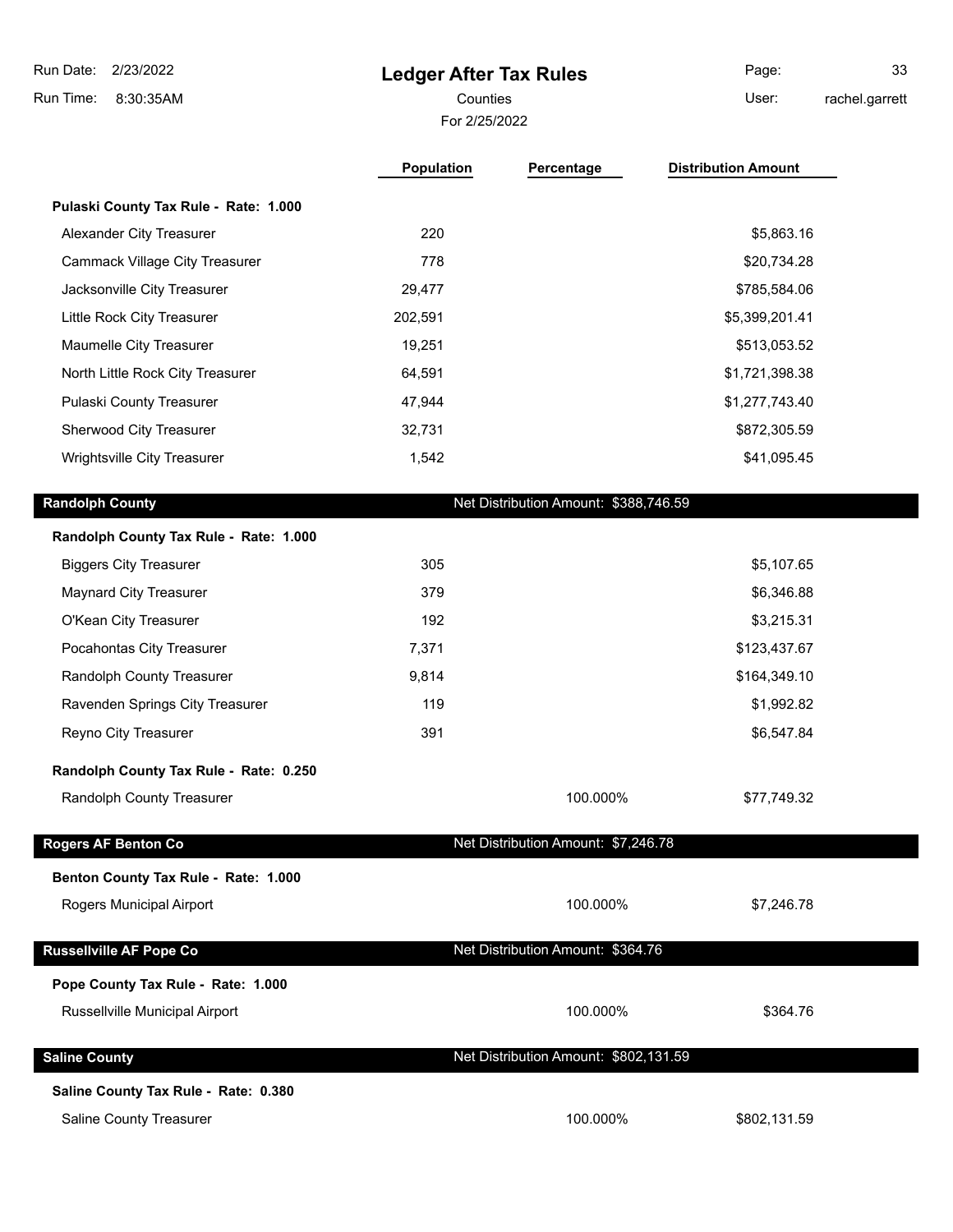## **Ledger After Tax Rules**

Counties User:

For 2/25/2022

Page: 34 rachel.garrett

|                                      | Population | Percentage                            | <b>Distribution Amount</b> |  |
|--------------------------------------|------------|---------------------------------------|----------------------------|--|
| <b>Scott County</b>                  |            | Net Distribution Amount: \$186,018.04 |                            |  |
| Scott County Tax Rule - Rate: 1.000  |            |                                       |                            |  |
| Mansfield City Treasurer             |            | 10.000%                               | \$9,300.90                 |  |
| <b>Scott County Treasurer</b>        |            | 50.000%                               | \$46,504.51                |  |
| <b>Waldron City Treasurer</b>        |            | 40.000%                               | \$37,203.61                |  |
| Scott County Tax Rule - Rate: 1.000  |            |                                       |                            |  |
| <b>Scott County Treasurer</b>        |            | 100.000%                              | \$93,009.02                |  |
| <b>Searcy City AF White Co</b>       |            | Net Distribution Amount: \$820.72     |                            |  |
| White County Tax Rule - Rate: 0.500  |            |                                       |                            |  |
| Searcy Municipal Airport             |            | 100.000%                              | \$234.49                   |  |
| White County Tax Rule - Rate: 1.000  |            |                                       |                            |  |
| Searcy Municipal Airport             |            | 100.000%                              | \$468.98                   |  |
| White County Tax Rule - Rate: 0.250  |            |                                       |                            |  |
| Searcy Municipal Airport             |            | 100.000%                              | \$117.25                   |  |
| <b>Searcy County</b>                 |            | Net Distribution Amount: \$127,828.82 |                            |  |
| Searcy County Tax Rule - Rate: 1.000 |            |                                       |                            |  |
| <b>Big Flat City Treasurer</b>       |            |                                       | \$0.00                     |  |
| <b>Gilbert City Treasurer</b>        | 26         |                                       | \$283.05                   |  |
| Leslie City Treasurer                | 375        |                                       | \$4,082.42                 |  |
| <b>Marshall City Treasurer</b>       | 1,329      |                                       | \$14,468.11                |  |
| <b>Pindall City Treasurer</b>        | 95         |                                       | \$1,034.21                 |  |
| <b>Searcy County Treasurer</b>       | 5,874      |                                       | \$63,947.07                |  |
| St. Joe City Treasurer               | 129        |                                       | \$1,404.35                 |  |
| Searcy County Tax Rule - Rate: 0.500 |            |                                       |                            |  |
| <b>Searcy County Treasurer</b>       |            | 100.000%                              | \$42,609.61                |  |
| <b>Searcy County AF Co</b>           |            | Net Distribution Amount: \$0.97       |                            |  |
| Searcy County Tax Rule - Rate: 1.000 |            |                                       |                            |  |
| <b>Searcy County Treasurer</b>       |            | 100.000%                              | \$0.65                     |  |
| Searcy County Tax Rule - Rate: 0.500 |            |                                       |                            |  |
| Searcy County Airport Commission     |            | 100.000%                              | \$0.32                     |  |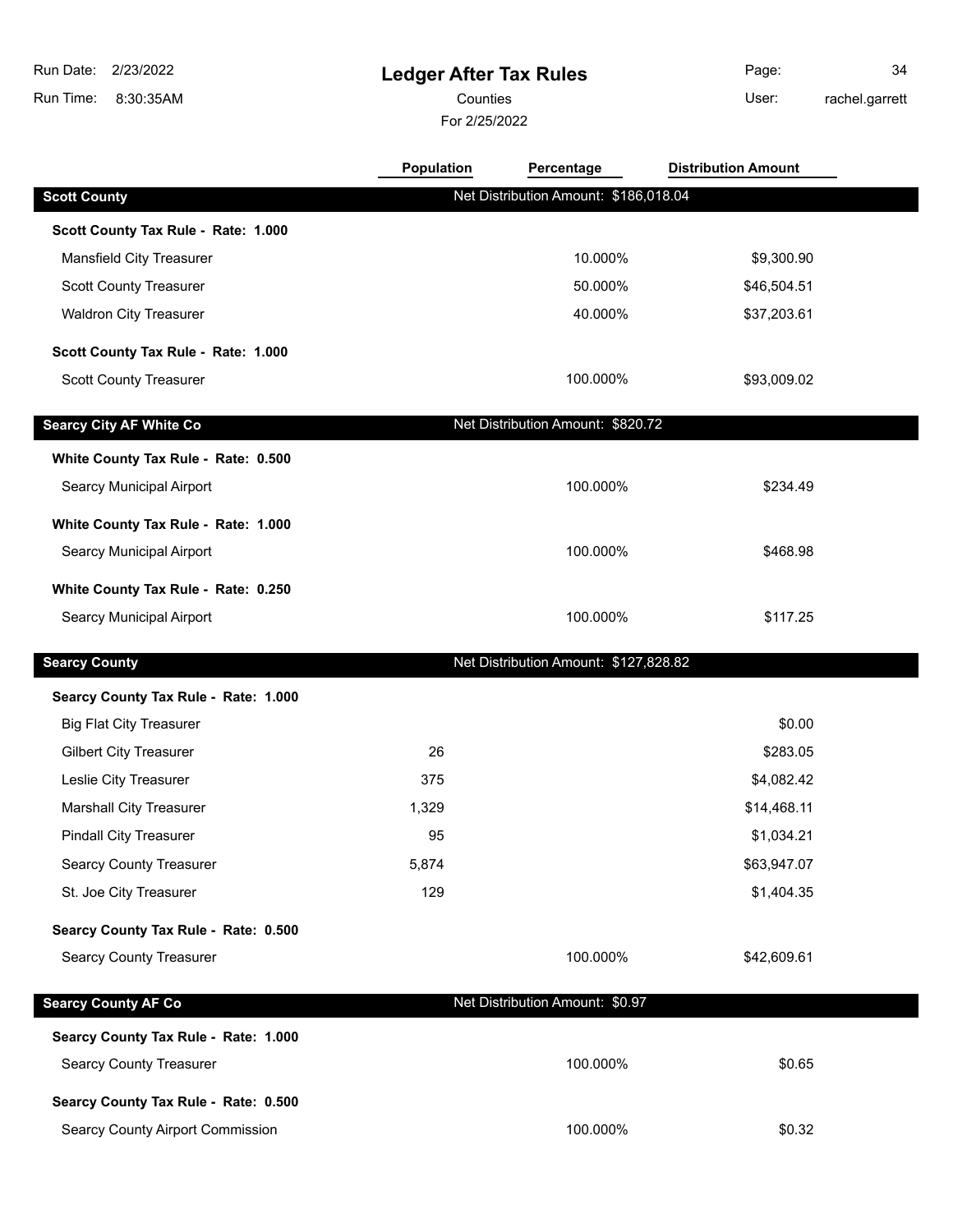## **Ledger After Tax Rules**

For 2/25/2022

Counties **Counties** User:

Page: 35 rachel.garrett

|                                         | Population | Percentage                              | <b>Distribution Amount</b> |
|-----------------------------------------|------------|-----------------------------------------|----------------------------|
| <b>Sebastian County</b>                 |            | Net Distribution Amount: \$3,921,679.08 |                            |
| Sebastian County Tax Rule - Rate: 1.000 |            |                                         |                            |
| <b>Barling City Treasurer</b>           | 4,782      |                                         | \$117,393.53               |
| <b>Bonanza City Treasurer</b>           | 587        |                                         | \$14,410.29                |
| <b>Central City Treasurer</b>           | 461        |                                         | \$11,317.11                |
| Fort Smith City Treasurer               | 89,142     |                                         | \$2,188,350.87             |
| <b>Greenwood City Treasurer</b>         | 9,516      |                                         | \$233,608.70               |
| <b>Hackett City Treasurer</b>           | 784        |                                         | \$19,246.45                |
| <b>Hartford City Treasurer</b>          | 499        |                                         | \$12,249.97                |
| Huntington City Treasurer               | 490        |                                         | \$12,029.03                |
| Lavaca City Treasurer                   | 2,450      |                                         | \$60,145.16                |
| Mansfield City Treasurer                | 684        |                                         | \$16,791.55                |
| Midland City Treasurer                  | 227        |                                         | \$5,572.63                 |
| Sebastian County Treasurer              | 18,177     |                                         | \$446,227.97               |
| Sebastian County Tax Rule - Rate: 0.250 |            |                                         |                            |
| Sebastian County Treasurer              |            | 100.000%                                | \$784,335.82               |
|                                         |            |                                         |                            |
| <b>Sevier County</b>                    |            | Net Distribution Amount: \$727,920.94   |                            |
| Sevier County Tax Rule - Rate: 1.000    |            |                                         |                            |
| Ben Lomond City Treasurer               | 140        |                                         | \$2,058.90                 |
| DeQueen City Treasurer                  | 6,105      |                                         | \$89,782.58                |
| Gillham City Treasurer                  | 157        |                                         | \$2,308.91                 |
| Horatio City Treasurer                  | 920        |                                         | \$13,529.89                |
| Lockesburg City Treasurer               | 594        |                                         | \$8,735.60                 |
| Sevier County Treasurer                 | 7,923      |                                         | \$116,518.82               |
| Sevier County Tax Rule - Rate: 0.500    |            |                                         |                            |
| Sevier County Treasurer                 |            | 100.000%                                | \$116,467.35               |
| Sevier County Tax Rule - Rate: 0.250    |            |                                         |                            |
| Sevier County Treasurer                 |            | 100.000%                                | \$58,233.68                |
| Sevier County Tax Rule - Rate: 0.380    |            |                                         |                            |
| Sevier County Treasurer                 |            | 100.000%                                | \$87,350.51                |
| Sevier County Tax Rule - Rate: 1.000    |            |                                         |                            |
| Sevier County Treasurer                 |            | 100.000%                                | \$232,934.70               |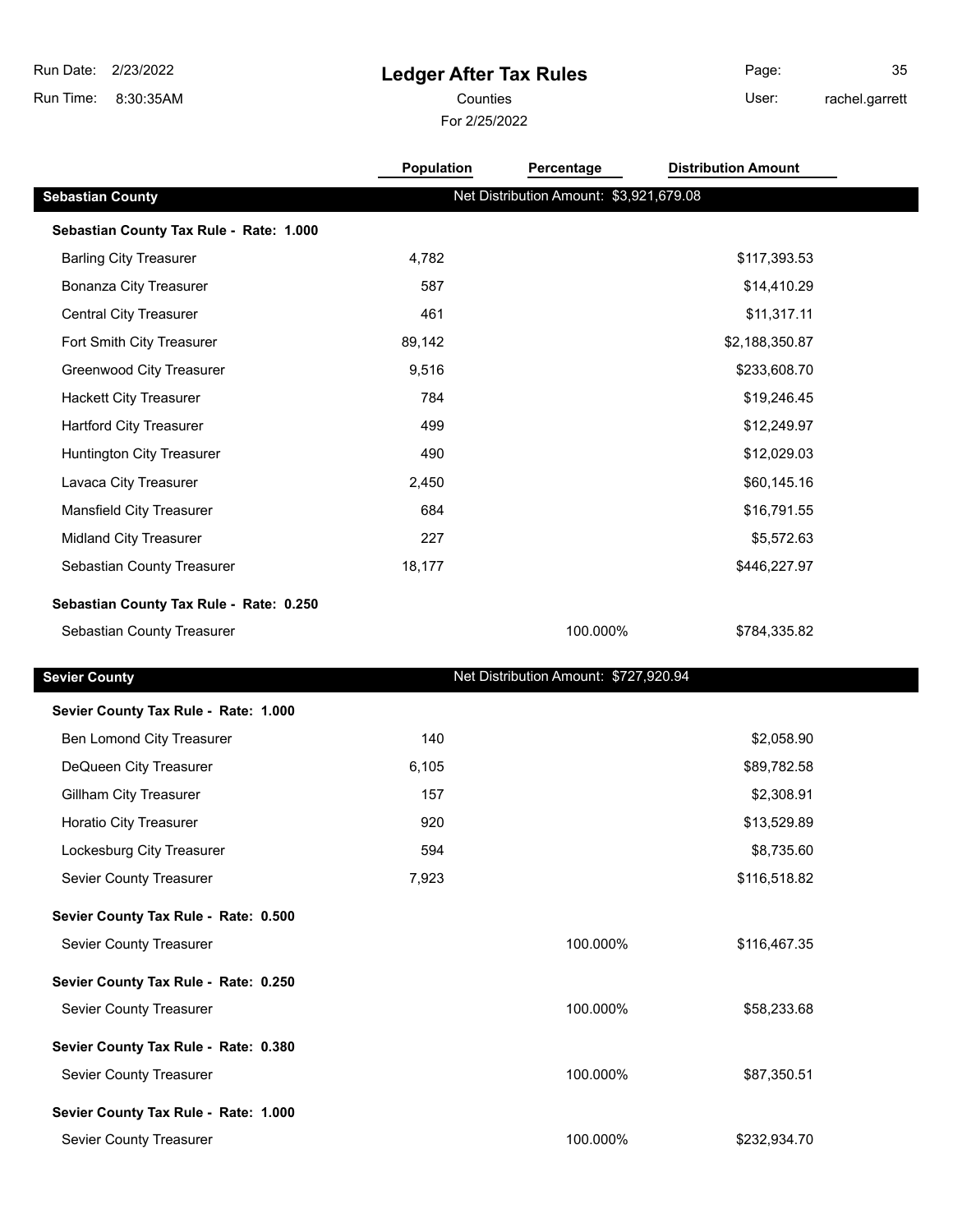### **Ledger After Tax Rules**

Counties **User:** 

For 2/25/2022

Page: 36 rachel.garrett

|                                      | Population | Percentage                            | <b>Distribution Amount</b> |  |
|--------------------------------------|------------|---------------------------------------|----------------------------|--|
| <b>Sevier County AF Co</b>           |            | Net Distribution Amount: \$27.16      |                            |  |
| Sevier County Tax Rule - Rate: 1.000 |            |                                       |                            |  |
| Sevier County Airport Commission     |            | 100.000%                              | \$8.69                     |  |
| Sevier County Tax Rule - Rate: 0.500 |            |                                       |                            |  |
| Sevier County Airport Commission     |            | 100.000%                              | \$4.35                     |  |
| Sevier County Tax Rule - Rate: 0.250 |            |                                       |                            |  |
| Sevier County Airport Commission     |            | 100.000%                              | \$2.17                     |  |
| Sevier County Tax Rule - Rate: 0.380 |            |                                       |                            |  |
| Sevier County Airport Commission     |            | 100.000%                              | \$3.26                     |  |
| Sevier County Tax Rule - Rate: 1.000 |            |                                       |                            |  |
| Sevier County Airport Commission     |            | 100.000%                              | \$8.69                     |  |
| <b>Sharp County</b>                  |            | Net Distribution Amount: \$448,578.24 |                            |  |
| Sharp County Tax Rule - Rate: 1.000  |            |                                       |                            |  |
| Ash Flat City Treasurer              | 1,024      |                                       | \$15,197.87                |  |
| Cave City Treasurer                  | 1,740      |                                       | \$25,824.50                |  |
| Cherokee Village City Treasurer      | 3,947      |                                       | \$58,580.06                |  |
| <b>Evening Shade City Treasurer</b>  | 420        |                                       | \$6,233.50                 |  |
| <b>Hardy City Treasurer</b>          | 708        |                                       | \$10,507.90                |  |
| <b>Highland City Treasurer</b>       | 982        |                                       | \$14,574.52                |  |
| Horseshoe Bend City Treasurer        | 13         |                                       | \$192.94                   |  |
| <b>Sharp County Treasurer</b>        | 8,166      |                                       | \$121,197.05               |  |
| Sidney City Treasurer                | 192        |                                       | \$2,849.60                 |  |
| <b>Williford City Treasurer</b>      | 79         |                                       | \$1,172.48                 |  |
| Sharp County Tax Rule - Rate: 0.250  |            |                                       |                            |  |
| <b>Sharp County Treasurer</b>        |            | 100.000%                              | \$64,082.61                |  |
| Sharp County Tax Rule - Rate: 0.500  |            |                                       |                            |  |
| <b>Sharp County Treasurer</b>        |            | 100.000%                              | \$128,165.21               |  |
| <b>Sharp County AF Co</b>            |            | Net Distribution Amount: \$32.01      |                            |  |
| Sharp County Tax Rule - Rate: 1.000  |            |                                       |                            |  |
| Sharp County Regional Airport        |            | 75.000%                               | \$13.72                    |  |
| Sharp County Regional Airport        |            | 25.000%                               | \$4.57                     |  |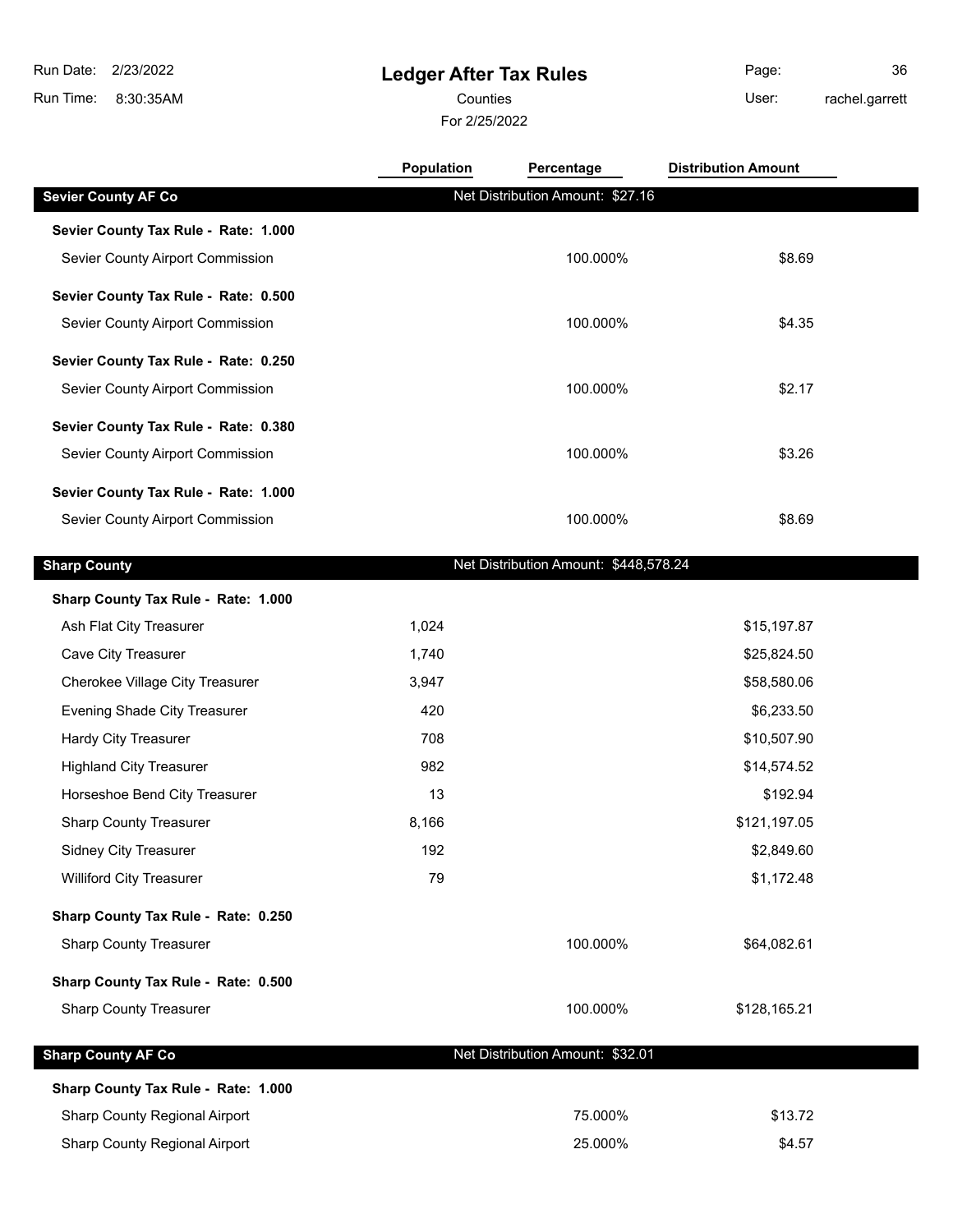| Run Date: 2/23/2022<br>8:30:35AM<br>Run Time: | <b>Ledger After Tax Rules</b><br>Counties<br>For 2/25/2022 |                                       | Page:<br>User:             | 37<br>rachel.garrett |
|-----------------------------------------------|------------------------------------------------------------|---------------------------------------|----------------------------|----------------------|
|                                               | Population                                                 | Percentage                            | <b>Distribution Amount</b> |                      |
| Sharp County Tax Rule - Rate: 0.250           |                                                            |                                       |                            |                      |
| Sharp County Regional Airport                 |                                                            | 100.000%                              | \$4.57                     |                      |
| Sharp County Tax Rule - Rate: 0.500           |                                                            |                                       |                            |                      |
| Sharp County Regional Airport                 |                                                            | 100.000%                              | \$9.15                     |                      |
| <b>Sheridan AF Grant Co</b>                   |                                                            | Net Distribution Amount: \$8.73       |                            |                      |
| Grant County Tax Rule - Rate: 1.000           |                                                            |                                       |                            |                      |
| Sheridan/Grant County Airport                 |                                                            | 100.000%                              | \$6.98                     |                      |
| Grant County Tax Rule - Rate: 0.250           |                                                            |                                       |                            |                      |
| <b>Grant County Treasurer</b>                 |                                                            | 100.000%                              | \$1.75                     |                      |
| Springdale AF Washington Co                   |                                                            | Net Distribution Amount: \$1,673.45   |                            |                      |
| Washington County Tax Rule - Rate: 1.000      |                                                            |                                       |                            |                      |
| Springdale Municipal Airport                  |                                                            | 75.000%                               | \$1,004.07                 |                      |
| Springdale Municipal Airport                  |                                                            | 25.000%                               | \$334.69                   |                      |
| Washington County Tax Rule - Rate: 0.250      |                                                            |                                       |                            |                      |
| Springdale Municipal Airport                  |                                                            | 100.000%                              | \$334.69                   |                      |
| <b>St. Francis County</b>                     |                                                            | Net Distribution Amount: \$875,199.28 |                            |                      |
| St. Francis County Tax Rule - Rate: 1.000     |                                                            |                                       |                            |                      |
| <b>Caldwell City Treasurer</b>                | 451                                                        |                                       | \$5,698.21                 |                      |
| Colt City Treasurer                           | 293                                                        |                                       | \$3,701.94                 |                      |
| Forrest City Treasurer                        | 13,015                                                     |                                       | \$164,439.42               |                      |
| <b>Hughes City Treasurer</b>                  | 1,056                                                      |                                       | \$13,342.15                |                      |
| <b>Madison City Treasurer</b>                 | 759                                                        |                                       | \$9,589.67                 |                      |
| Palestine City Treasurer                      | 506                                                        |                                       | \$6,393.11                 |                      |
| St. Francis County Treasurer                  | 6,519                                                      |                                       | \$82,365.01                |                      |
| <b>Wheatley City Treasurer</b>                | 279                                                        |                                       | \$3,525.06                 |                      |
| <b>Widener City Treasurer</b>                 | 212                                                        |                                       | \$2,678.52                 |                      |
| St. Francis County Tax Rule - Rate: 1.000     |                                                            |                                       |                            |                      |
| <b>Caldwell City Treasurer</b>                | 451                                                        |                                       | \$5,698.21                 |                      |
| Colt City Treasurer                           | 293                                                        |                                       | \$3,701.94                 |                      |
| Forrest City Treasurer                        | 13,015                                                     |                                       | \$164,439.42               |                      |
| <b>Hughes City Treasurer</b>                  | 1,056                                                      |                                       | \$13,342.15                |                      |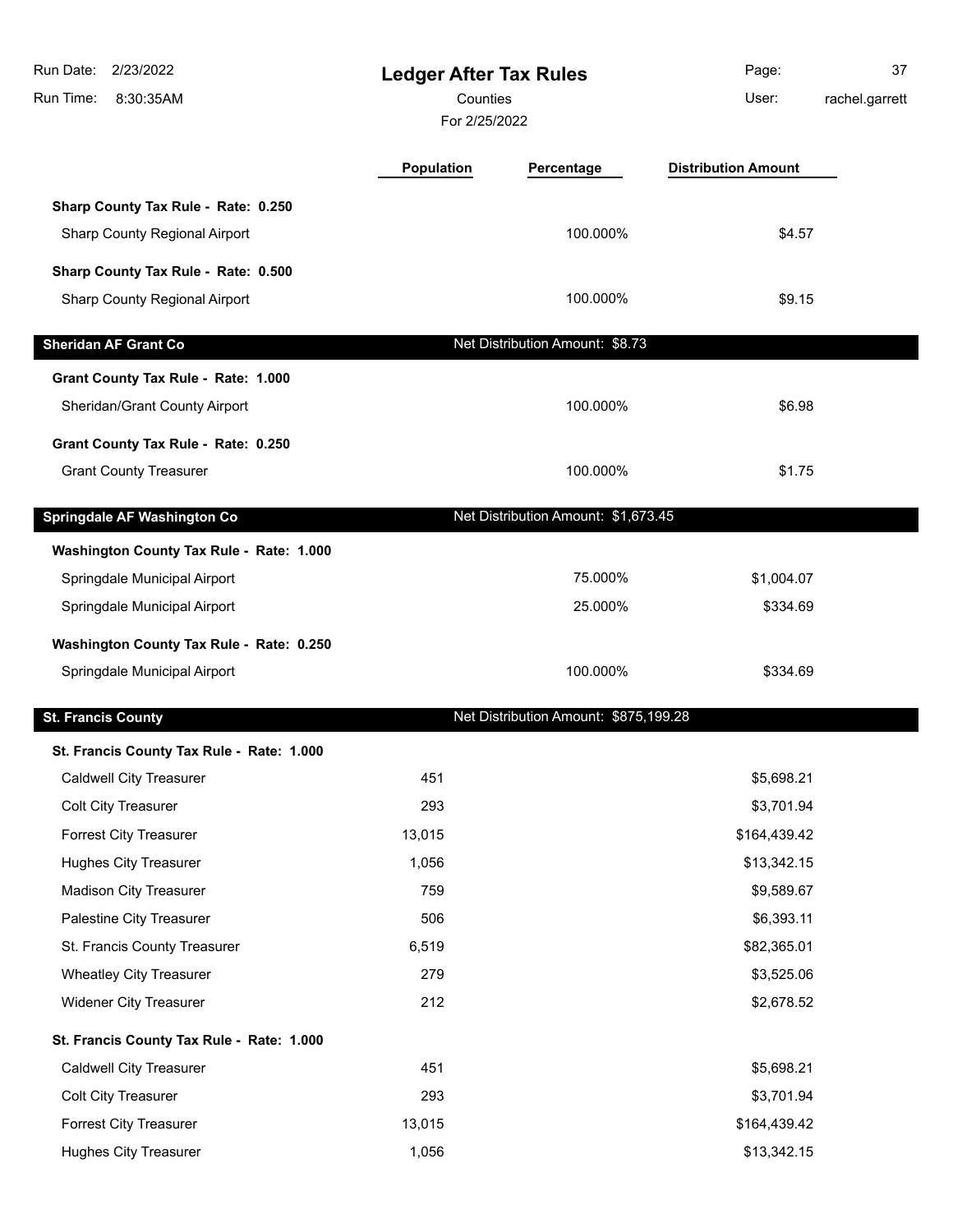# **Ledger After Tax Rules**

For 2/25/2022

Counties **User:** Page: 38 rachel.garrett

|                                           | <b>Population</b> | Percentage                              | <b>Distribution Amount</b> |  |
|-------------------------------------------|-------------------|-----------------------------------------|----------------------------|--|
| <b>Madison City Treasurer</b>             | 759               |                                         | \$9,589.67                 |  |
| Palestine City Treasurer                  | 506               |                                         | \$6,393.11                 |  |
| St. Francis County Treasurer              | 6,519             |                                         | \$82,365.01                |  |
| <b>Wheatley City Treasurer</b>            | 279               |                                         | \$3,525.06                 |  |
| <b>Widener City Treasurer</b>             | 212               |                                         | \$2,678.52                 |  |
| St. Francis County Tax Rule - Rate: 0.250 |                   |                                         |                            |  |
| St. Francis County Treasurer              |                   | 100.000%                                | \$72,933.27                |  |
| St. Francis County Tax Rule - Rate: 0.630 |                   |                                         |                            |  |
| St. Francis County Treasurer              |                   | 100.000%                                | \$182,333.18               |  |
| St. Francis County Tax Rule - Rate: 0.130 |                   |                                         |                            |  |
| St. Francis County Treasurer              |                   | 100.000%                                | \$36,466.65                |  |
| <b>Stone County</b>                       |                   | Net Distribution Amount: \$236,623.05   |                            |  |
| Stone County Tax Rule - Rate: 1.000       |                   |                                         |                            |  |
| Fifty Six City Treasurer                  | 158               |                                         | \$2,016.69                 |  |
| Mountain View City Treasurer              | 2,877             |                                         | \$36,721.66                |  |
| <b>Stone County Treasurer</b>             | 9,324             |                                         | \$119,010.35               |  |
| Stone County Tax Rule - Rate: 0.500       |                   |                                         |                            |  |
| <b>Stone County Treasurer</b>             |                   | 100.000%                                | \$78,874.35                |  |
| Texarkana AF Miller Co                    |                   | Net Distribution Amount: \$2,184.71     |                            |  |
| Miller County Tax Rule - Rate: 0.250      |                   |                                         |                            |  |
| Texarkana Regional Airport                |                   | 100.000%                                | \$436.94                   |  |
| Miller County Tax Rule - Rate: 1.000      |                   |                                         |                            |  |
| Texarkana Regional Airport                |                   | 100.000%                                | \$1,747.77                 |  |
| <b>Union County</b>                       |                   | Net Distribution Amount: \$1,755,237.14 |                            |  |
| Union County Tax Rule - Rate: 1.000       |                   |                                         |                            |  |
| <b>Calion City Treasurer</b>              | 429               |                                         | \$9,640.46                 |  |
| El Dorado City Treasurer                  | 17,756            |                                         | \$399,011.51               |  |
| <b>Felsenthal City Treasurer</b>          | 85                |                                         | \$1,910.11                 |  |
| <b>Huttig City Treasurer</b>              | 448               |                                         | \$10,067.42                |  |
| Junction City Treasurer                   | 503               |                                         | \$11,303.38                |  |
| Norphlet City Treasurer                   | 766               |                                         | \$17,213.49                |  |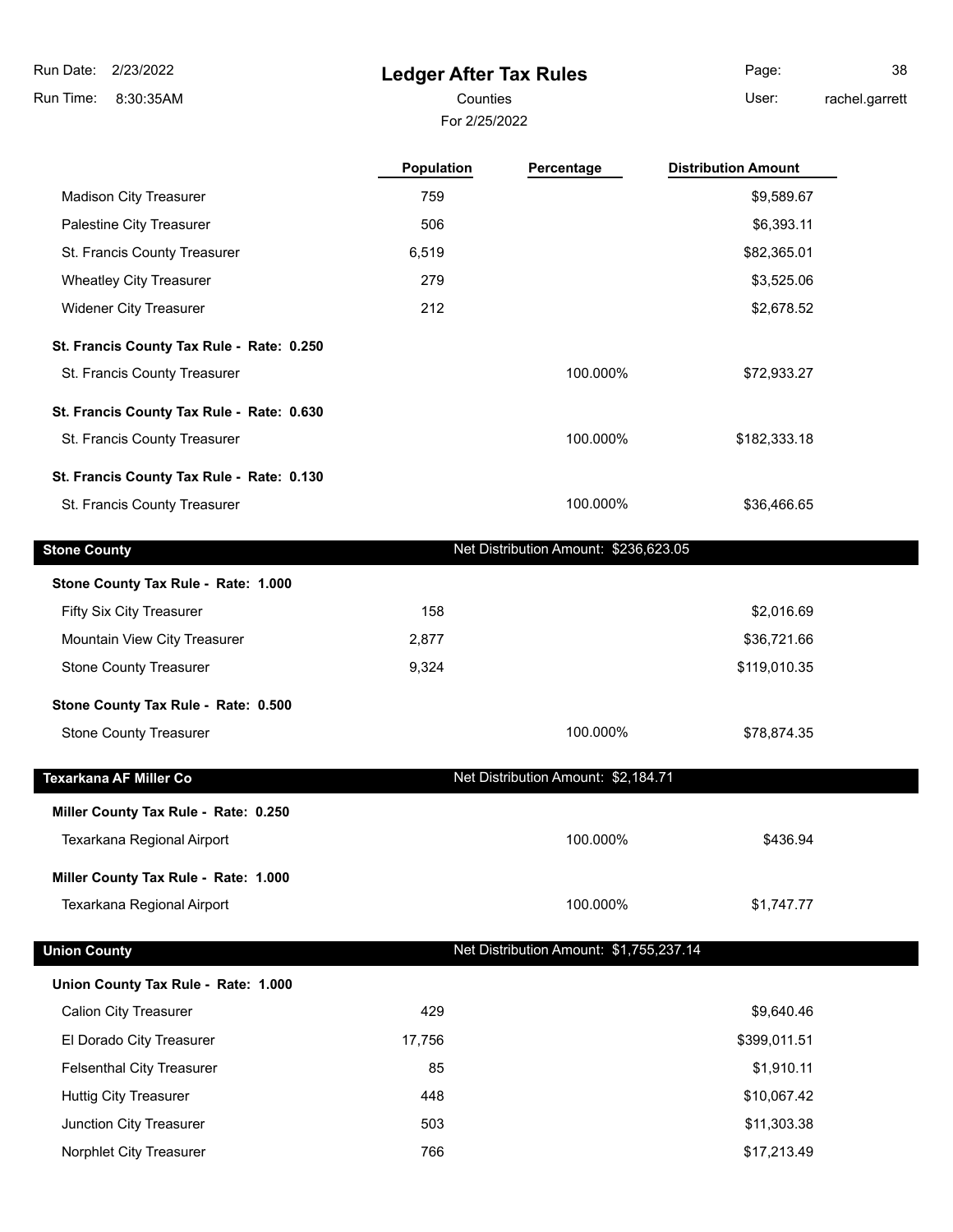8:30:35AM Run Time:

## **Ledger After Tax Rules**

For 2/25/2022

Page: 39

Counties **User:** 

rachel.garrett

|                                         | <b>Population</b> | Percentage                            | <b>Distribution Amount</b> |
|-----------------------------------------|-------------------|---------------------------------------|----------------------------|
| Smackover City Treasurer                | 1,630             |                                       | \$36,629.24                |
| <b>Strong City Treasurer</b>            | 410               |                                       | \$9,213.49                 |
| <b>Union County Treasurer</b>           | 17,027            |                                       | \$382,629.47               |
| Union County Tax Rule - Rate: 1.000     |                   |                                       |                            |
| <b>Calion City Treasurer</b>            |                   | 1.100%                                | \$9,653.80                 |
| El Dorado City Treasurer                |                   | 52.000%                               | \$456,361.66               |
| <b>Felsenthal City Treasurer</b>        |                   | 0.200%                                | \$1,755.24                 |
| <b>Huttig City Treasurer</b>            |                   | 1.700%                                | \$14,919.52                |
| Junction City Treasurer                 |                   | 1.400%                                | \$12,286.66                |
| Norphlet City Treasurer                 |                   | 1.500%                                | \$13,164.28                |
| Smackover City Treasurer                |                   | 4.800%                                | \$42,125.69                |
| <b>Strong City Treasurer</b>            |                   | 1.300%                                | \$11,409.04                |
| <b>Union County Treasurer</b>           |                   | 36.000%                               | \$315,942.68               |
| Van Buren County                        |                   | Net Distribution Amount: \$359,447.47 |                            |
|                                         |                   |                                       |                            |
| Van Buren County Tax Rule - Rate: 1.000 |                   |                                       |                            |
| <b>Clinton City Treasurer</b>           | 2,509             |                                       | \$38,062.54                |
| Damascus City Treasurer                 | 245               |                                       | \$3,716.75                 |
| Fairfield Bay City Treasurer            | 1,947             |                                       | \$29,536.77                |
| Shirley City Treasurer                  | 248               |                                       | \$3,762.26                 |
| Van Buren County Treasurer              | 10,847            |                                       | \$164,553.33               |
| Van Buren County Tax Rule - Rate: 0.500 |                   |                                       |                            |
| Van Buren County Treasurer              |                   | 100.000%                              | \$119,815.82               |
| <b>Walnut Ridge AF Lawrence Co</b>      |                   | Net Distribution Amount: \$1,443.49   |                            |
| Lawrence County Tax Rule - Rate: 1.000  |                   |                                       |                            |
| Walnut Ridge Regional Airport           |                   | 100.000%                              | \$577.40                   |
| Lawrence County Tax Rule - Rate: 0.500  |                   |                                       |                            |
| Walnut Ridge Regional Airport           |                   | 100.000%                              | \$288.70                   |
|                                         |                   |                                       |                            |
| Lawrence County Tax Rule - Rate: 0.500  |                   |                                       |                            |
| Walnut Ridge Regional Airport           |                   | 100.000%                              | \$288.70                   |
| Lawrence County Tax Rule - Rate: 0.130  |                   |                                       |                            |

Walnut Ridge Regional Airport **100.000%** \$72.17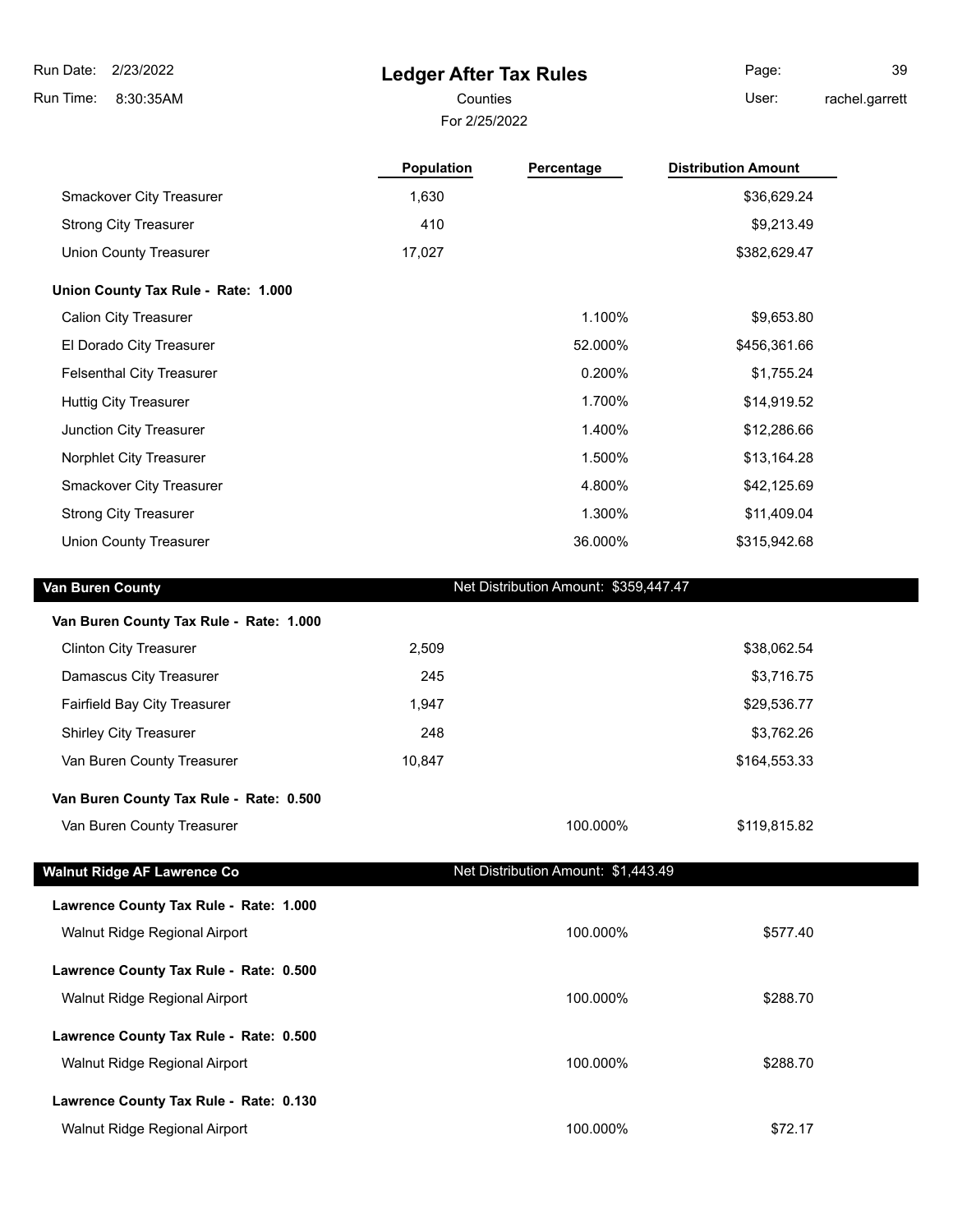| Run Date:<br>2/23/2022<br>Run Time:<br>8:30:35AM | <b>Ledger After Tax Rules</b><br>Counties<br>For 2/25/2022 |                                         | Page:<br>User:             | 40<br>rachel.garrett |
|--------------------------------------------------|------------------------------------------------------------|-----------------------------------------|----------------------------|----------------------|
|                                                  | Population                                                 | Percentage                              | <b>Distribution Amount</b> |                      |
| Lawrence County Tax Rule - Rate: 0.380           |                                                            |                                         |                            |                      |
| Walnut Ridge Regional Airport                    |                                                            | 100.000%                                | \$216.52                   |                      |
| <b>Washington County</b>                         |                                                            | Net Distribution Amount: \$6,503,317.25 |                            |                      |
| Washington County Tax Rule - Rate: 1.000         |                                                            |                                         |                            |                      |
| <b>Elkins City Treasurer</b>                     | 3,602                                                      |                                         | \$76,218.66                |                      |
| Elm Springs City Treasurer                       | 1,896                                                      |                                         | \$40,119.54                |                      |
| Farmington City Treasurer                        | 7,584                                                      |                                         | \$160,478.16               |                      |
| Fayetteville City Treasurer                      | 93,949                                                     |                                         | \$1,987,969.80             |                      |
| Goshen City Treasurer                            | 2,102                                                      |                                         | \$44,478.52                |                      |
| <b>Greenland City Treasurer</b>                  | 1,213                                                      |                                         | \$25,667.20                |                      |
| Johnson City Treasurer                           | 3,609                                                      |                                         | \$76,366.78                |                      |
| Lincoln City Treasurer                           | 2,294                                                      |                                         | \$48,541.26                |                      |
| Prairie Grove City Treasurer                     | 7,045                                                      |                                         | \$149,072.87               |                      |
| Springdale City Treasurer                        | 75,083                                                     |                                         | \$1,588,763.44             |                      |
| Tontitown City Treasurer                         | 4,301                                                      |                                         | \$91,009.57                |                      |
| <b>Washington County Treasurer</b>               | 40,497                                                     |                                         | \$856,920.38               |                      |
| West Fork City Treasurer                         | 2,331                                                      |                                         | \$49,324.18                |                      |
| <b>Winslow City Treasurer</b>                    | 365                                                        |                                         | \$7,723.44                 |                      |
| Washington County Tax Rule - Rate: 0.250         |                                                            |                                         |                            |                      |
| <b>Washington County Treasurer</b>               |                                                            | 100.000%                                | \$1,300,663.45             |                      |
| West Memphis AF Crittenden Co                    |                                                            | Net Distribution Amount: \$1,299.96     |                            |                      |
| Crittenden County Tax Rule - Rate: 0.750         |                                                            |                                         |                            |                      |
| West Memphis Municipal Airport                   |                                                            | 100.000%                                | \$557.13                   |                      |
| Crittenden County Tax Rule - Rate: 1.000         |                                                            |                                         |                            |                      |
| West Memphis Municipal Airport                   |                                                            | 100.000%                                | \$742.83                   |                      |
| <b>White County</b>                              |                                                            | Net Distribution Amount: \$2,261,653.76 |                            |                      |
| White County Tax Rule - Rate: 1.000              |                                                            |                                         |                            |                      |
| <b>Bald Knob City Treasurer</b>                  | 2,522                                                      |                                         | \$42,427.51                |                      |
| <b>Beebe City Treasurer</b>                      | 8,437                                                      |                                         | \$141,935.33               |                      |
| <b>Bradford City Treasurer</b>                   | 678                                                        |                                         | \$11,405.97                |                      |
| <b>Garner City Treasurer</b>                     | 211                                                        |                                         | \$3,549.64                 |                      |
|                                                  |                                                            |                                         |                            |                      |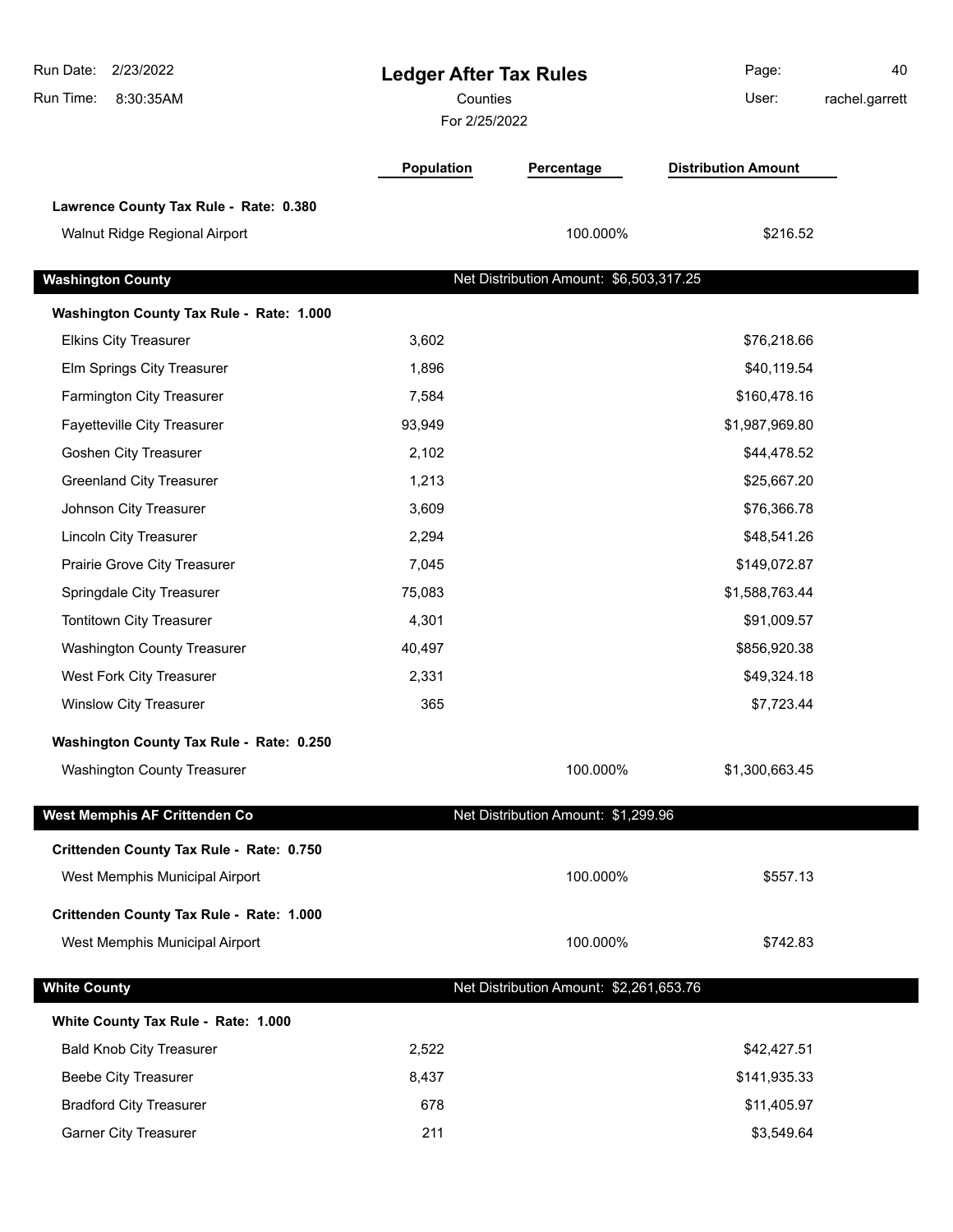### **Ledger After Tax Rules**

Page: 41 rachel.garrett

For 2/25/2022 Counties **User:** 

|                                        | <b>Population</b> | Percentage                            | <b>Distribution Amount</b> |
|----------------------------------------|-------------------|---------------------------------------|----------------------------|
| Georgetown City Treasurer              | 81                |                                       | \$1,362.66                 |
| <b>Griffithville City Treasurer</b>    | 155               |                                       | \$2,607.56                 |
| <b>Higginson City Treasurer</b>        | 705               |                                       | \$11,860.19                |
| Judsonia City Treasurer                | 1,854             |                                       | \$31,189.77                |
| Kensett City Treasurer                 | 1,400             |                                       | \$23,552.15                |
| Letona City Treasurer                  | 240               |                                       | \$4,037.51                 |
| McRae City Treasurer                   | 616               |                                       | \$10,362.94                |
| Pangburn City Treasurer                | 500               |                                       | \$8,411.48                 |
| Rose Bud City Treasurer                | 494               |                                       | \$8,310.54                 |
| <b>Russell City Treasurer</b>          | 184               |                                       | \$3,095.42                 |
| Searcy City Treasurer                  | 22,937            |                                       | \$385,868.28               |
| West Point City Treasurer              | 170               |                                       | \$2,859.90                 |
| White County Treasurer                 | 35,638            |                                       | \$599,536.73               |
| White County Tax Rule - Rate: 0.500    |                   |                                       |                            |
| <b>White County Treasurer</b>          |                   | 100.000%                              | \$646,186.79               |
| White County Tax Rule - Rate: 0.250    |                   |                                       |                            |
| White County Treasurer                 |                   | 100.000%                              | \$323,093.39               |
| <b>Woodruff County</b>                 |                   | Net Distribution Amount: \$151,244.93 |                            |
| Woodruff County Tax Rule - Rate: 1.000 |                   |                                       |                            |
| Augusta City Treasurer                 | 1,998             |                                       | \$24,101.72                |
| <b>Cotton Plant City Treasurer</b>     | 529               |                                       | \$6,381.29                 |
| <b>Hunter City Treasurer</b>           | 103               |                                       | \$1,242.48                 |
| <b>McCrory City Treasurer</b>          | 1,583             |                                       | \$19,095.61                |
| Patterson City Treasurer               | 310               |                                       | \$3,739.51                 |
| <b>Woodruff County Treasurer</b>       | 1,746             |                                       | \$21,061.86                |
| Woodruff County Tax Rule - Rate: 0.380 |                   |                                       |                            |
| <b>Woodruff County Treasurer</b>       |                   | 100.000%                              | \$28,358.42                |
| Woodruff County Tax Rule - Rate: 0.500 |                   |                                       |                            |
| <b>Woodruff County Treasurer</b>       |                   | 100.000%                              | \$37,811.23                |
| Woodruff County Tax Rule - Rate: 0.130 |                   |                                       |                            |
| <b>Woodruff County Treasurer</b>       |                   | 100.000%                              | \$9,452.81                 |
| <b>Yell County</b>                     |                   | Net Distribution Amount: \$255,638.90 |                            |